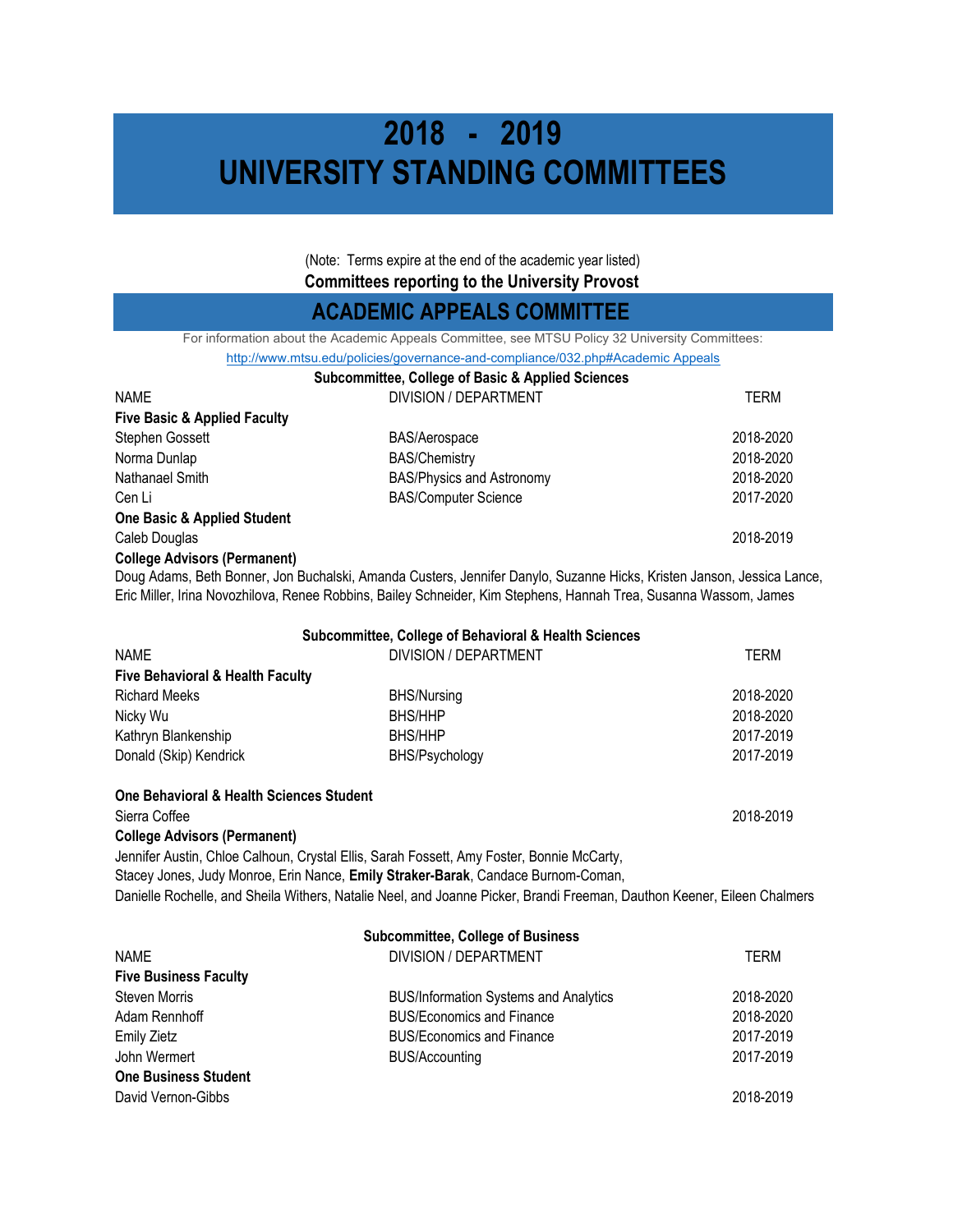### **College Advisors (Permanent)**

Paula Calahan, Gretchen Leming, and Meredith Young

|                                                           | <b>Subcommittee, College of Education</b>                                                                            |             |
|-----------------------------------------------------------|----------------------------------------------------------------------------------------------------------------------|-------------|
| <b>NAME</b>                                               | <b>DIVISION / DEPARTMENT</b>                                                                                         | TERM        |
| <b>Five Education Faculty</b>                             |                                                                                                                      |             |
| Katherine Mangione                                        | <b>COE/Elementary &amp; Special Education</b>                                                                        | 2018-2020   |
| Eric Oslund                                               | <b>COE/Elementary &amp; Special Education</b>                                                                        | 2017-2019   |
| Alicia Pence                                              | COE/Elementary & Special Education                                                                                   | 2017-2019   |
| Terri Tharp                                               | COE/Elementary & Special Education                                                                                   | 2017-2019   |
| <b>One Education Student</b>                              |                                                                                                                      |             |
| Jaida Hill                                                |                                                                                                                      | 2018-2019   |
| <b>College Advisors (Permanent)</b>                       |                                                                                                                      |             |
| Alicia Abney, Bryanna Licciardi, Jim Rost                 |                                                                                                                      |             |
|                                                           | <b>Subcommittee, College of Liberal Arts</b>                                                                         |             |
| <b>NAME</b>                                               | DIVISION / DEPARTMENT                                                                                                | <b>TERM</b> |
| <b>Five Liberal Arts Faculty</b>                          |                                                                                                                      |             |
| Suzanne Sutherland Duchacek                               | LA/History                                                                                                           | 2018-2020   |
| Foster Amey                                               | LA/Sociology and Anthropology                                                                                        | 2018-2020   |
|                                                           | LA/Communication Studies and Organizational                                                                          |             |
| Elizabeth (Betsy) Dalton                                  | Communication                                                                                                        | 2017-2019   |
| Moses Tesi                                                | LA/Political Science and International Relations                                                                     | 2017-2019   |
| Oscar Diaz                                                | LA/Foreign Languages and Literatures                                                                                 | 2017-2019   |
| <b>One Liberal Arts Student</b>                           |                                                                                                                      |             |
| Bryauna Wilson                                            |                                                                                                                      | 2018-2019   |
| <b>College Advisors (Permanent)</b>                       |                                                                                                                      |             |
|                                                           | Karen Austin, Brad Baumgardner, Sonja Burk, Erin Coker, Ja'Net Davis, Kerri French-Nelson, Christinaan Graves, Sarah |             |
| Perkins, and Yuchun Schmidt                               |                                                                                                                      |             |
|                                                           | Subcommittee, College of Media & Entertainment                                                                       |             |
| <b>NAME</b>                                               | <b>DIVISION / DEPARTMENT</b>                                                                                         | <b>TERM</b> |
| <b>Five Media &amp; Entertainment Faculty</b>             |                                                                                                                      |             |
| <b>Todd O'Neill</b>                                       | ME/Media Arts                                                                                                        | 2018-2020   |
| <b>Edward Bowen</b>                                       | ME/Media Arts                                                                                                        | 2018-2020   |
| Pamela Morris                                             | <b>UC/University Studies</b>                                                                                         | 2017-2019   |
| Gloria Green                                              | ME/Recording Industry                                                                                                | 2018-2020   |
| One Media & Entertainment Student                         |                                                                                                                      |             |
| Ogechika Oselukwe                                         |                                                                                                                      | 2018-2019   |
| <b>College Advisors (Permanent)</b>                       |                                                                                                                      |             |
| Janae Daniels, and Christina Haygood, and Tiffany Milfort |                                                                                                                      |             |
|                                                           |                                                                                                                      |             |
| <b>NAME</b>                                               | Subcommittee, University College / Undeclared Majors<br>DIVISION / DEPARTMENT                                        | <b>TERM</b> |
|                                                           |                                                                                                                      |             |
| Four At-Large Faculty (Each from different College)       |                                                                                                                      | 2018-2020   |
| Keying Ding<br>Lawanna Fisher                             | <b>BAS/Chemistry</b>                                                                                                 |             |
| Pamela Morris                                             | <b>UC/University Studies</b>                                                                                         | 2017-2019   |
|                                                           | <b>ME/University Studies</b>                                                                                         | 2017-2019   |
| Jid Lee                                                   | LA/Undeclared Majors                                                                                                 | 2017-2019   |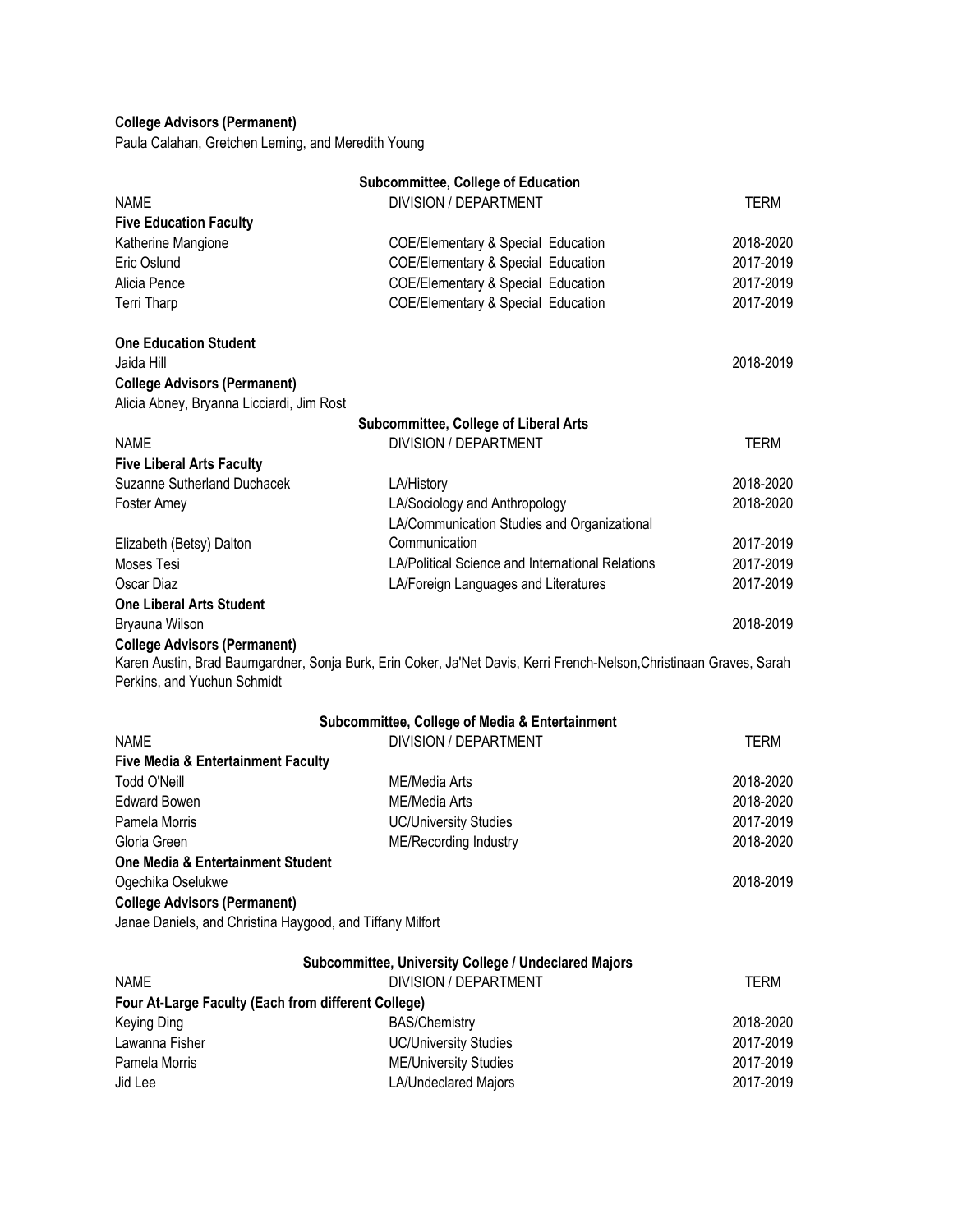**One At-Large Student:**  Kayle Bond 2018-2019 **College Advisors (Permanent)**  Rodney Robbins

#### **Director of June Anderson Center for Women and Nontraditional Students**

Barbara Scales **June Anderson Ctr for Women & Nontraditional** Permanent John Wermert Accounting **Chair**, 2018-19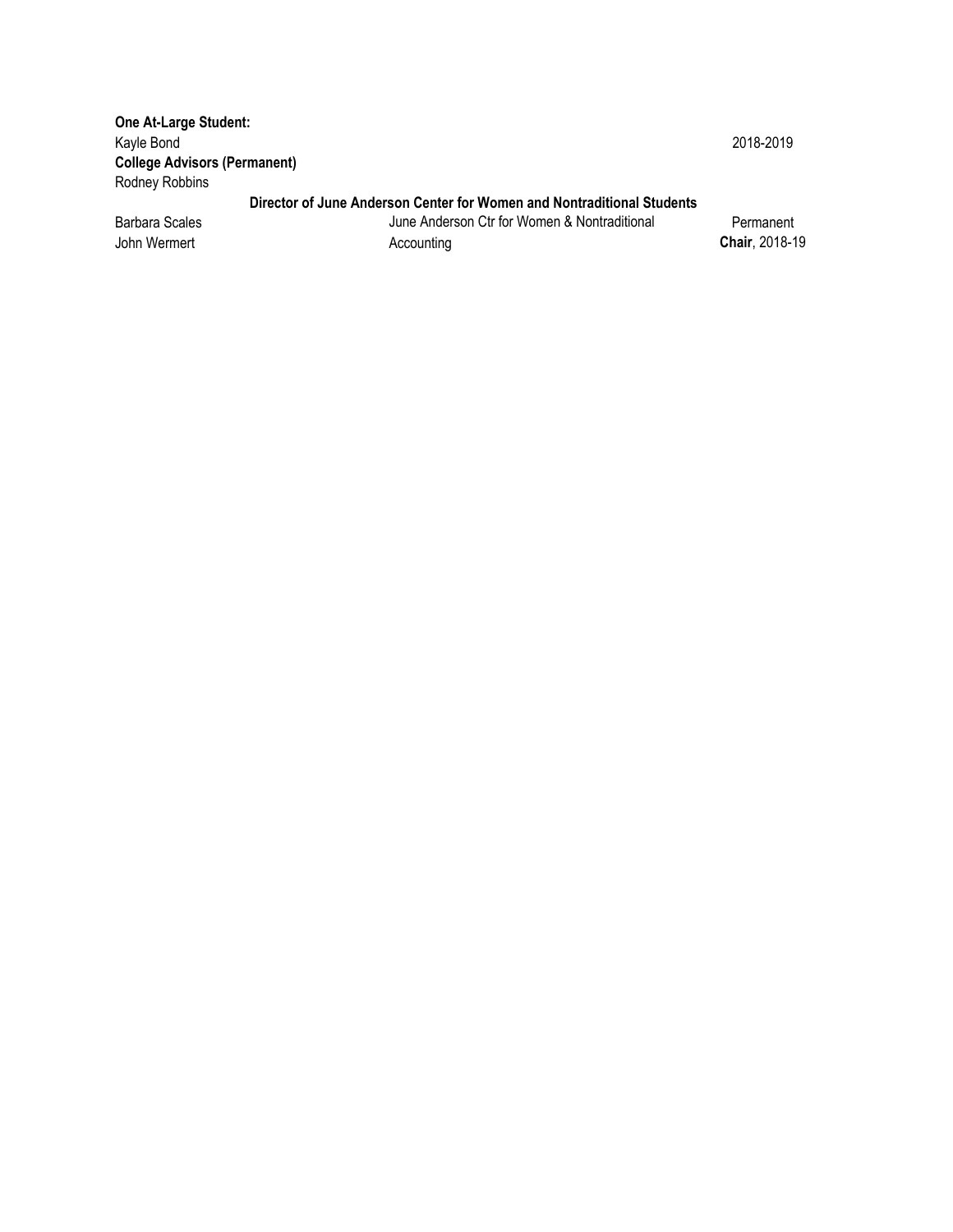### **ACADEMIC MISCONDUCT**

For information about the Academic Misconduct Committee, see MTSU Policy 32 University Committees:

| http://www.mtsu.edu/policies/governance-and-compliance/032.php#Academic Misconduct |                                             |            |
|------------------------------------------------------------------------------------|---------------------------------------------|------------|
| <b>NAME</b>                                                                        | DIVISION / DEPARTMENT                       | TERM       |
| <b>Three Faculty From Each Academic Cohort</b>                                     |                                             |            |
| Keying Ding                                                                        | <b>BAS/Chemistry</b>                        | 2018-2021  |
| <b>Tracey Huddleston</b>                                                           | <b>COE/Elementary and Special Education</b> | 2018-2021  |
| <b>Emily Baran</b>                                                                 | LA/History                                  | 2018-2021  |
| Pamela Morris                                                                      | <b>UC/University Studies</b>                | 2018-2021  |
| <b>Alfred Lutz</b>                                                                 | LA/English                                  | 2017-2020  |
| Yeqian Liu                                                                         | <b>BAS/Mathematical Sciences</b>            | 2017-2020  |
| <b>Ashley Morris</b>                                                               | <b>BAS/Biology</b>                          | 2016-2019  |
| Elizabeth Quinn                                                                    | <b>BHS/Criminal Justice Administration</b>  | 2016-2019  |
| DeAnna Kempf                                                                       | <b>BUS/Marketing</b>                        | 2016-2019  |
| Angela Mertig                                                                      | LA/Sociology & Anthropology                 | 2016-2019  |
| Trevor de Clercq                                                                   | ME/Recording Industry                       | 2016-2019  |
| <b>Ten Students</b>                                                                | Student                                     | 2018-2019  |
| Micaela Griffin                                                                    | Student                                     | 2018-2019  |
| Kobe Hermann                                                                       | Student                                     | 2018-2019  |
| Ally Cherry                                                                        | Student                                     | 2018-2019  |
| <b>Matthew Blackwell</b>                                                           | Student                                     | 2018-2019  |
| Chelseah Moore                                                                     | Student                                     | 2018-2019  |
| <b>Chance Cansler</b>                                                              | Student                                     | 2018-2019  |
| <b>Traun Bassett</b>                                                               | Student                                     | 2018-2019  |
| Darious Shaw                                                                       | Student                                     | 2018-2019  |
| Joshua Hendricks                                                                   | Student                                     | 2018-2019  |
| Emily Hartman                                                                      | Student                                     | 2018-2019  |
| Cheryl Torsney                                                                     | Vice Provost for Faculty Affairs            | Ex-Officio |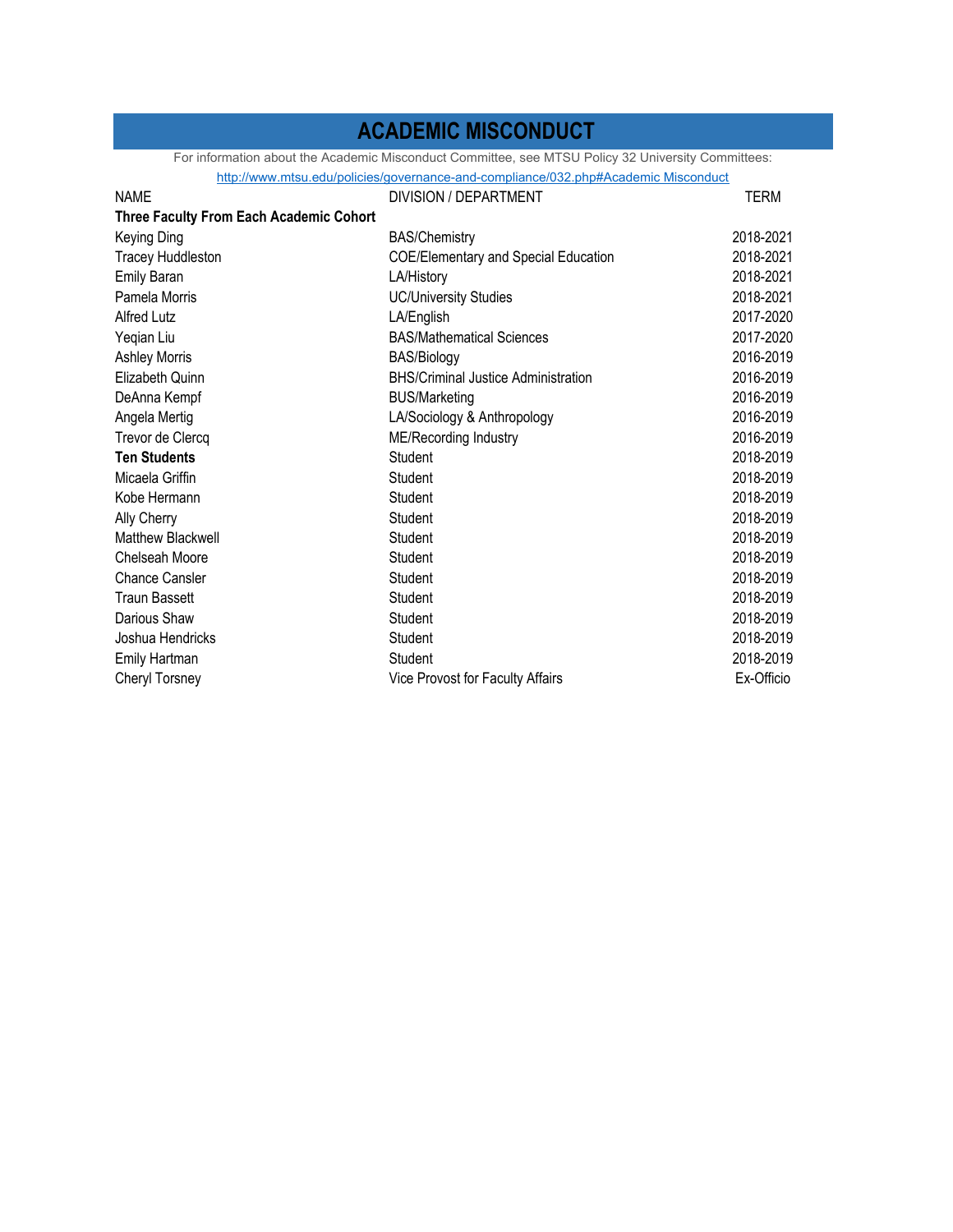### **ACADEMIC SCHEDULING**

### **(Special Purpose Committee)**

For information about the Academic Scheduling Committee, see MTSU Policy 32 University Committees:<br>http://www.mtsu.edu/policies/governance-and-compliance/032.php#Academic Scheduling

|                             | http://www.mtsu.edu/policies/governance-and-compliance/032.php#Academic Scheduling |            |
|-----------------------------|------------------------------------------------------------------------------------|------------|
| <b>NAME</b>                 | DIVISION / DEPARTMENT                                                              | TERM       |
| <b>Four Faculty Members</b> |                                                                                    |            |
| Ellen Donovan               | LA/English                                                                         | 2018-2020  |
| Meredith Anne Higgs         | <b>UC/University Studies</b>                                                       | 2018-2020  |
| Justin Miller               | <b>BAS/Chemistry</b>                                                               | 2017-2019  |
| Nita Brooks                 | <b>BUS/Information Systems and Analytics</b>                                       | 2017-2019  |
| Pippa Holloway              | <b>Faculty Senate President</b>                                                    | 2018-2019  |
| Courtney Brandon            | <b>SGA President</b>                                                               | 2018-2019  |
| Jenny Sauls                 | Chair's Council Rep                                                                | 2017-2019  |
| Ken Paulson                 | Academic Dean                                                                      | 2017-2019  |
| Stephen White               | Director, Financial Aid                                                            | Permanent  |
| <b>Becky Bussell</b>        | <b>Bursar</b>                                                                      | Permanent  |
| Susan Fieldhouse            | Registrar                                                                          | Permanent  |
| Teresa Thomas               | Director, EnrollIment Technical Services                                           | Permanent  |
| Denise Hollowell            | Controller                                                                         | Permanent  |
| <b>Tammy Maples</b>         | <b>Scheduling Specialist</b>                                                       | Permanent  |
| <b>Richard Sluder</b>       | Dean, University College                                                           | Permanent  |
| Kristen Naylor              | Associate Director/Housing                                                         | Permanent  |
| David Edgar                 | Specialist, Space Planning                                                         | Ex-Officio |
| Mitzi Brandon               | <b>Curriculum Specialist</b>                                                       | Ex-Officio |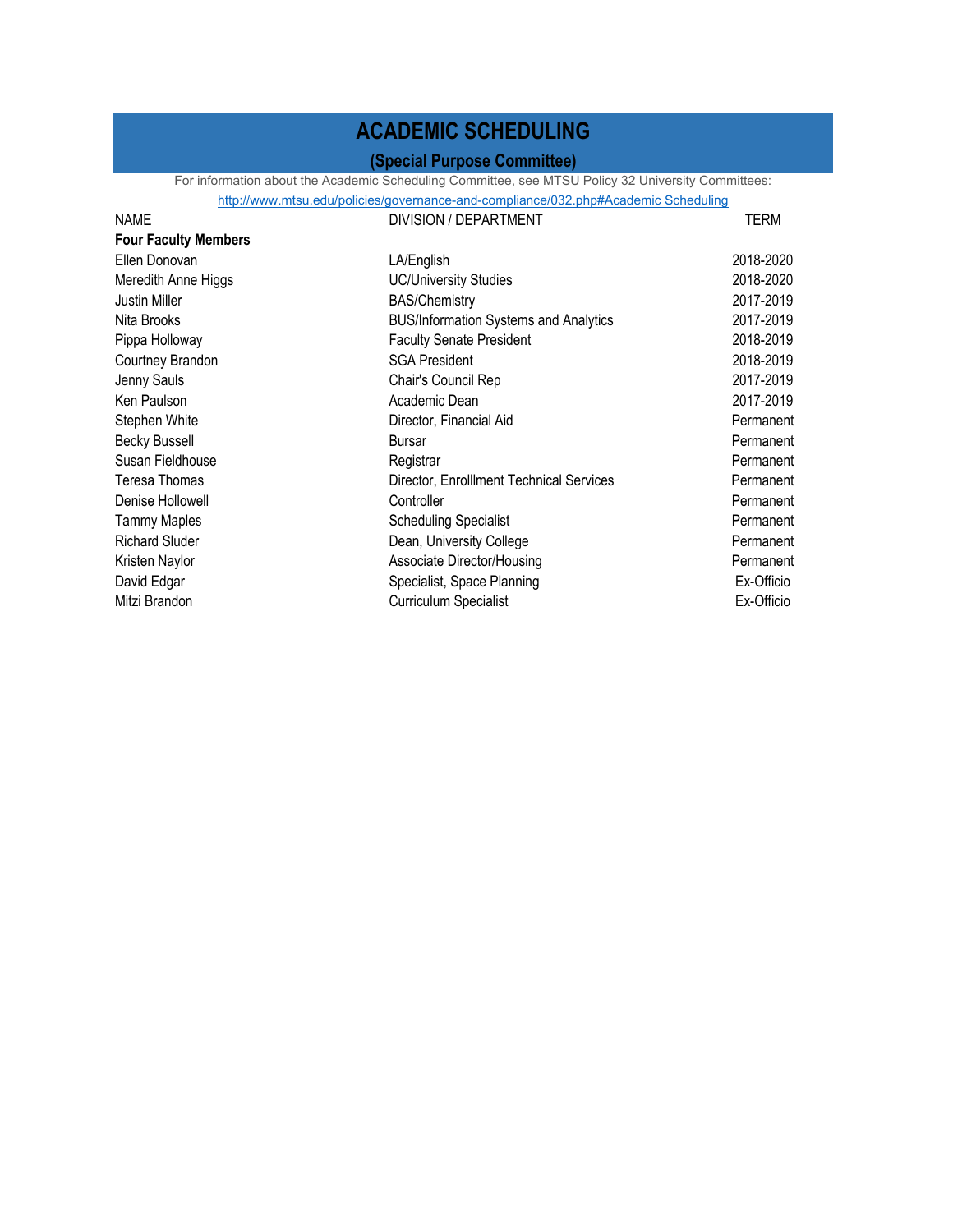## **ANIMAL CARE AND USE COMMITTEE**

### **(Special Purpose Committee)**

For information about the Animal Care and Use Committee, see MTSU Policy 32 University Committees:

|                        | http://www.mtsu.edu/policies/governance-and-compliance/032.php#Institutional%20Animal%20Care |            |
|------------------------|----------------------------------------------------------------------------------------------|------------|
| <b>NAME</b>            | DIVISION / DEPARTMENT                                                                        | TERM       |
| <b>William Stewart</b> | BAS/Biology                                                                                  | 2018-2021  |
| Max (Gore) Ervin       | <b>BAS/Biology</b>                                                                           | 2018-2021  |
| <b>Brian Miller</b>    | <b>BAS/Biology</b>                                                                           | 2017-2020  |
| Matt Klukowski         | <b>BAS/Biology</b>                                                                           | 2017-2020  |
| Jessica Carter         | <b>BAS/ABAS</b>                                                                              | 2017-2020  |
| James Oliver           | LA/Philosophy                                                                                | 2016-2019  |
| John Haffner           | Veterinarian                                                                                 |            |
| Eva Berg               | <b>Community Representative</b>                                                              |            |
|                        | Vice Provost for Research and                                                                |            |
| David Butler           | Dean, College of Graduate Studies                                                            | Ex-Officio |
| Moses Prabu            | Compliance Officer                                                                           | Ex-Officio |
| Jim Rowland            | Environmental Health & Safety                                                                | Ex-Officio |
| Cynthia Allen          | Environmental Health & Safety                                                                | Ex-Officio |
| Mark Hatcher           | Environmental Health & Safety                                                                | Ex-Officio |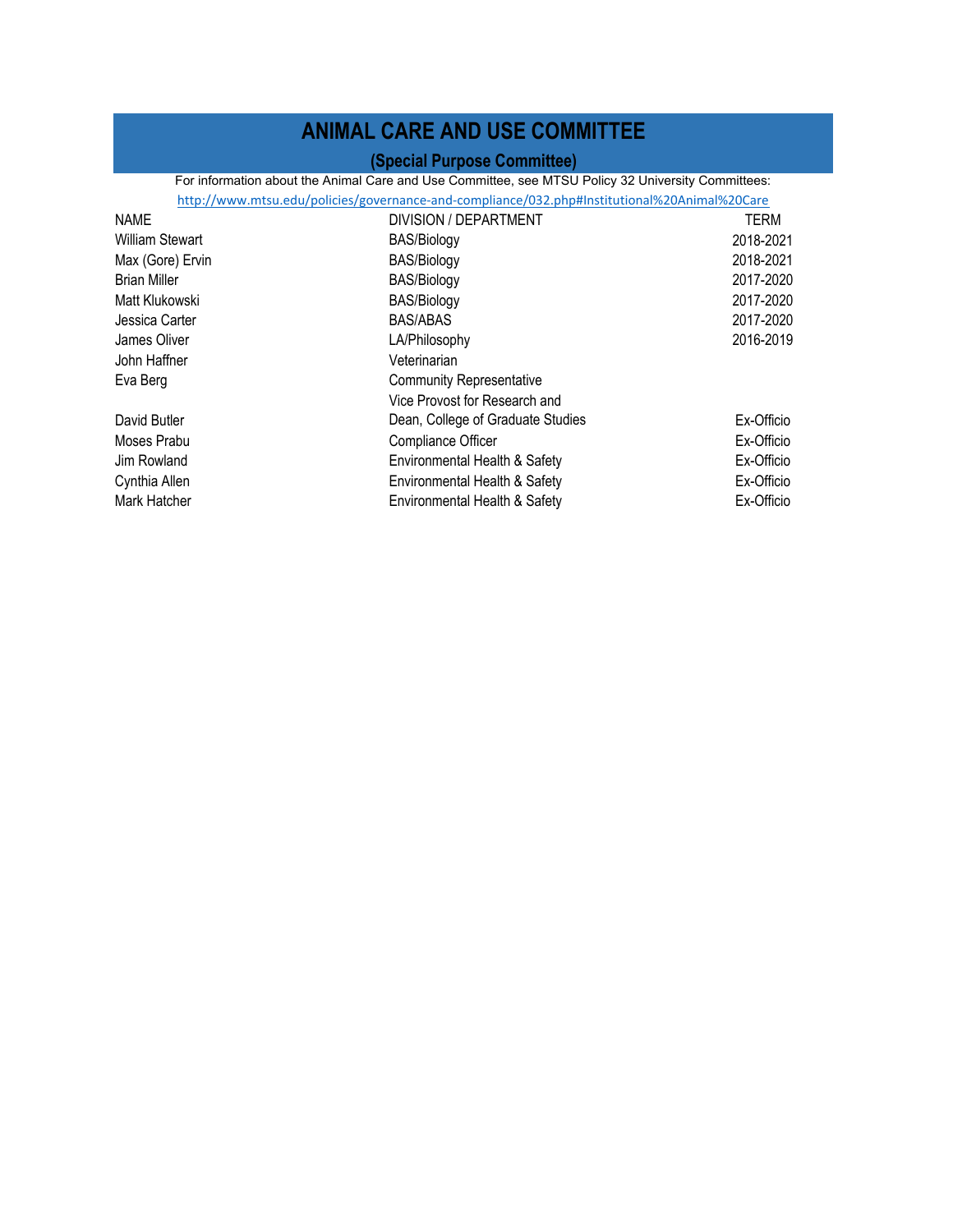## **ATHLETIC COMMITTEE**

For information about the Athletic Committee, see MTSU Policy 32 University Committees:

| https://www.mtsu.edu/policies/governance-and-compliance/032.php#Athletic             |                                            |            |
|--------------------------------------------------------------------------------------|--------------------------------------------|------------|
| <b>NAME</b>                                                                          | DIVISION / DEPARTMENT                      | TERM       |
| Six Faculty Each Undergraduate College, At Least One From Each Cohort (3 year terms) |                                            |            |
| <b>Ashley Riley Sousa</b>                                                            | LA/History                                 | 2018-2021  |
| Mary Beth Asbury                                                                     | <b>LA/Communication Studies</b>            | 2017-2020  |
| Dave Wood                                                                            | <b>BUS/Economics and Finance</b>           | 2017-2020  |
| Gerald Hill                                                                          | <b>BAS/Aerospace</b>                       | 2016-2019  |
| William Whitehill                                                                    | <b>BHS/Health and Human Performance</b>    | 2016-2019  |
| Charles Dahan                                                                        | ME/Recording Industry                      | 2016-2019  |
| <b>Two Students</b>                                                                  |                                            |            |
| Tatiana Jenkins                                                                      | Student                                    | 2018-2019  |
| J.C. Mason                                                                           | Student                                    | 2018-2019  |
|                                                                                      |                                            |            |
| <b>Terry Whiteside</b>                                                               | President's Representative                 | Permanent  |
| Chris Massaro                                                                        | <b>Athletic Director</b>                   | Ex-Officio |
| Diane Turnham                                                                        | Senior Women's Administration              | Ex-Officio |
| Thomas Jurkanin                                                                      | Outgoing Chair/Athletic                    | Ex-Officio |
| Megan Flippin                                                                        | President, BRAA                            | Ex-Officio |
| Andrew Oppmann                                                                       | Vice President, Marketing & Communications | Ex-Officio |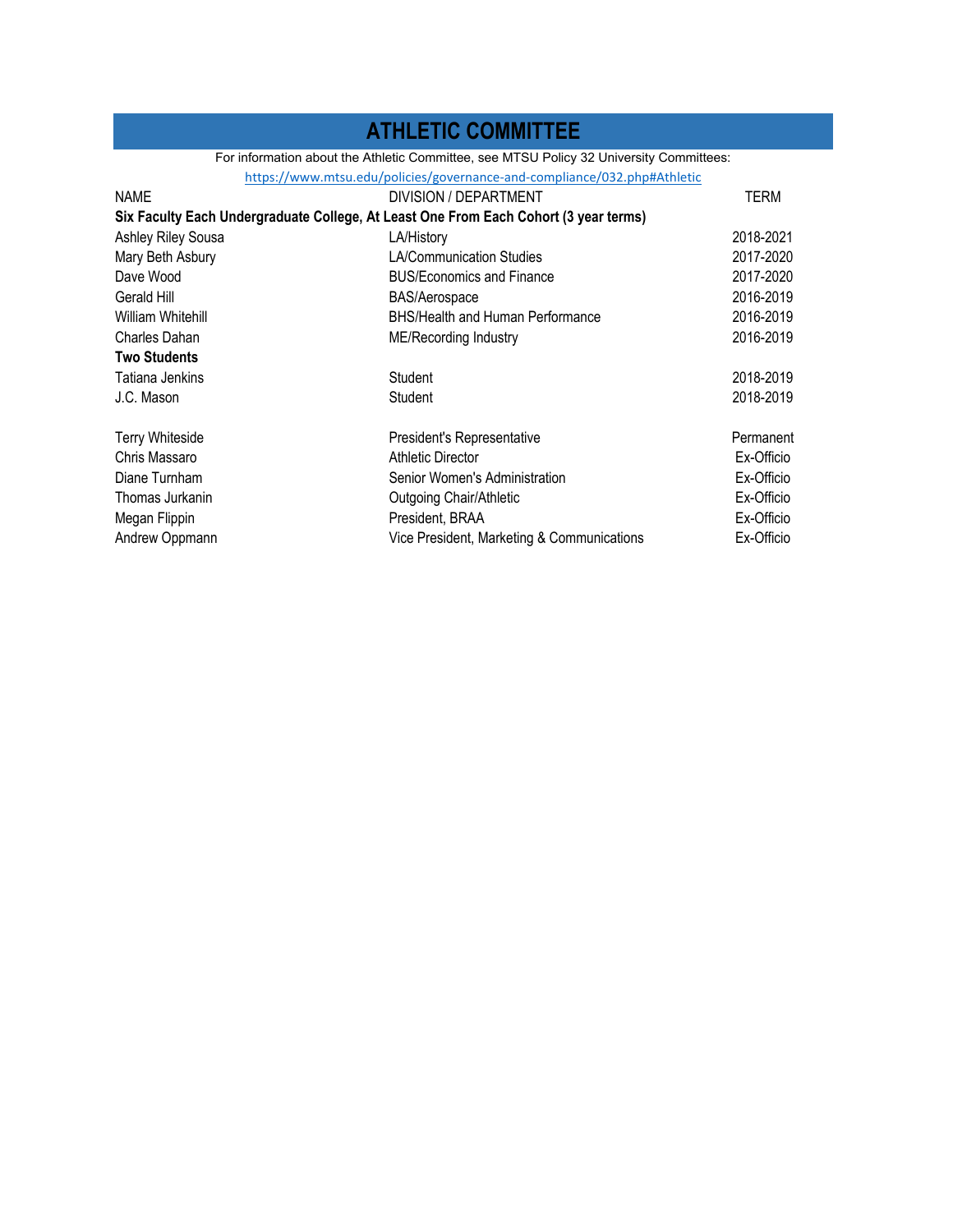## **ATHLETIC COMPLIANCE**

#### **(Special Purpose Committee)**

For information about the Athletic Compliance Committee, see MTSU Policy 32 University Committees:

|                                                     | https://www.mtsu.edu/policies/governance-and-compliance/032.php#Athletic%20Compliance |           |
|-----------------------------------------------------|---------------------------------------------------------------------------------------|-----------|
| <b>NAME</b>                                         | <b>DIVISON / DEPARTMENT</b>                                                           | TERM      |
| <b>Three Faculty Members From Differing Cohorts</b> |                                                                                       |           |
| Gerld Hill                                          | <b>BAS/Aerospace</b>                                                                  | 2018-2020 |
| Andrew Dix                                          | <b>LA/Communication Studies</b>                                                       | 2018-2020 |
| Don Roy                                             | <b>BUS/Marketing</b>                                                                  | 2017-2019 |
| Daryl Simpson                                       | Assistant Athletic Director, Compliance                                               | Permanent |
| Michelle Safeweright                                | Housing Administration, Director                                                      | Permanent |
| Randolph Scott                                      | International Affairs Representative                                                  | Permanent |
| Laurie Witherow                                     | Assistant Vice Provost, Enrollment Services                                           | Permanent |
| Ed Gilbert                                          | ARAMARK                                                                               | Permanent |
| Vicki Justice-Lowe                                  | Housing Administration                                                                | Permanent |
| Susan Fieldhouse                                    | Registrar                                                                             | Permanent |
| Stephen White                                       | Director, Financial Aid                                                               | Permanent |
| Jeff Whitwell                                       | Director, Phillips Bookstore                                                          | Permanent |
|                                                     |                                                                                       |           |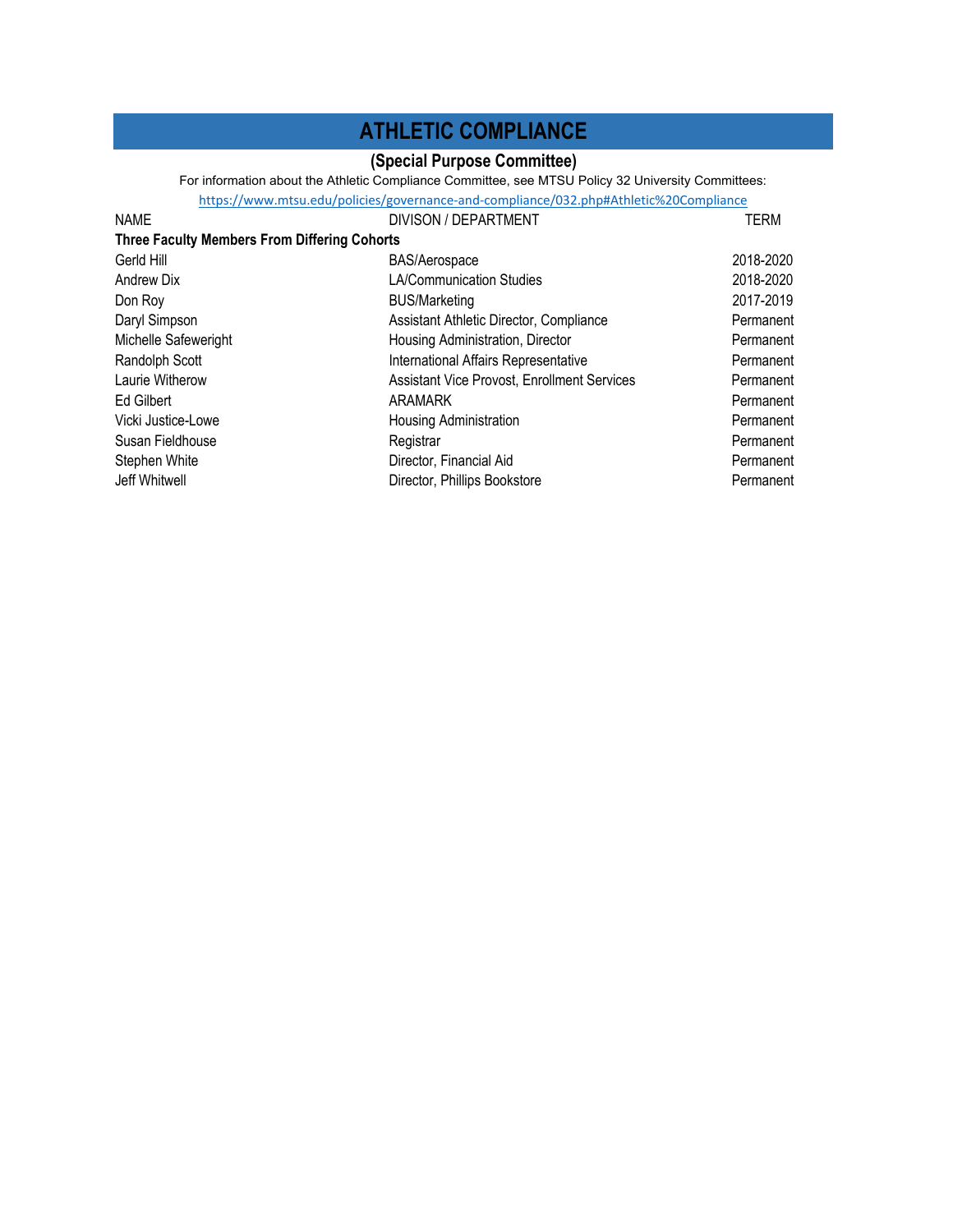## **CAREER ACHIEVEMENT**

For information about the Career Achievement Committee, see MTSU Policy 32 University Committees:

|                                                                                                       | http://www.mtsu.edu/policies/governance-and-compliance/032.php#Career Achievement Award |           |
|-------------------------------------------------------------------------------------------------------|-----------------------------------------------------------------------------------------|-----------|
| <b>NAME</b>                                                                                           | DIVISION / DEPARTMENT                                                                   | TERM      |
| One tenured faculty member from each college (must hold the rank of professor or associate professor) |                                                                                         |           |
| Qiang Wu                                                                                              | <b>BAS/Mathematical Sciences</b>                                                        | 2017-2019 |
| Mary Ellen Fromuth                                                                                    | BHS/Psychology                                                                          | 2017-2019 |
| Robert Blair                                                                                          | <b>BUS/Marketing</b>                                                                    | 2017-2019 |
| Amy Elleman                                                                                           | <b>COE/Elementary and Special Education</b>                                             | 2017-2019 |
| Elvira Casal                                                                                          | LA/English                                                                              | 2017-2019 |
| Michael Fleming                                                                                       | ME/Recording Industry                                                                   | 2017-2019 |
| One member chosen by the University Provost from among the Deans will serve on an annual basis        |                                                                                         |           |
| Karen Petersen                                                                                        | Dean, College of Liberal Arts                                                           | 2018-2019 |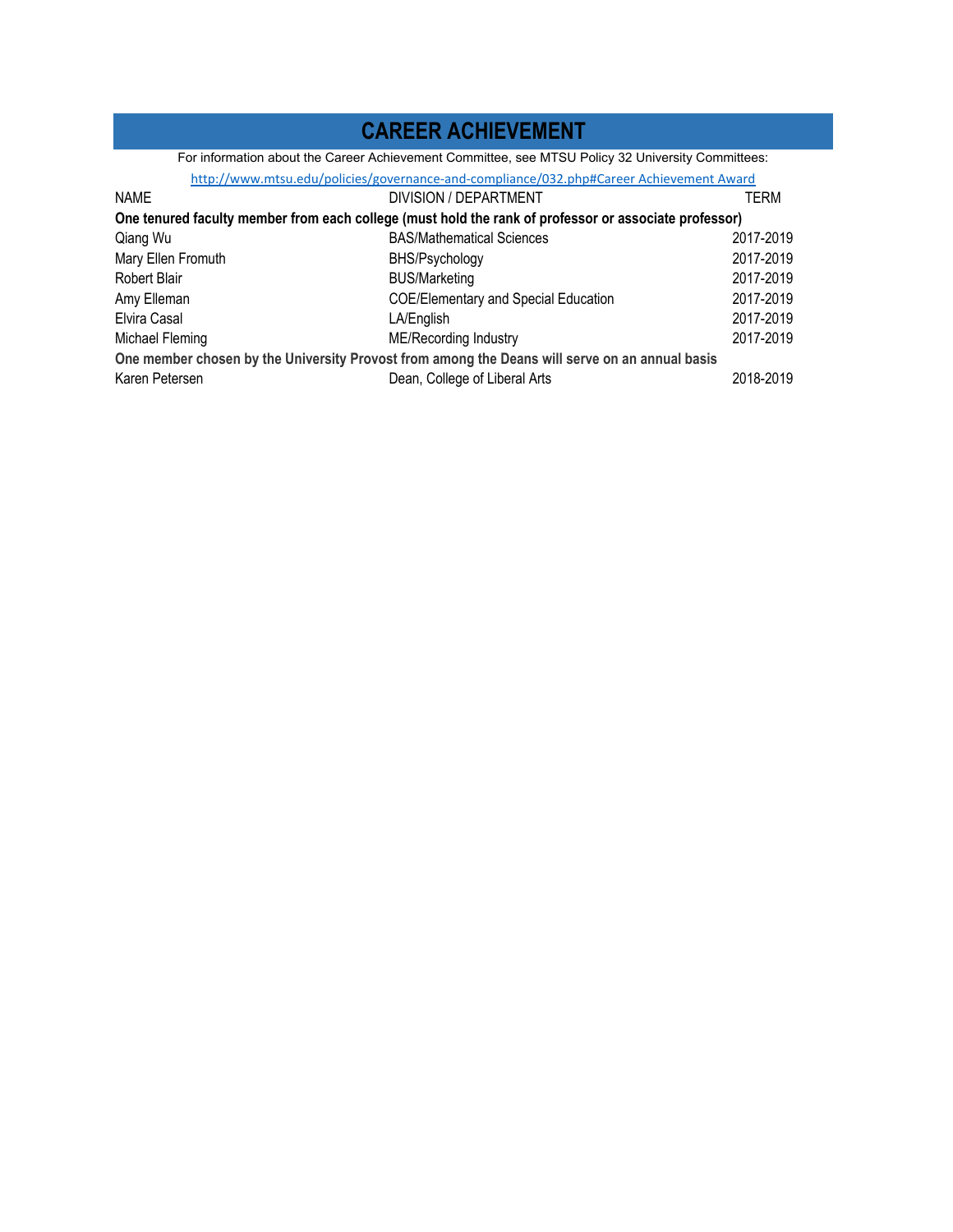### **COUNCIL ON TEACHER EDUCATION**

### **(Special Purpose Committee)**

http://www.mtsu.edu/policies/governance‐and‐compliance/032.php#Council on Teacher Education For more information about the Council on Teacher Education Committee, see MTSU Policy 32 University Committees

| <b>NAME</b>                                          | DIVISON / DEPARTMENT                            | TERM       |
|------------------------------------------------------|-------------------------------------------------|------------|
| Lana Seivers                                         | Dean, College of Education                      | Chair      |
| Robyn Ridgley                                        | Interim Chair, Elementary and Special Education | Permanent  |
| Jim Huffman                                          | Chair, Educational Leadership                   | Permanent  |
| <b>Two Faculty In Education</b>                      |                                                 |            |
| Terri Tharp                                          | COE/ Elementary and Special Education           | 2018-2020  |
| <b>Terry Goodin</b>                                  | <b>COE/Educational Leadership</b>               | 2017-2019  |
| Three Faculty Outside College of Education           |                                                 |            |
| Jennifer Vannatta-Hall                               | LA/Music                                        | 2018-2020  |
| Soraya Nogueira                                      | LA/World Languages, Literatures, and Cultures   | 2017-2019  |
| Alyson Lischka                                       | <b>BAS/Math</b>                                 | 2017-2019  |
| <b>Two Students</b>                                  |                                                 |            |
| Lizette Kehrer                                       | Graduate Student                                | 2018-2019  |
| Shannon Linell                                       | Undergraduate Student                           | 2018-2019  |
| Two Licensed Practitioners From Public School System |                                                 |            |
| <b>Tammy Garrett</b>                                 | Principal, Hobgood Elementary School            | 2018-2019  |
| Sherry King                                          | Principal, Campus School                        | 2018-2019  |
| Bobbi Lussier                                        | Executive Director, Clinical/Lab Experiences    | Ex-Officio |
|                                                      |                                                 |            |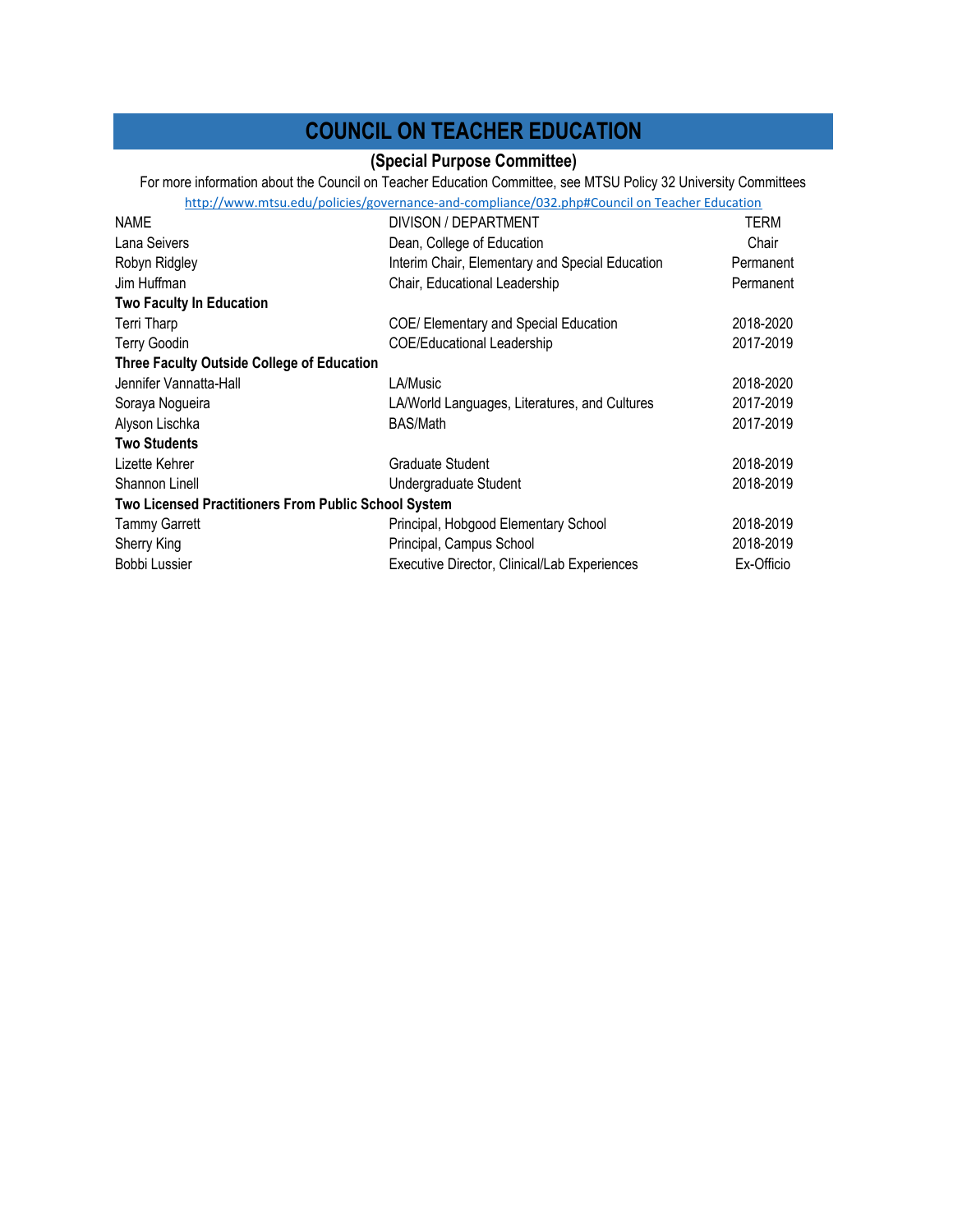### **CURRICULUM**

For information about the Curriculum Committee, see MTSU Policy 32 University Committees:

http://www.mtsu.edu/policies/governance‐and‐compliance/032.php#Curriculum

| <b>NAME</b>                                  | DIVISION / DEPARTMENT                   | TERM       |
|----------------------------------------------|-----------------------------------------|------------|
| <b>Two Faculty Members From Each College</b> |                                         |            |
| Lauren Rudd                                  | <b>BHS/Human Sciences</b>               | 2018-2020  |
| <b>Philip Seagraves</b>                      | <b>BUS/Economics and Finance</b>        | 2018-2020  |
| Todd O'Neill                                 | ME/Media Arts                           | 2018-2020  |
| Christopher Quarto                           | <b>COE/Educational Leadership</b>       | 2018-2020  |
| Terrence Lee                                 | <b>BAS/Chemistry</b>                    | 2018-2020  |
| Louis Haas                                   | LA/History                              | 2018-2020  |
| Scott Handy, Chair                           | <b>BAS/Chemistry</b>                    | 2017-2019  |
| Cathy Cooper                                 | <b>BHS/Nursing</b>                      | 2017-2019  |
| <b>Richard Mpoyi</b>                         | <b>BUS/Management</b>                   | 2017-2019  |
| Lando Carter                                 | <b>COE/Educational Leadership</b>       | 2017-2019  |
| Foster Amey                                  | LA/Sociology and Anthroplogy            | 2017-2019  |
| Misty Jones                                  | ME/Recording Industry                   | 2017-2019  |
| Two Students / Upper Class Representatives:  |                                         |            |
| Abbigail Tracy                               | Student                                 | 2018-2019  |
| Jonathan Ciecka                              | Student                                 | 2018-2019  |
| Susan Myers-Shirk                            | Director, General Education             | Ex-Officio |
| Teresa Thomas                                | Director, Enrollment Technical Services | Ex-Officio |
| Susan Fieldhouse                             | Registrar                               | Ex-Officio |
| Mitzi Brandon                                | <b>Curriculum Specialist</b>            | Ex-Officio |
| Peter Cunningham                             | Vice Provost for Academic Programs      | Ex-Officio |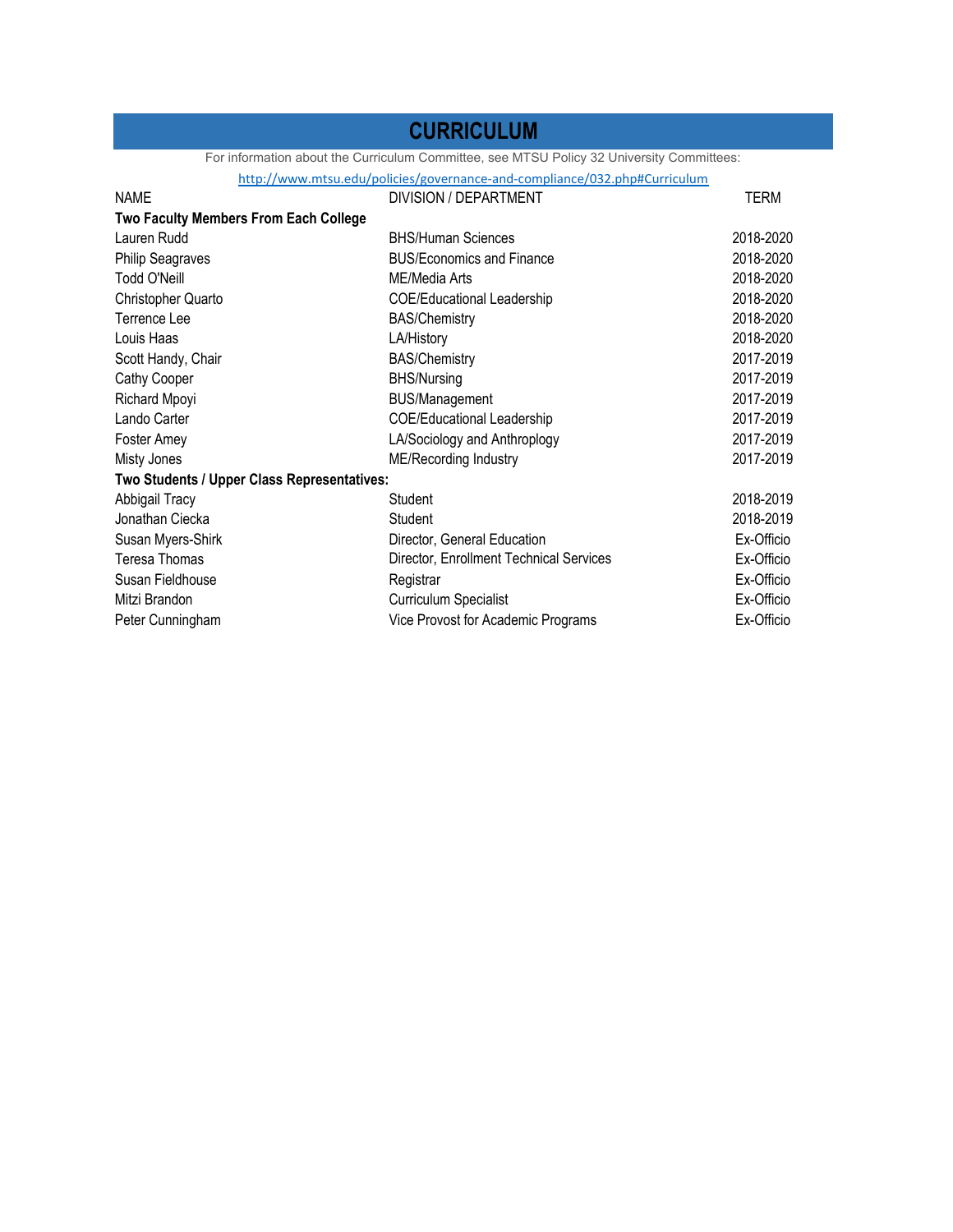### **FACULTY APPEALS COMMITTEE**

For information about the Faculty Appeals Committee, see MTSU Policy 32 University Committees:

https://www.mtsu.edu/policies/governance‐and‐compliance/032.php#Faculty Appeals

| <b>NAME</b>                                         | DIVISON / DEPARTMENT                              | Term      |
|-----------------------------------------------------|---------------------------------------------------|-----------|
| <b>Two Tenured Full Professors From Each Cohort</b> |                                                   |           |
| Alan Boehm                                          | LIB/Library Collection Development and Management | 2018-2020 |
| Roger Heinrich                                      | ME/Media Arts                                     | 2018-2020 |
| Linda Seward                                        | <b>LA/Communication Studies</b>                   | 2018-2020 |
| Paul Kline                                          | <b>BAS/Chemistry</b>                              | 2017-2019 |
| Louis Haas                                          | LA/History                                        | 2017-2019 |
| Kathleen Burriss                                    | <b>COE/Elementary and Special Education</b>       | 2017-2019 |
| <b>Three Alternates</b>                             |                                                   |           |
| Vaughn Barry                                        | BHS/Health and Human Performance                  | 2018-2020 |
| Michael Neth                                        | LA/English                                        | 2017-2019 |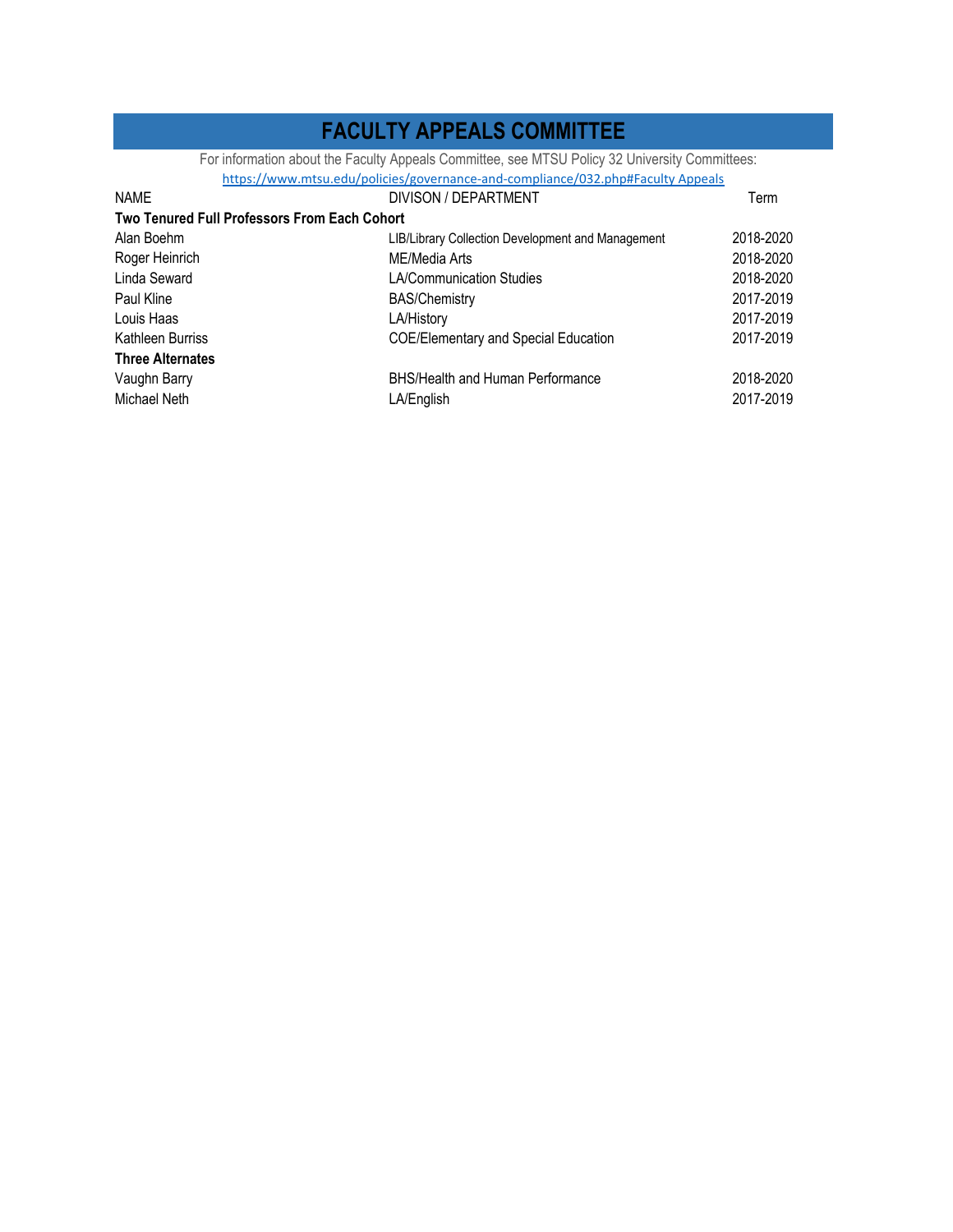### **FACULTY TRAVEL GRANT COMMITTEE**

For information about the Faculty Travel Grant Committee, see MTSU Policy 32 University Committees:

|                                     | http://www.mtsu.edu/policies/governance-and-compliance/032.php#Faculty%20Development%20Grant |            |
|-------------------------------------|----------------------------------------------------------------------------------------------|------------|
| <b>NAME</b>                         | DIVISON / DEPARTMENT                                                                         | Term       |
| One Faculty Member From Each Cohort |                                                                                              |            |
| Denise Quintel, Chair               | LIB/Collection Development and Management                                                    | 2018-2020  |
| Cosette Collier                     | ME/Recording Industry                                                                        | 2018-2020  |
| Rhonda Hoffman                      | BAS/Agribusiness and Agriscience                                                             | 2017-2019  |
| Jason Pettigrew                     | LA/World Languages, Literatures, and Cultures                                                | 2017-2019  |
| <b>Two At-Large Faculty Members</b> |                                                                                              |            |
|                                     |                                                                                              | 2018-2020  |
| Jette Halladay                      | LA/Theatre and Dance                                                                         | 2017-2019  |
| Cheryl Torsney                      | Vice Provost for Faculty Affairs                                                             | Ex-Officio |
| Tom Brinthaupt                      | Director, Faculty Development                                                                | Ex-Officio |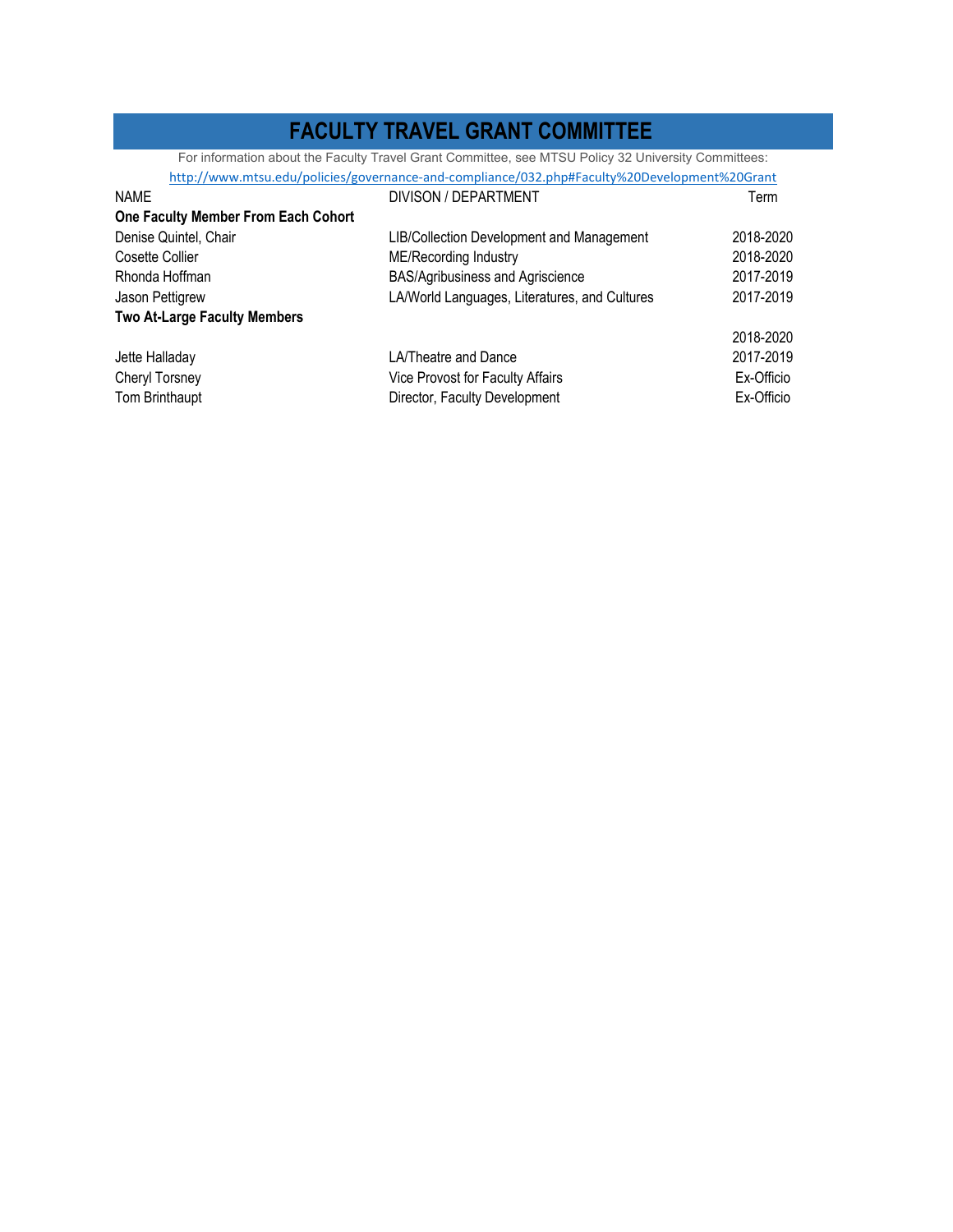### **FACULTY RESEARCH AND CREATIVE ACTIVITY COMMITTEE**

For information about the Faculty Research and Creative Activity Committee, see MTSU Policy 32 University Committees:

|                                                                                | http://www.mtsu.edu/policies/governance-and-compliance/032.php#Faculty Research and Creative Activity |            |
|--------------------------------------------------------------------------------|-------------------------------------------------------------------------------------------------------|------------|
| <b>NAME</b>                                                                    | DIVISION / DPEARTMENT                                                                                 | TERM       |
| Ten Faculty Members With Representation Including Two Members From Each Cohort |                                                                                                       |            |
| Scott Handy                                                                    | <b>BAS/Chemistry</b>                                                                                  | 2018-2020  |
| Andrew Owusu                                                                   | BHS/Health and Human Performance                                                                      | 2018-2020  |
| Amy Sayward                                                                    | LA/History                                                                                            | 2018-2020  |
| Adam Rennhoff                                                                  | <b>BUS/Economics and Finance</b>                                                                      | 2018-2020  |
| Charles Otis Blackmon                                                          | ME/Recording Industry                                                                                 | 2018-2020  |
| Janet Colson                                                                   | <b>BHS/Human Sciences</b>                                                                             | 2018-2020  |
| Don Hong                                                                       | <b>BAS/Math</b>                                                                                       | 2017-2019  |
| Jackie Eller                                                                   | LA/Sociology and Anthropology                                                                         | 2017-2019  |
| David Butler                                                                   | VP for Research & Dean of Graduate Studies                                                            | Ex-Officio |
| Jeffrey Porter                                                                 | Director, Sponsored Programs                                                                          | Ex-Officio |
| Samantha Cantrell                                                              | Specialist, Sponsored Programs                                                                        | Ex-Officio |
| Leigh Ann Gardner                                                              | Coordinator, Sponsored Programs                                                                       | Ex-Officio |
| <b>Chris Brewer</b>                                                            | Assistant Vice Provost, Institutional Effectiveness                                                   | Consultant |
| James Foster                                                                   | Information Technology Rep.                                                                           | Consultant |
| Ronda Vaughter                                                                 | University Advancement                                                                                | Consultant |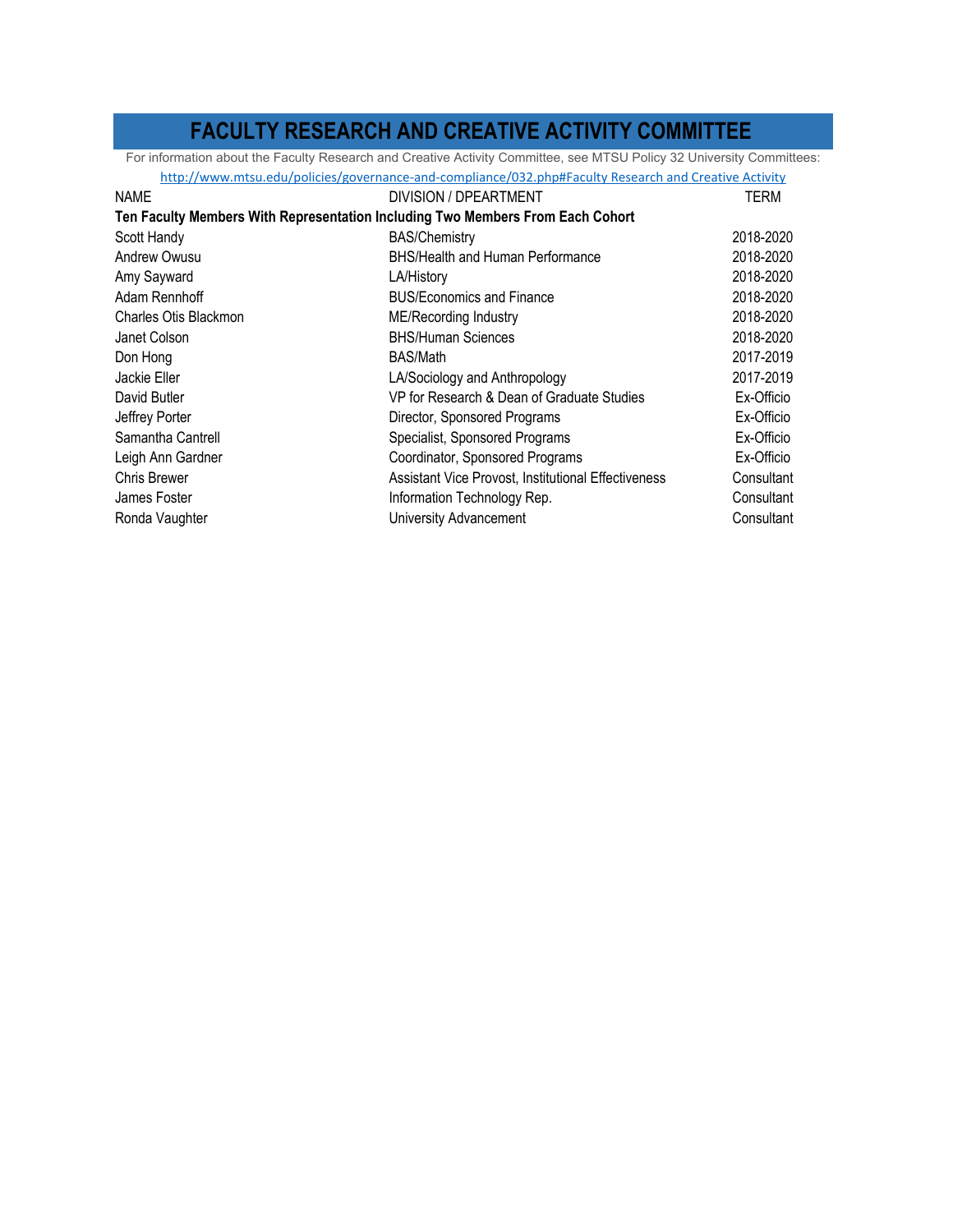### **GENERAL EDUCATION COMMITTEE**

For information about the General Education Committee, see MTSU Policy 32 University Committees:<br>http://www.mtsu.edu/policies/governance-and-compliance/032.php#General Education

|                                                              | http://www.mtsu.edu/policies/governance-and-compliance/032.php#General Education |             |
|--------------------------------------------------------------|----------------------------------------------------------------------------------|-------------|
| <b>NAME</b>                                                  | DIVISION / DEPARTMENT                                                            | <b>TERM</b> |
| Three Faculty From Each Undergraduate College (3 year terms) |                                                                                  |             |
| Patricia Wall                                                | <b>BUS/Accounting</b>                                                            | 2018-2021   |
| <b>Mark Abolins</b>                                          | <b>BAS/Geosciences</b>                                                           | 2018-2021   |
| Aliou Li                                                     | LA/History                                                                       | 2018-2021   |
| Janis Brickey                                                | <b>BHS/Human Sciences</b>                                                        | 2018-2021   |
| Lee Sarver                                                   | <b>BUS/Economics and Finance</b>                                                 | 2018-2020   |
| Justin Gardner                                               | <b>BAS/Agribusiness and Agriscience</b>                                          | 2017-2020   |
| Geeta Maharaj                                                | <b>BHS/Nursing</b>                                                               | 2017-2020   |
| Craig Rice                                                   | <b>COE/Elementary and Special Education</b>                                      | 2017-2020   |
| Theresa McBreen                                              | LA/Foreign Languages and Literatures                                             | 2017-2020   |
| Karen Reed                                                   | ME/Library                                                                       | 2016-2019   |
| Dovie Kimmins                                                | <b>BAS/Mathematical Sciences</b>                                                 | 2016-2019   |
| <b>Teresa Davis</b>                                          | BHS/Psychology                                                                   | 2016-2019   |
| Virginia Hemby                                               | <b>BUS/Marketing</b>                                                             | 2016-2019   |
| Zaf Khan                                                     | <b>COE/Elementary and Special Education</b>                                      | 2016-2019   |
| Kate Pantelides                                              | LA/English                                                                       | 2016-2019   |
| Mike Boyle                                                   | ME/UC/University Studies                                                         | 2016-2019   |
| <b>Two Student Members</b>                                   |                                                                                  |             |
| Aaron Witherspoon                                            |                                                                                  | 2018-2019   |
| Carndon Gathwright                                           |                                                                                  | 2018-2019   |
| Susan Myers-Shirk                                            | Director, General Education                                                      | Ex-Officio  |
| Peter Cunningham                                             | Vice Provost for Academic Programs                                               | Ex-Officio  |
| <b>Chris Brewer</b>                                          | Assistant Vice Provost, Institutional Effectiveness                              | Ex-Officio  |
| Karen Petersen                                               | Dean (recommended Dean's Council)                                                | Ex-Officio  |
| Jeff Gibson                                                  | Chair (recommended Chair's Council)                                              | Ex-Officio  |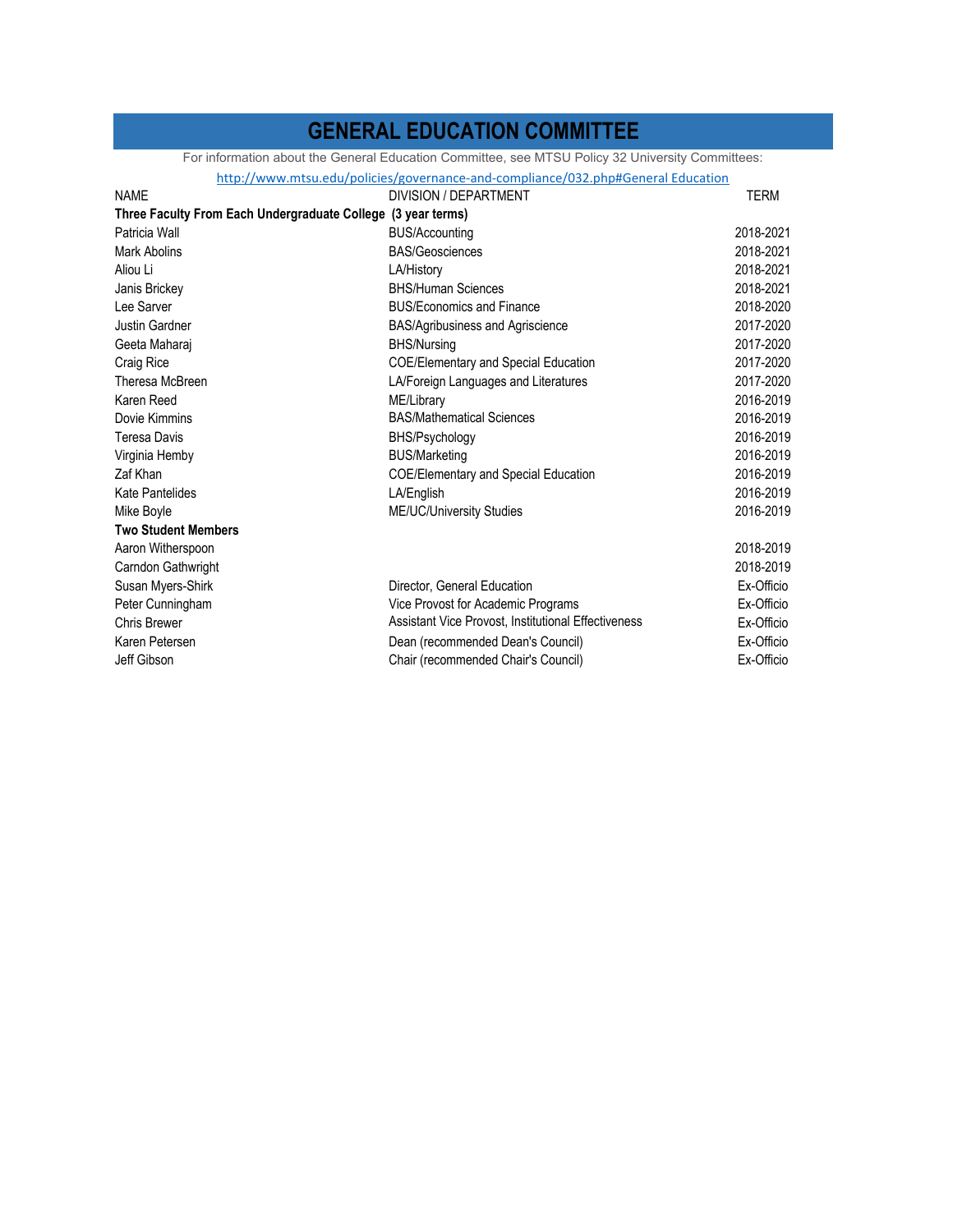### **GRADE APPEALS COMMITTEE**

For information about the Grade Appeals Committee, see MTSU Policy 32 University Committees:

#### http://www.mtsu.edu/policies/governance‐and‐compliance/032.php#Grade Appeals

|                                             | <b>College of Basic &amp; Applied Sciences</b>     |             |
|---------------------------------------------|----------------------------------------------------|-------------|
| <b>NAME</b>                                 | <b>DIVISION / DEPARTMENT</b>                       | <b>TERM</b> |
| Four Basic & Applied Faculty:               |                                                    |             |
| <b>Bill Allen</b>                           | BAS/Aerospace-Chair                                | 2018-2020   |
| Robert Howard                               | <b>BAS/Biology</b>                                 | 2017-2019   |
| Chengshan Wang                              | <b>BAS/Chemistry</b>                               | 2017-2019   |
| <b>One Basic &amp; Applied Student:</b>     |                                                    |             |
| Aaron Witherspoon                           | Student                                            | 2018-2019   |
| Two Basic & Applied Faculty Alternates:     |                                                    | 2016--2018  |
| <b>Christina Hiers</b>                      | BAS/Aerospace                                      | 2018-2020   |
| <b>Cindi Smith-Walters</b>                  | <b>BAS/Biology</b>                                 | 2017-2019   |
| <b>One Student Alternate:</b>               |                                                    |             |
| <b>Tito Hernandez</b>                       | Student                                            | 2018-2019   |
| Cheryl Torsney                              | Vice Provost for Faculty Affairs                   | Ex-Officio  |
|                                             | <b>College of Behavioral &amp; Health Sciences</b> |             |
| <b>NAME</b>                                 | <b>DIVISION / DEPARTMENT</b>                       | <b>TERM</b> |
| Four Behavioral & Health Faculty:           |                                                    |             |
| <b>Cathy Cooper</b>                         | <b>BHS/Nursing</b>                                 | 2018-2020   |
| Nicky Wu                                    | BHS/HHP-Chair                                      | 2017-2019   |
| Janet Colson                                | <b>BHS/Human Sciences</b>                          | 2017-2019   |
| One Behavioral & Health Student:            |                                                    |             |
| <b>Emily Hartman</b>                        | Student                                            | 2018-2019   |
| Two Behavioral & Health Faculty Alternates: |                                                    |             |
| <b>TBD</b>                                  | BHS/                                               | 2018-2020   |
| TBD                                         | BHS/                                               | 2017-2019   |
| <b>One Student Alternate:</b>               |                                                    |             |
| Malishia Smith                              | Student                                            | 2018-2019   |
| Cheryl Torsney                              | Vice Provost for Faculty Affairs                   | Ex-Officio  |
|                                             | <b>College of Business</b>                         |             |
| <b>NAME</b>                                 | <b>DIVISION / DEPARTMENT</b>                       | TERM        |
| <b>Four Business Faculty:</b>               |                                                    |             |
| Lucy Matthews                               | <b>BUS/Marketing</b>                               | 2018-2020   |
| Jackie Gilbert                              | <b>BUS/Management</b>                              | 2018-2020   |
| Zhen Li                                     | <b>BUS/Management</b>                              | 2017-2019   |
| TBD                                         | BUS/                                               | 2017-2019   |
| <b>One Business Student:</b>                |                                                    |             |
| Ally Cherry                                 | Student                                            | 2018-2019   |
| Two Business Faculty Alternates:            |                                                    |             |
| TBD                                         | BUS/                                               | 2017-2019   |
| <b>TBD</b>                                  | BUS/                                               | 2017-2019   |
| <b>One Student Alternate:</b>               |                                                    |             |
| <b>Cheryl Torsney</b>                       | Vice Provost for Faculty Affairs                   | Ex-Officio  |
|                                             | <b>College of Education</b>                        |             |
| <b>NAME</b>                                 | <b>DIVISION / DEPARTMENT</b>                       | TERM        |
| <b>Four Education Faculty:</b>              |                                                    |             |
| Michelle Stevens                            | <b>COE/Educational Leadership</b>                  | 2017-2019   |
|                                             |                                                    |             |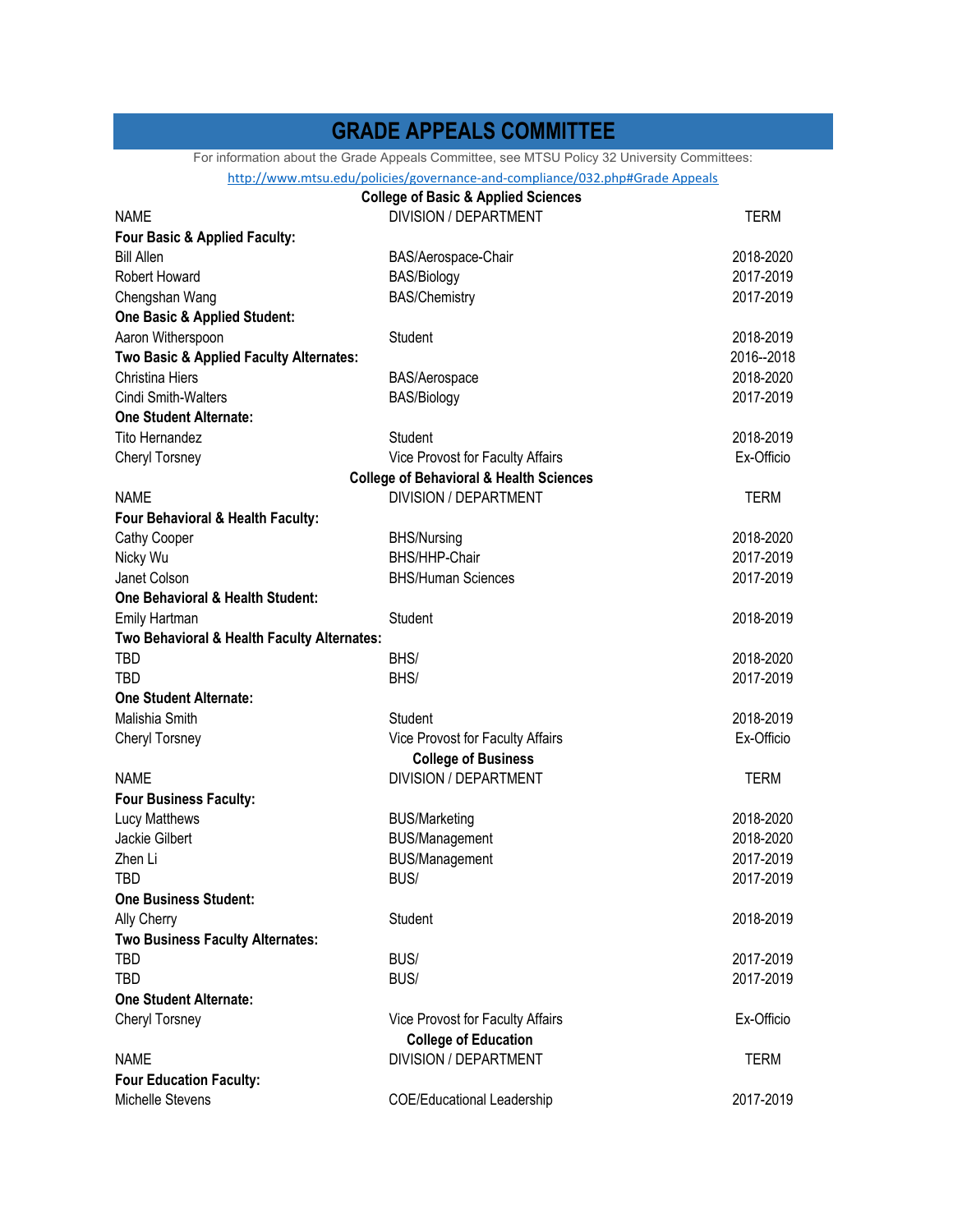| <b>One Education Sudent:</b>                  |                                                                 |             |
|-----------------------------------------------|-----------------------------------------------------------------|-------------|
| Jaida Hill                                    | Student                                                         | 2018-2019   |
| <b>Two Education Faculty Alternates:</b>      |                                                                 |             |
| <b>TBD</b>                                    | COE/                                                            | 2018-2019   |
| TBD                                           | COE/                                                            | 2017-2019   |
| <b>One Education Student Alternate:</b>       |                                                                 |             |
| <b>TBD</b>                                    | Student                                                         | 2018-2019   |
| Cheryl Torsney                                | Vice Provost for Faculty Affairs                                | Ex-Officio  |
|                                               | <b>College of Liberal Arts</b>                                  |             |
| <b>NAME</b>                                   | <b>DIVISION / DEPARTMENT</b>                                    | <b>TERM</b> |
| Four Liberal Arts Faculty:                    |                                                                 |             |
| George Vernardakis                            | LA/Political Science International Relations                    | 2018-2020   |
| Jennifer Marchant                             | LA/English                                                      | 2018-2020   |
| Kyle Kennedy                                  | LA/Theatre and Dance                                            | 2017-2019   |
| Lynn Nelson                                   | LA/History                                                      | 2017-2019   |
| <b>One Liberal Arts Sudent:</b>               |                                                                 |             |
| Joshua Hendricks                              | Student-Chair                                                   | 2018-2019   |
| Two Liberal Arts Faculty Alternates:          |                                                                 |             |
| Kevin Breault                                 | LA/Sociology and Anthropology                                   | 2018-2020   |
| <b>One Liberal Arts Student Alternate:</b>    |                                                                 |             |
| TBD                                           | Student                                                         | 2018-2019   |
| Cheryl Torsney                                | Vice Provost for Faculty Affairs                                | Ex-Officio  |
|                                               | College of Media & Entertainment / Library / University College |             |
| <b>NAME</b>                                   | <b>DIVISION / DEPARTMENT</b>                                    | TERM        |
| <b>Four Media &amp; Entertainment Faculty</b> |                                                                 |             |
| Gloria Green                                  | ME/Recording Industry                                           | 2018-2020   |
| Vivian Alley                                  | <b>UC/University Studies</b>                                    | 2018-2020   |
| <b>Kristen West</b>                           | ME/LIB/User Services-Chair                                      | 2017-2019   |
| Joan Raines                                   | ME/UC/University Studies                                        | 2017-2019   |
| <b>One Media &amp; Entertainment Student</b>  |                                                                 |             |
| Allie Midgett                                 | Student                                                         | 2018-2019   |
| Two Media & Entertainment Faculty Alternates  |                                                                 |             |
| Vivien Alley                                  | ME/UC/University Studies                                        | 2018-2020   |
| <b>TBD</b>                                    | ME/                                                             | 2017-2019   |
| One Media & Entertainment Student Alternate   |                                                                 |             |
| Cheryl Torsney                                | Vice Provost for Faculty Affairs                                | Ex-Officio  |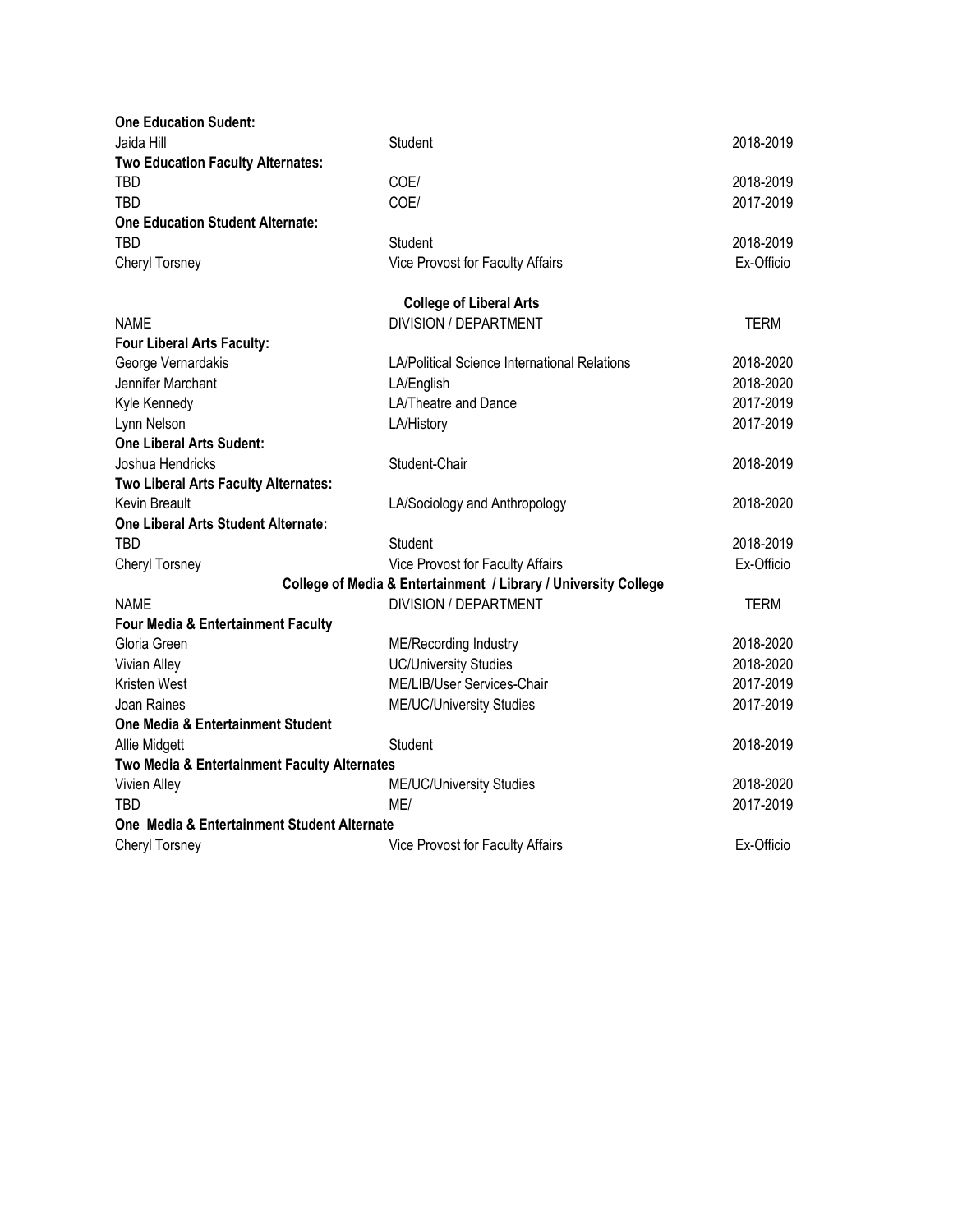### **GRADUATE COUNCIL**

For information about the Graduate Council, see MTSU Policy 32 University Committees:

http://www.mtsu.edu/policies/governance‐and‐compliance/032.php#Graduate Council

| <b>NAME</b>                                      | <b>DIVISION / DEPARTMENT</b>                  | <b>TERM</b> |
|--------------------------------------------------|-----------------------------------------------|-------------|
| Three Graduate Faculty Members From Each College |                                               |             |
| James Robertson                                  | <b>BAS/Biology</b>                            | 2018-2021   |
| Lisa Sheehan-Smith                               | <b>BHS/Human Sciences</b>                     | 2018-2021   |
| Michael Roach                                    | <b>BUS/Economics and Finance</b>              | 2018-2021   |
| Luciana Prestes                                  | LA/World Languages, Literatures, and Cultures | 2018-2021   |
| Michael Fleming                                  | ME/Recording Industry                         | 2018-2021   |
| Jwa Kim                                          | <b>COE/Literacy Studies</b>                   | 2018-2021   |
| <b>Steven Morris</b>                             | <b>BUS/Information Systems and Analytics</b>  | 2018-2020   |
| Dong Ye                                          | BAS/Math                                      | 2017-2020   |
| Judith Van Hein                                  | BHS/Psychology                                | 2017-2020   |
| Mischa Renfroe                                   | LA/English                                    | 2017-2020   |
| Kyle Butler                                      | <b>COE/Educational Leadership</b>             | 2017-2020   |
| Allie Sultan                                     | ME/Media Arts                                 | 2017-2020   |
| Norma Dunlap                                     | <b>BAS/Chemistry</b>                          | 2016-2019   |
| Helen Binkley                                    | <b>BHS/HHP</b>                                | 2016-2019   |
| Jeremy Winters                                   | <b>COE/Elementary and Special Education</b>   | 2016-2019   |
| Andrea Dawson                                    | LA/Music                                      | 2016-2019   |
| <b>Katie Foss</b>                                | ME/Journalism                                 | 2016-2019   |
| <b>Two Graduate Students</b>                     |                                               |             |
| <b>Chastity Frazier</b>                          | Student                                       | 2018-2019   |
| TBD                                              | Student                                       | 2018-2019   |
|                                                  | Vice Provost Research and                     |             |
| David Butler                                     | Dean, College of Graduate Studies             | Ex-Officio  |
| Robert Fischer                                   | Dean, CBAS                                    | Ex-Officio  |
| <b>Terry Whiteside</b>                           | Dean, CBAS                                    | Ex-Officio  |
| David Urban                                      | Dean, BUS                                     | Ex-Officio  |
| Lana Seivers                                     | Dean, COE                                     | Ex-Officio  |
| Karen Petersen                                   | Dean, LA                                      | Ex-Officio  |
| Ken Paulson                                      | Dean, ME                                      | Ex-Officio  |
| <b>Rick Sluder</b>                               | Dean, UC                                      | Ex-Officio  |
| John Vile                                        | Dean, HONORS                                  | Ex-Officio  |
| <b>Bonnie Allen</b>                              | Dean, LIBRARY                                 | Ex-Officio  |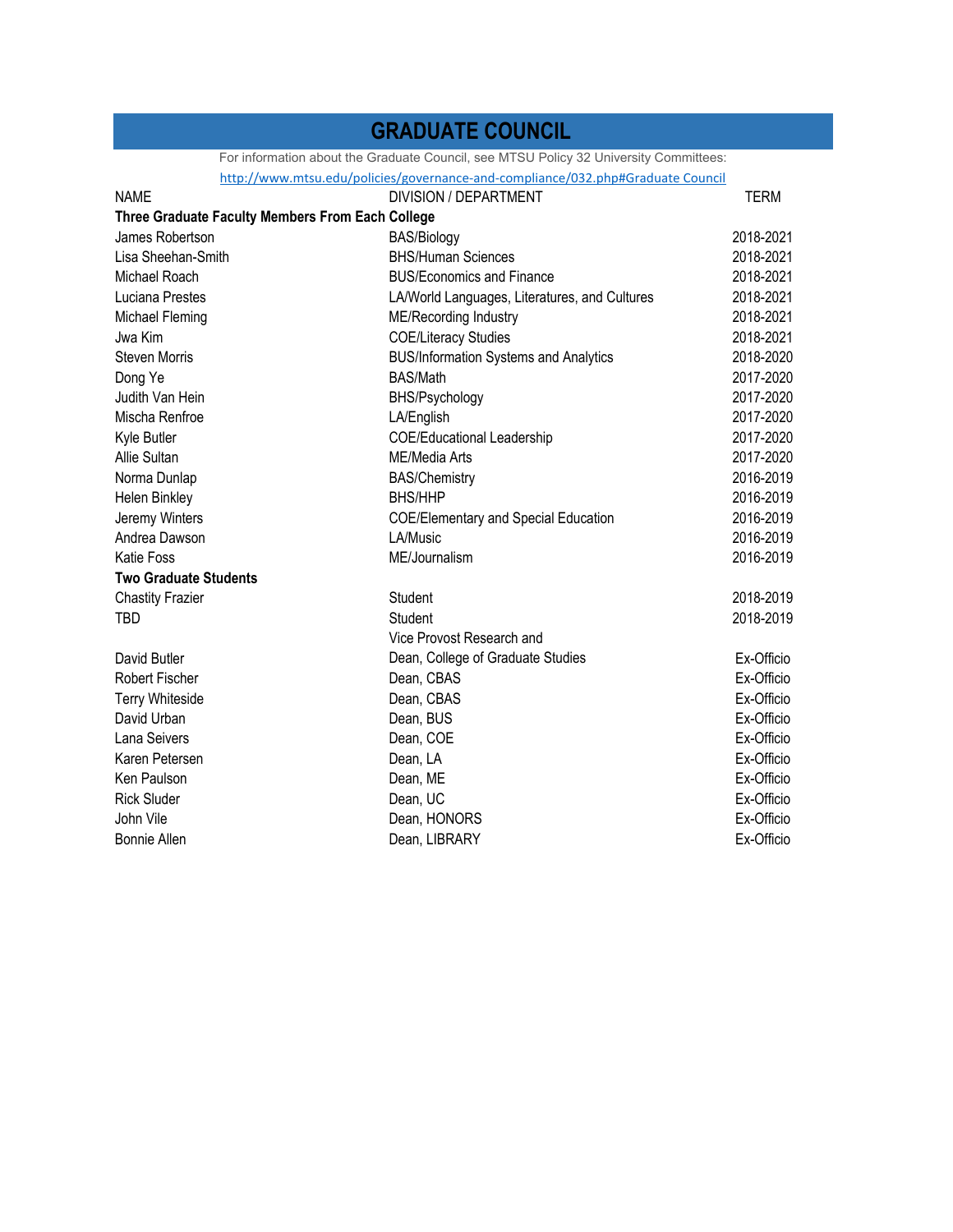### **HONORS COUNCIL**

For information about the Honors Council, see MTSU Policy 32 University Committees:

http://www.mtsu.edu/policies/governance‐and‐compliance/032.php#Honors%20Council

| <b>NAME</b>                                                | DIVISION / DEPARTMENT                         | TERM       |
|------------------------------------------------------------|-----------------------------------------------|------------|
| Two Honors Faculty Members From Each Undergraduate College |                                               |            |
| Judith Iriarte-Gross                                       | <b>BAS/Chemistry</b>                          | 2018-2021  |
| Michelle Boyer-Pennington                                  | BHS/Psychology                                | 2018-2021  |
| Lara Daniel                                                | <b>BUS/Accounting</b>                         | 2018-2021  |
| Robb McDaniel                                              | <b>LA/Political Science</b>                   | 2018-2021  |
| Tricia Farwell                                             | ME/Journalism and Strategic Media             | 2018-2021  |
| Roger Heinrich                                             | ME/Electronic Media Communication             | 2017-2020  |
| Nate Callender                                             | <b>BUS/Aerospace</b>                          | 2016-2019  |
| Rudy Dunlap                                                | <b>BHS/Health &amp; Human Performance</b>     | 2016-2019  |
| Tony Eff                                                   | <b>BUS/Economics and Finance</b>              | 2016-2019  |
| Kathleen Burriss                                           | <b>COE/Elementary &amp; Special Education</b> | 2016-2019  |
| Kris McCusker                                              | LA/History                                    | 2016-2019  |
| <b>Two Honors College Students</b>                         |                                               |            |
| <b>Matthew Cureton</b>                                     | Student                                       | 2018-2019  |
| <b>Tatum England</b>                                       | Student                                       | 2018-2019  |
| John Vile                                                  | Dean, Honors College                          | Ex-Officio |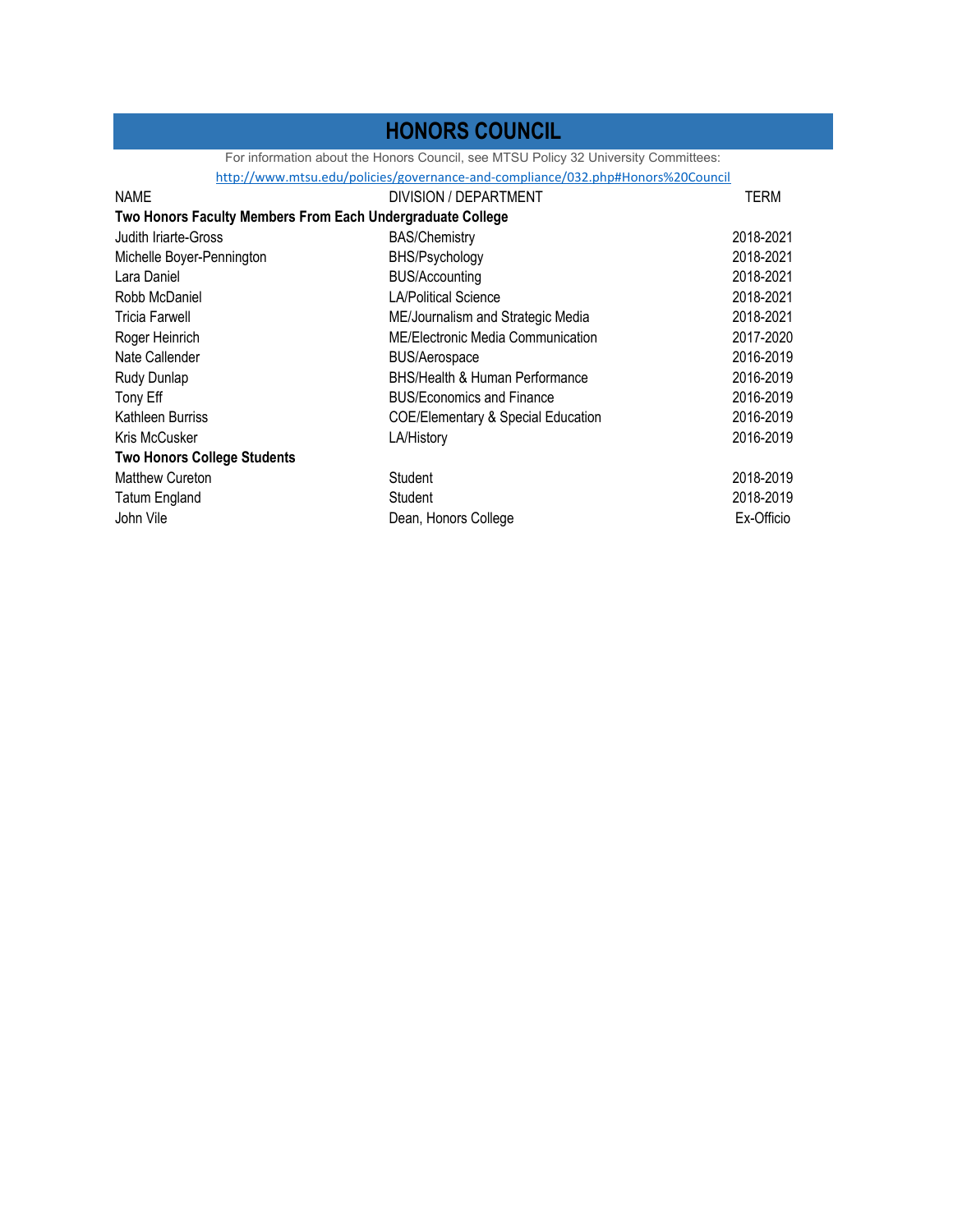### **INSTITUTIONAL BIOSAFETY COMMITTEE**

### (Special Purpose Committee)

For information about the Institutional Biosafety Committeel, see MTSU Policy 32 University Committees:

https://www.mtsu.edu/policies/governance-and-compliance/032.php#Institutional Biosafety

| At Least Five Members and Not More Than Seven            |                                                                             |            |
|----------------------------------------------------------|-----------------------------------------------------------------------------|------------|
|                                                          | At Least One Faculty Member Specializing in Molecular Biology               |            |
| Jason Jessen                                             | <b>BAS/Biology</b>                                                          | 2017-2019  |
| At Least One Faculty Member Specializing in Microbiology |                                                                             |            |
| Mary Farone                                              | <b>BAS/Biology</b>                                                          | 2017-2019  |
|                                                          | At Least Three Additional Faculty Members With Expertise in Relevant Fields |            |
| Lynn Boyd                                                | <b>BAS/Biology</b>                                                          | 2017-2019  |
| Steve Wright                                             | <b>BAS/Biology</b>                                                          | 2017-2019  |
| James Robertson                                          | BAS/Biology                                                                 | 2017-2019  |
| David Butler                                             | Vice Provost for Research and                                               | Ex-Officio |
|                                                          | Dean, College of Graduate Studies                                           |            |
| Mark Hatcher                                             | <b>Radiation Safety Officer</b>                                             | Ex-Officio |
|                                                          |                                                                             |            |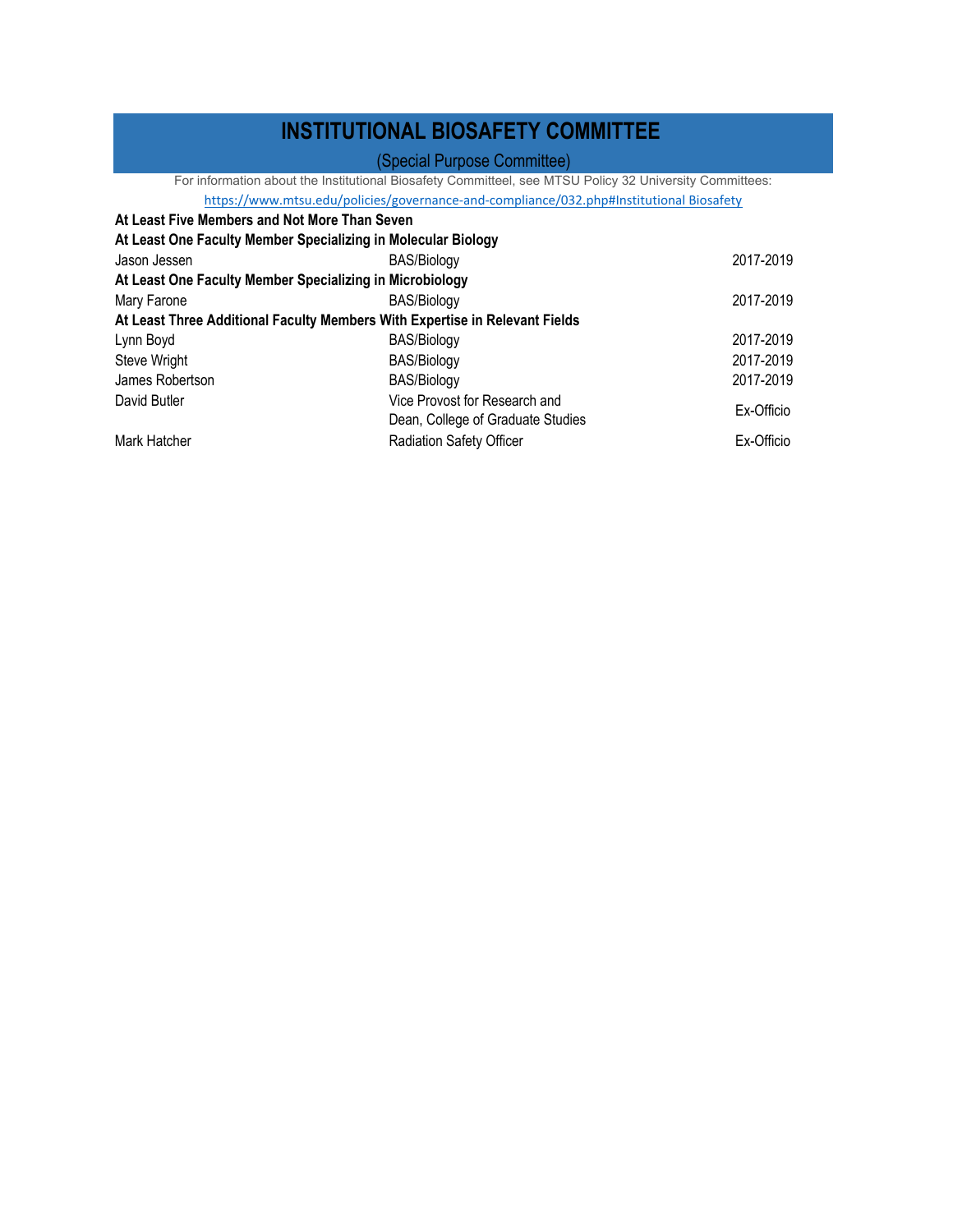### **INSTITUTIONAL REVIEW BOARD**

For information about the Institutional Review Board, see MTSU Policy 32 University Committees:

http://www.mtsu.edu/policies/governance‐and‐compliance/032.php#Institutional%20Review%20Board

|                              | (Special Purpose Committee)                |         |            |
|------------------------------|--------------------------------------------|---------|------------|
| <b>NAME</b>                  | <b>DIVISON / DEPARTMENT</b>                |         | TERM       |
| At least thirteen members    |                                            |         |            |
| Will Langston                | BHS/Psychology                             |         | 2017-2020  |
| Aleka Blackwell              | LA/English                                 |         | 2017-2020  |
| Cyrille Magne                | BHS/Psychology                             |         | 2017-2020  |
| Amanda Flagg                 | <b>BHS/School of Nursing</b>               |         | 2016-2019  |
| Kathleen Darby               | <b>BHS/Social Work</b>                     |         | 2017-2019  |
| Jackie Eller                 | LA/Sociology and Anthropology              |         | 2016-2019  |
| David Nelson                 | BAS/Biology                                |         | 2016-2019  |
| Joshua Harms                 | <b>BHS/Criminal Justice Administration</b> |         | 2018-2021  |
| <b>Stacey Browning</b>       | <b>BHS/Nursing</b>                         |         | 2018-2021  |
| Stephen Shearon              | LA/Music                                   |         | 2017-2020  |
| Louis Kyriakoudes            | LA/History                                 |         | 2018-2021  |
| <b>Non-Affiliated Member</b> |                                            |         |            |
| Linda Gilbert                |                                            |         | 2017-2020  |
| Sara Salisbury               | Graduate Student                           |         | 2018-2019  |
| <b>TBD</b>                   | Undergraduate Student                      |         | 2018-2019  |
| Moses Prabu                  | Research Compliance Officer                |         | Permanent  |
|                              | Vice Provost for Research and Dean         | College |            |
| David Butler                 | of Graduate Studies                        |         | Ex-Officio |
| Jeffry Porter                | Director, Sponsored Programs               |         | Ex-Officio |
|                              |                                            |         |            |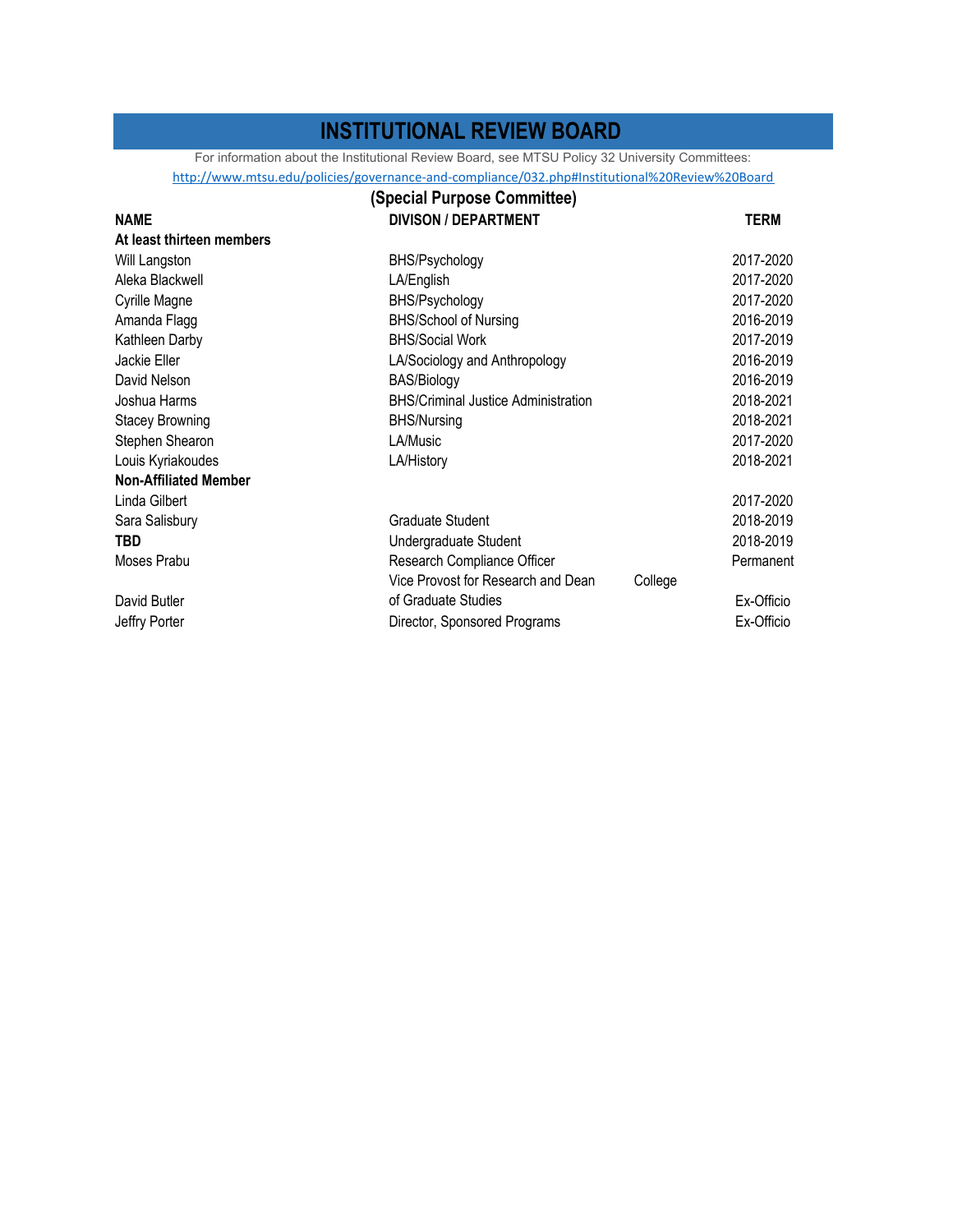### **INSTRUCTIONAL ENHANCEMENT**

For more information about the Instructional Enhancement, see MTSU Policy 32 University Committees:

| TERM<br>2018-2020 |
|-------------------|
|                   |
|                   |
|                   |
| 2018-2020         |
| 2018-2020         |
| 2018-2020         |
| 2017-2019         |
| 2017-2019         |
| 2017-2019         |
| 2017-2019         |
|                   |
| 2018-2019         |
| 2018-2019         |
|                   |
| Ex-Officio        |
| Ex-Officio        |
| Ex-Officio        |
|                   |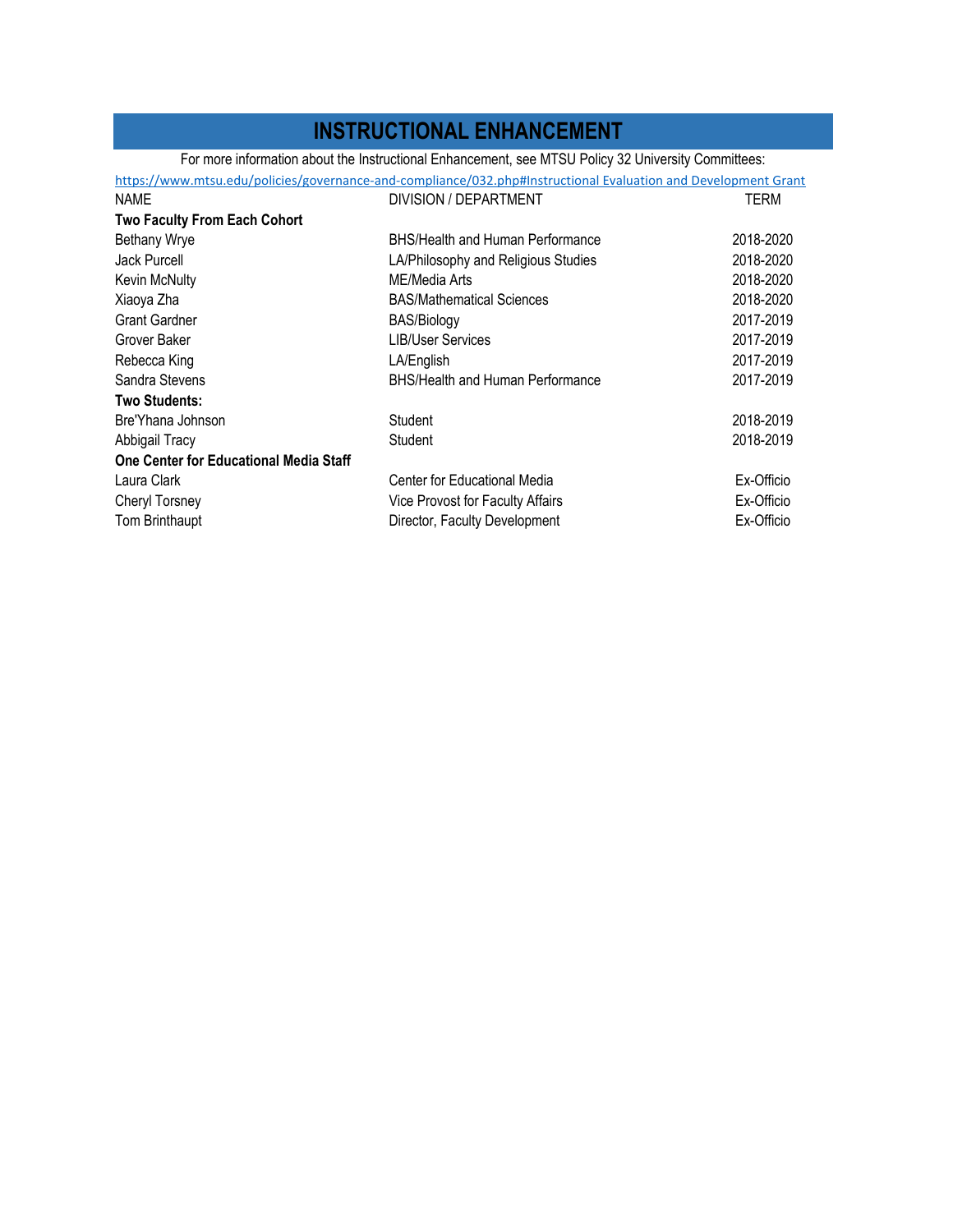### **INTELLECTUAL PROPERTY ADVISORY COMMITTEE**

#### **(Special Purpose Committee)**

For more information about the Intellectual Property Committee, see MTSU Policy 32 University Committees https://www.mtsu.edu/policies/governance‐and‐compliance/032.php#Intellectual Property Advisory

Vice Provost for Research and

| <u>the political called the component of the component of the component of the component of the component of the component of the component of the component of the component of the component of the component of the component</u> |                                   |           |  |
|--------------------------------------------------------------------------------------------------------------------------------------------------------------------------------------------------------------------------------------|-----------------------------------|-----------|--|
| Committee members are individuals who are able to represent marketing, copyright, and patenting perspectives.                                                                                                                        |                                   |           |  |
| <b>NAME</b>                                                                                                                                                                                                                          | DIVISION / DEPARTMENT             | TERM      |  |
| Michael Hein                                                                                                                                                                                                                         | BHS/Psychology                    | 2018-2021 |  |
| Charles Chusuei                                                                                                                                                                                                                      | <b>BAS/Chemistry</b>              | 2018-2021 |  |
| Charles Perry                                                                                                                                                                                                                        | <b>BAS/Engineering Technology</b> | 2018-2021 |  |

Kevin Bicker 2018-2021 BAS/Chemistry BAS/Chemistry 2018-2021 Matthew O'Brien **ME/Recording Industry** ME/Recording Industry 2017-2020 Mary Ellen Slaone **ME/Library** ME/Library 2017-2020

David Butler

Dean, College of Graduate Studies Ex-Officio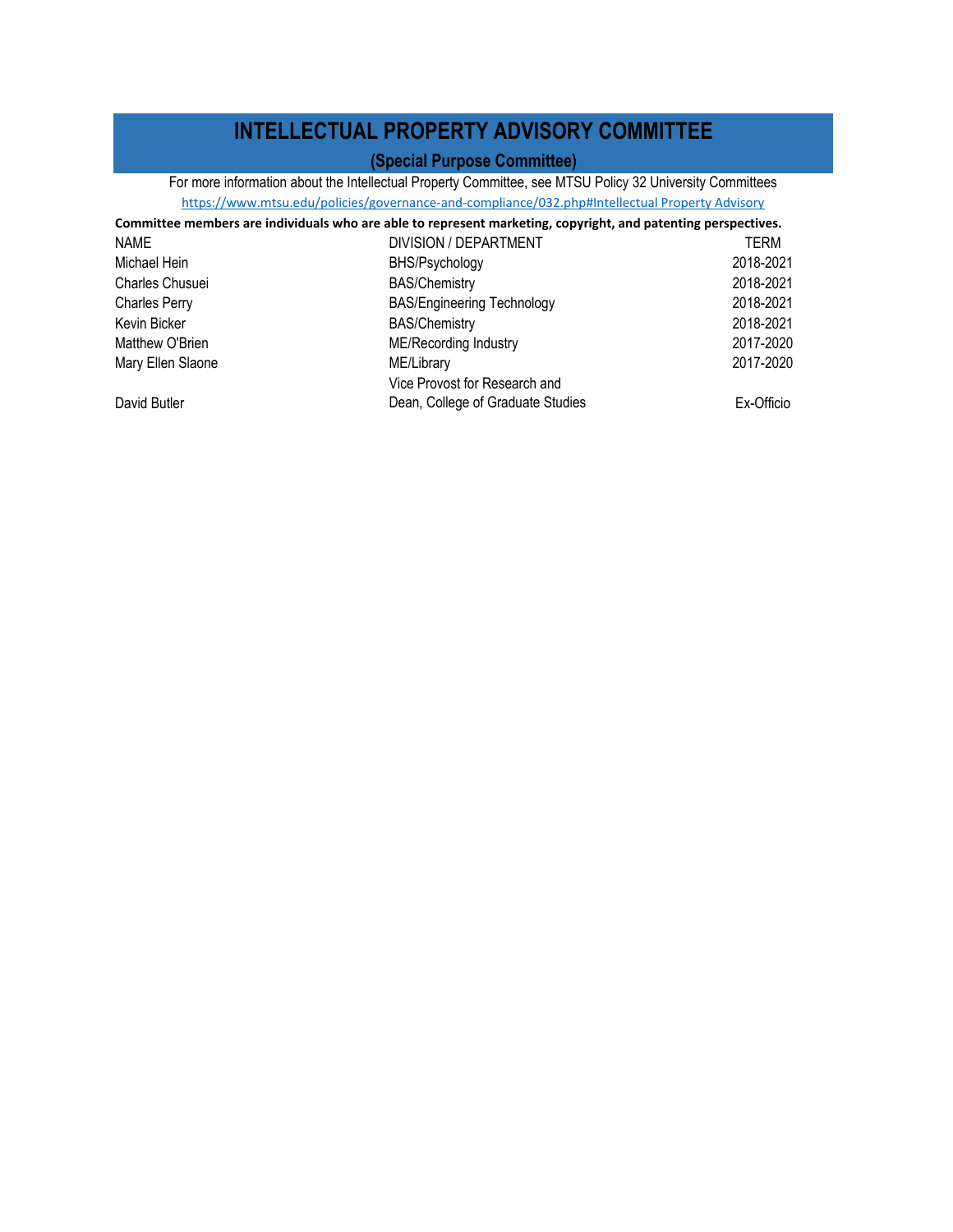### **INTERNATIONAL EDUCATION AND EXCHANGE**

For information about the International Education and Exchange Committee, see MTSU Policy 32 University Committees:

| http://www.mtsu.edu/policies/governance-and-compliance/032.php#International%20Education%20and%20Exchange |                                               |            |  |
|-----------------------------------------------------------------------------------------------------------|-----------------------------------------------|------------|--|
| <b>NAME</b>                                                                                               | DIVISION / DEPARTMENT                         | TERM       |  |
| <b>Two Faculty Representatives From Each Cohort</b>                                                       |                                               |            |  |
| Lee Wade                                                                                                  | <b>BHS/Criminal Justice Administration</b>    | 2018-2020  |  |
| Wen Jang (Kenny) Jih                                                                                      | <b>BUS/Information Systems and Anlytics</b>   | 2018-2020  |  |
| Yuan-Ling Chao                                                                                            | LA/History                                    | 2018-2021  |  |
| <b>Ric Morris</b>                                                                                         | LA/World Languages, Literatures, and Cultures | 2017-2020  |  |
| Robert Blair                                                                                              | <b>BUS/Marketing</b>                          | 2017-2020  |  |
| Saleh Sbenaty                                                                                             | <b>BAS/Engineering Technology</b>             | 2016-2019  |  |
| <b>Two Students</b>                                                                                       |                                               |            |  |
| Savannah Phillips                                                                                         |                                               | 2018-2019  |  |
| Bre-Yhana Johnson                                                                                         |                                               | 2018-2019  |  |
| David Schmidt                                                                                             | Vice Provost, International Affairs           | Ex-Officio |  |
| David Carleton                                                                                            | Global Studies and Human Geography            | Ex-Officio |  |
| Katherine Kovar                                                                                           | Director, Education Abroad                    | Ex-Officio |  |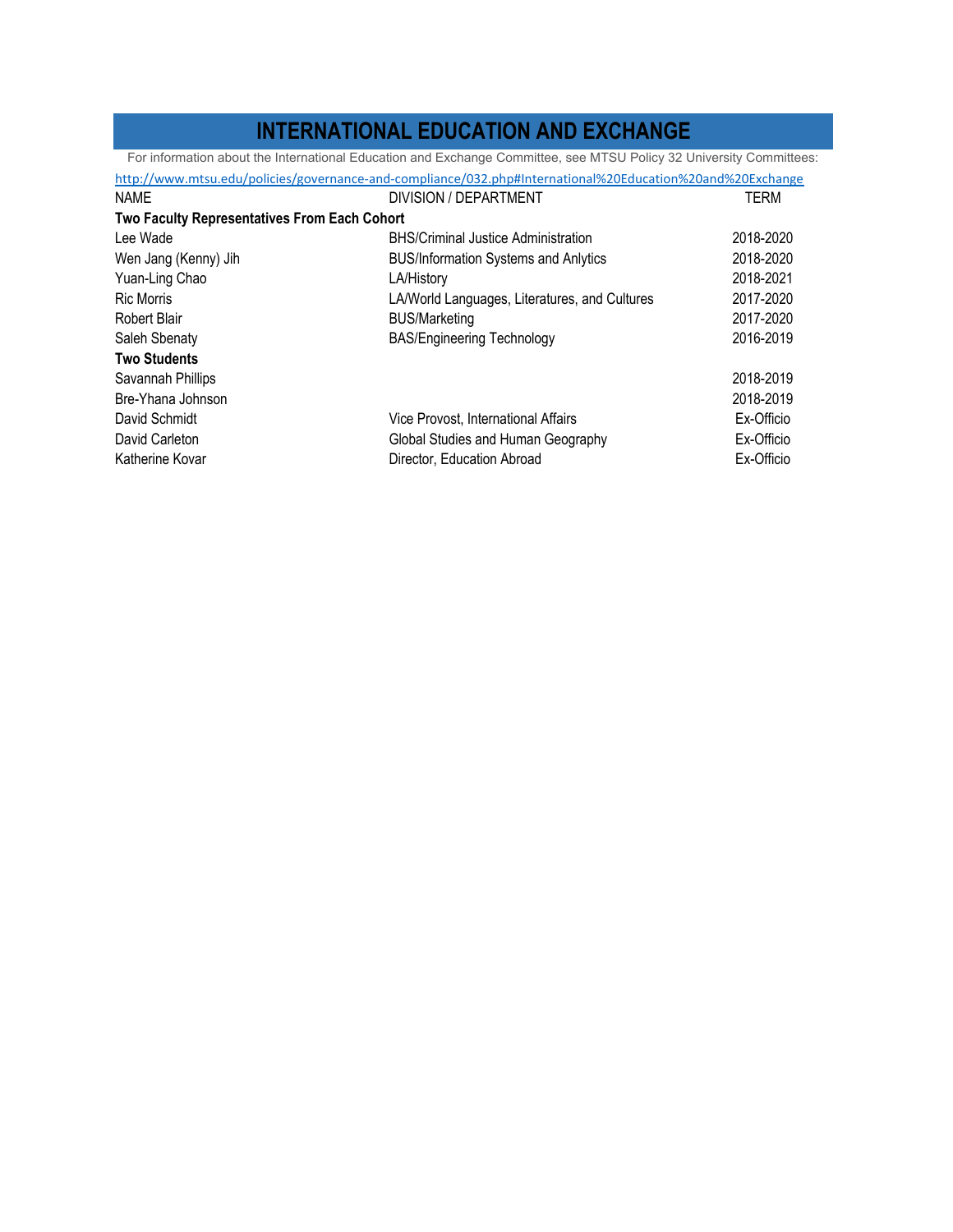### **LIBRARY COMMITTEE**

For information about the Library Committee, see MTSU Policy 32 University Committees: http://www.mtsu.edu/policies/governance‐and‐compliance/032.php#Library

| <b>NAME</b>                         | DIVISON / DEPARTMENT                        | <b>TERM</b> |
|-------------------------------------|---------------------------------------------|-------------|
| One Faculty Member From Each Cohort |                                             |             |
| <b>Tricia Farwell</b>               | ME/Journalism and Strategic Media           | 2018-2020   |
| Beverly Joan Boulware               | <b>COE/Elementary and Special Education</b> | 2018-2020   |
| Preston MacDougall                  | <b>BAS/Chemistry</b>                        | 2017-2019   |
| Peter McCluskey                     | LA/English                                  | 2017-2019   |
| <b>Two Graduate Faculty Members</b> |                                             |             |
| <b>Frank Lambert</b>                | <b>COE/Educational Leadership</b>           | 2018-2020   |
| Amanda Flagg                        | <b>BHS/Nursing</b>                          | 2017-2019   |
| <b>One Undergraduate Student</b>    |                                             |             |
| April Carroll                       |                                             | 2018-2019   |
| <b>One Graduate Student</b>         |                                             |             |
| Mahlet Aklile                       |                                             | 2018-2019   |
|                                     | Vice Provost for Research and               |             |
| David Butler                        | Dean of Graduate Studies                    | Ex-Officio  |
| <b>Bonnie Allen</b>                 | Dean, Library                               | Ex-Officio  |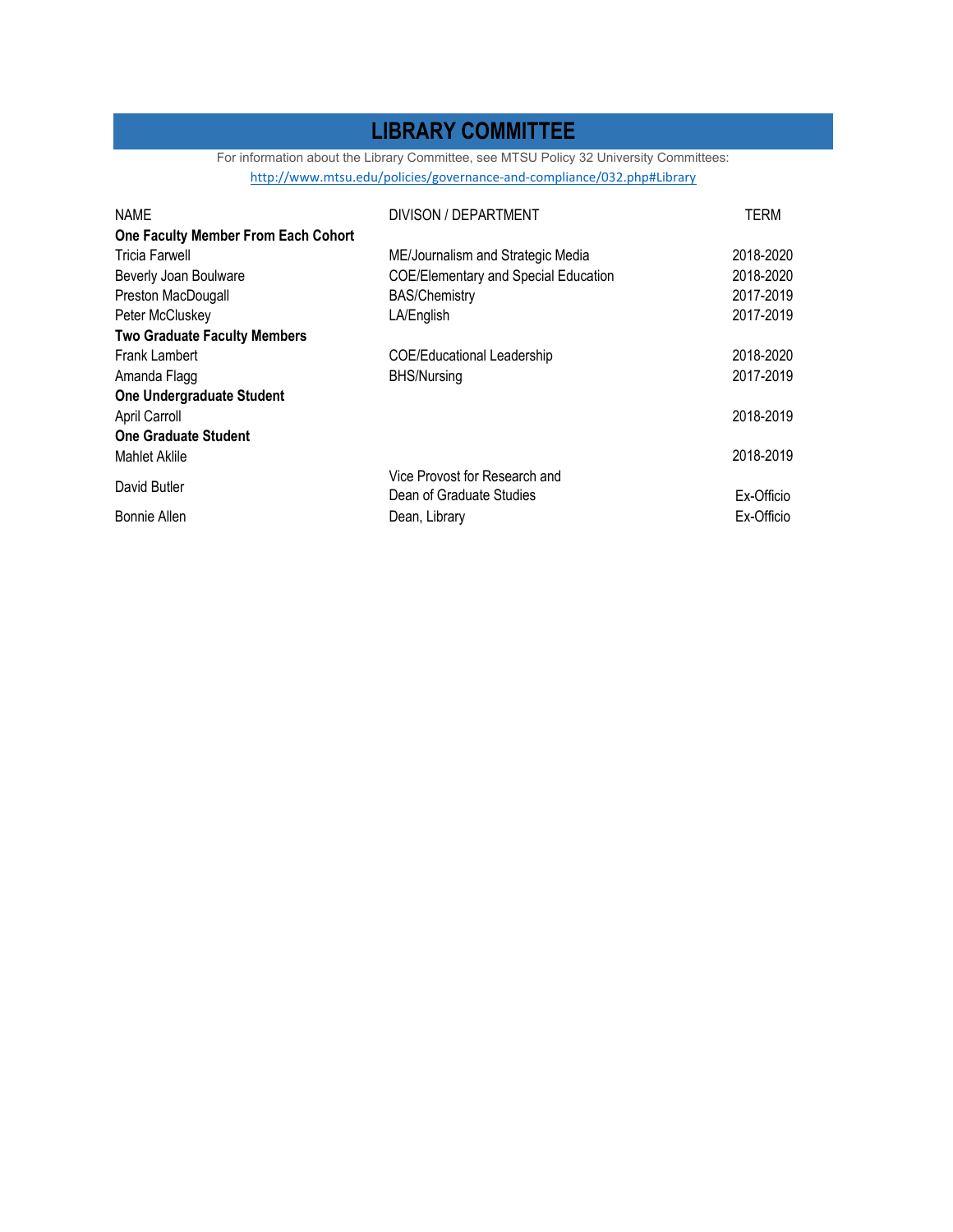### **NON-INSTRUCTIONAL ASSIGNMENT**

For information about the Non-Instructional Assignment Committee, see MTSU Policy 32 University Committees:

| http://www.mtsu.edu/policies/governance-and-compliance/032.php#Non-Instructional Assignment |                                             |            |
|---------------------------------------------------------------------------------------------|---------------------------------------------|------------|
| <b>NAME</b>                                                                                 | DIVISON / DEPARTMENT                        | TERM       |
| Two Faculty Members From Each Cohort                                                        |                                             |            |
| Joan Boulware                                                                               | <b>COE/Elementary and Special Education</b> | 2018-2020  |
| Vincent Cobb                                                                                | <b>BAS/Biology</b>                          | 2018-2020  |
| Allen Hibbard                                                                               | LA/English                                  | 2018-2020  |
| Jing Kong                                                                                   | <b>BAS/Chemistry</b>                        | 2017-2019  |
| DeAnne Priddis                                                                              | LA/COST/ORCO                                | 2017-2019  |
| Robert Gordon                                                                               | ME/Electronic Media Communication           | 2017-2019  |
| Cheryl Torsney                                                                              | Vice Provost for Faculty Affairs            | Ex-Officio |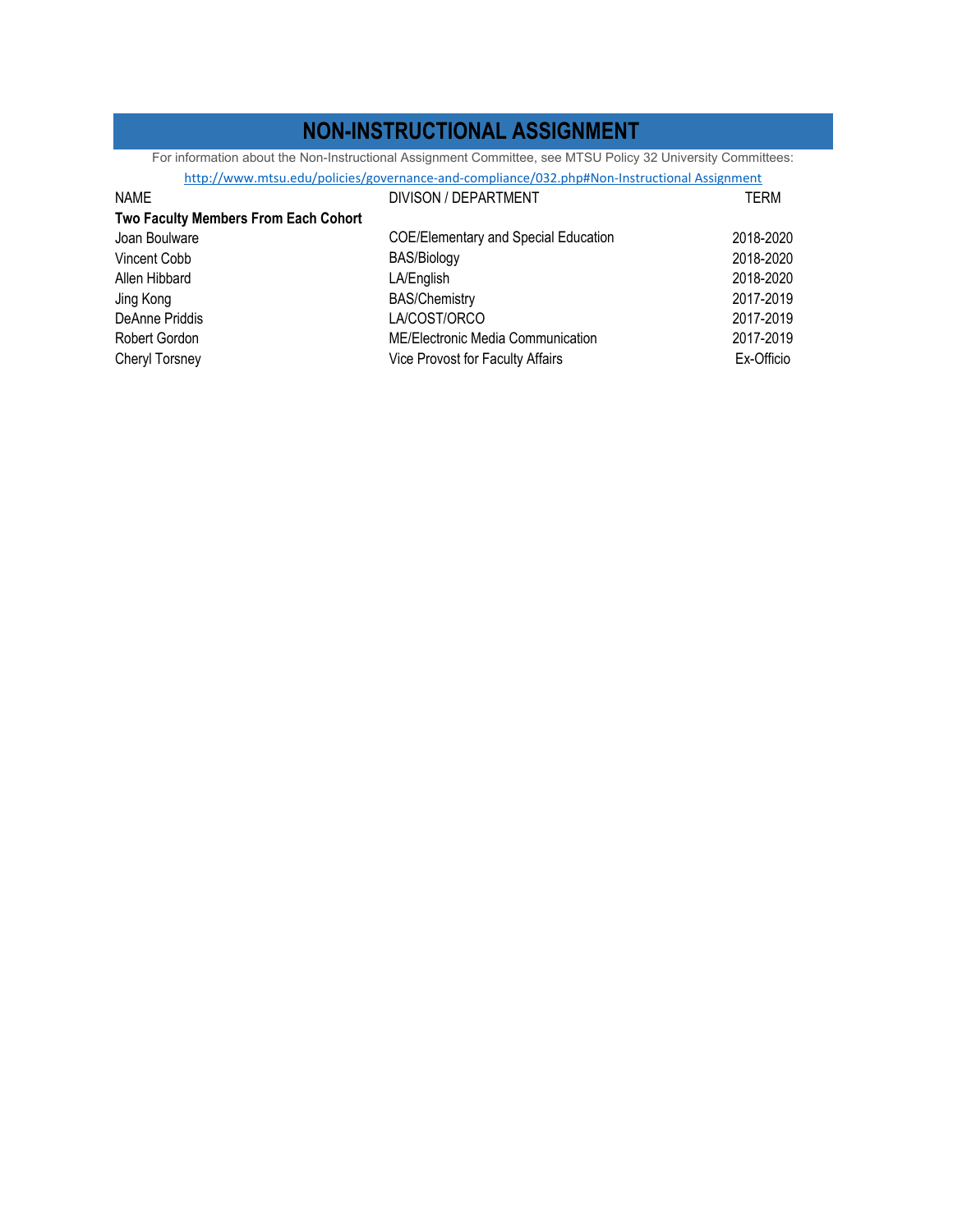### **PLANNING COMMITTEE**

For information about the Planning Committee, see MTSU Policy 32 University Committees:

http://www.mtsu.edu/policies/governance‐and‐compliance/032.php#Planning

| <b>NAME</b>                                     | DIVISON / DEPARTMENT                              | TERM       |
|-------------------------------------------------|---------------------------------------------------|------------|
| Mark Byrnes                                     | Provost                                           | Chair      |
| One Faculty Member From Each College            |                                                   |            |
| Helen Binkley                                   | <b>BHS/Health and Human Performance</b>           | 2018-2021  |
| Sanjay Asthana                                  | ME/Journalism                                     | 2018-2021  |
| Jason Vance                                     | <b>LIB/User Services</b>                          | 2018-2021  |
| Dianna Rust                                     | <b>UC/University Studies</b>                      | 2018-2021  |
| Horace Johns                                    | <b>BUS/Accounting</b>                             | 2017-2020  |
| Angela DeBoer                                   | LA/Music                                          | 2017-2020  |
| Andrienne Friedli                               | <b>BAS/Chemistry</b>                              | 2017-2020  |
| Robyn Ridgley                                   | <b>COE/Elementary and Special Education/Chair</b> | 2017-2020  |
| One Faculty Member With Graduate Faculty Status |                                                   |            |
| Xiaowei Shi                                     | LA/Comm Studies and Organizational Communication  | 2018-2019  |
| Pippa Holloway                                  | President, Faculty Senate                         | 2018-2019  |
| <b>One Dean</b>                                 |                                                   |            |
|                                                 | Vice Provost, Student Succes and Dean,            |            |
| <b>Rick Sluder</b>                              | <b>University College</b>                         | 2018-2019  |
| A Representative From Each Division             |                                                   |            |
| Faye Johnson                                    | Academic Affairs                                  | 2017-2019  |
| Kathy Thurman                                   | <b>Business and Finance</b>                       | 2017-2019  |
| Tom Wallace                                     | Information Technology                            | 2018-2020  |
| David Foster                                    | Marketing and Communications                      | 2018-2020  |
| Tyler Henson                                    | <b>Student Affairs</b>                            | 2018-2020  |
| Ronda Vaughter                                  | University Advancement                            | 2017-2020  |
| Courtney Brandon                                | President, Student Government Association         | 2018-2019  |
| Peter Cunningham                                | Vice Provost, Academic Programs                   | Ex-Officio |
| Cheryl Torsney                                  | Vice Provost, Faculty Affairs                     | Ex-Officio |
| David Schmidt                                   | Vice Provost, International Affairs               | Ex-Officio |
| Alan Thomas                                     | Vice President, Business & Finance                | Ex-Officio |
| <b>Bruce Petryshak</b>                          | Vice President, Information Technology            | Ex-Officio |
| Andrew Oppmann                                  | Vice President, Marketing & Communications        | Ex-Officio |
| Deb Sells                                       | Vice President, Student Affairs                   | Ex-Officio |
| Joe Bales                                       | Vice President, University Advancement            | Ex-Officio |
| <b>Robert Fischer</b>                           | Dean, Basic and Applied Sciences                  | Ex-Officio |
| Terry Whiteside                                 | Dean, Behavioral and Health Sciences              | Ex-Officio |
| David Urban                                     | Dean, Business                                    | Ex-Officio |
| John Vile                                       | Dean, Honors College                              | Ex-Officio |
| Karen Petersen                                  | Dean, Liberal Arts                                | Ex-Officio |
| Ken Paulson                                     | Dean, Media and Entertainment                     | Ex-Officio |
|                                                 | Vice Provost for Research and                     |            |
| David Butler                                    | Dean of Graduate Studies                          | Ex-Officio |
| Bonnie Allen                                    | Dean, Walker Library                              | Ex-Officio |
| Chris Brewer                                    | <b>Assistant Vice Provost, IEPR</b>               | Ex-Officio |
| Laurie Witherow                                 | Associate Vice Provost Adm/Enr                    | Ex-Officio |
| <b>One Graduate Student</b>                     |                                                   |            |
| <b>Chance Cansler</b>                           |                                                   | 2018-2019  |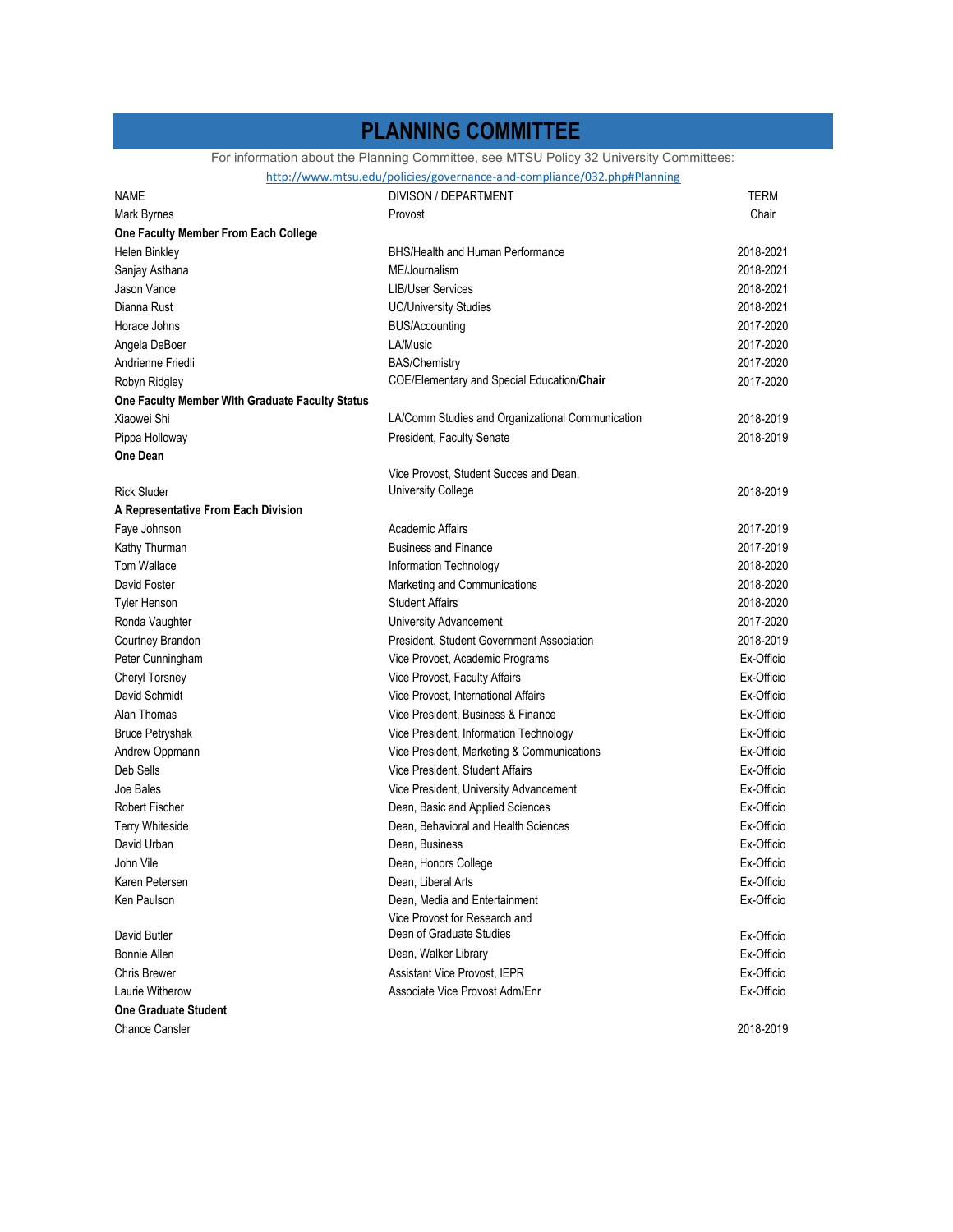### **PUBLIC SERVICE**

For information about the Publice Service Committee, see MTSU Policy 32 University Committees:

|                                   |                                             | http://www.mtsu.edu/policies/governance-and-compliance/032.php#Public%20Service |             |
|-----------------------------------|---------------------------------------------|---------------------------------------------------------------------------------|-------------|
| <b>NAME</b>                       |                                             | DIVISON / DEPARTMENT                                                            | <b>TERM</b> |
|                                   | <b>Two Faculty Members From Each Cohort</b> |                                                                                 |             |
| Racha El Kadiri                   |                                             | <b>BAS/Geosciences</b>                                                          | 2018-2020   |
| <b>Frank Lambert</b>              |                                             | <b>COE/Educational Leadership</b>                                               | 2018-2020   |
| <b>Brenden Martin</b>             |                                             | LA/History                                                                      | 2018-2020   |
| <b>Brandi Lindsey</b>             |                                             | <b>BHS/Nursing</b>                                                              | 2017-2019   |
| Darren Levin                      |                                             | LA/Theatre and Dance                                                            | 2017-2019   |
| Henrique Momm                     |                                             | <b>BAS/Geosciences</b>                                                          | 2017-2019   |
| Bryan Kethley                     |                                             | <b>BUS/Management</b>                                                           | 2017-2019   |
| <b>Brandi Lindsey</b>             |                                             | <b>BHS/Nursing</b>                                                              | 2017-2019   |
| <b>Two Undergraduate Students</b> |                                             |                                                                                 |             |
| Allie Midgett                     |                                             | Student                                                                         | 2018-2019   |
| Micaela Griffin                   |                                             | Student                                                                         | 2018-2019   |
|                                   |                                             | VP for Student Success and                                                      |             |
| <b>Rick Sluder</b>                |                                             | Dean, University College                                                        | Ex-Officio  |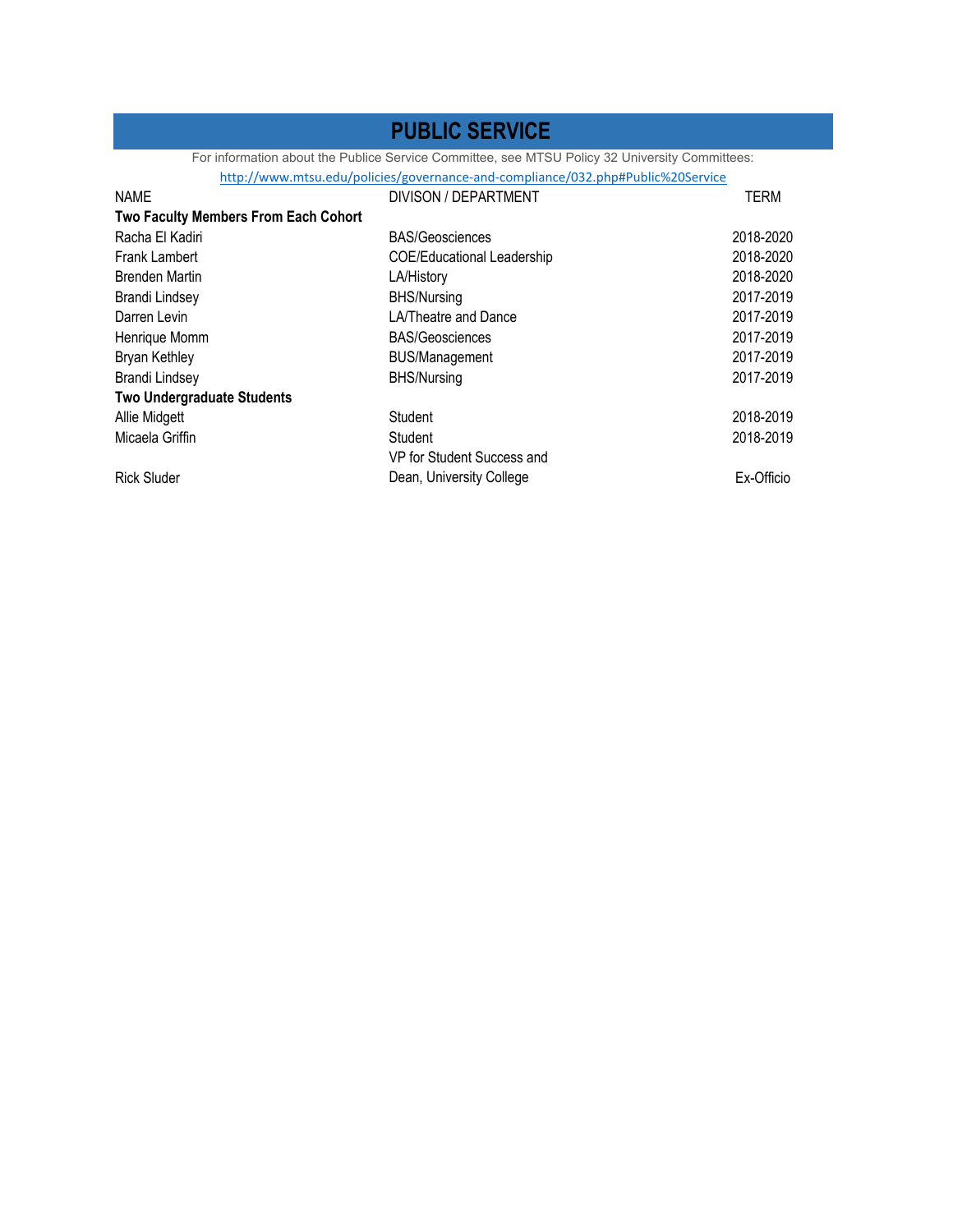## **SPECIAL COMMITTEE ON ADVISING**

### **(Special Purpose Committee)**

For information about the Special Committee on Advising, see MTSU Policy 32 University Committees:<br>http://www.mtsu.edu/policies/governance-and-compliance/032.php#Special Committee on Advising http://www.mtsu.edu/policies/governance-and-compliance

|                                                      | nttp://www.mtsu.edu/policies/governance-and-compliance/032.php#Special Committee on Advising |            |
|------------------------------------------------------|----------------------------------------------------------------------------------------------|------------|
| <b>NAME</b>                                          | DIVISON / DEPARTMENT                                                                         | TERM       |
| One Faculty Member From Each Cohort                  |                                                                                              |            |
| Michael Hinz                                         | LA/Philosphy and Religious Studies                                                           | 2018-2020  |
| Christina Hiers                                      | BAS/Aerospace                                                                                | 2017-2019  |
| Dianna Zeh Rust                                      | <b>UC/University Studies</b>                                                                 | 2017-2019  |
| One Academic Advisor From Each Undergraduate College |                                                                                              |            |
| Jennifer Danylo                                      | Advisor, BAS                                                                                 | Permanent  |
| <b>Emily Straker-Barak</b>                           | Advisor, BHS                                                                                 | Permanent  |
| Paula Calahan                                        | Advisor, BUS                                                                                 | Permanent  |
| June Adams                                           | Advisor, COE                                                                                 | Permanent  |
| <b>Brad Baumgardner</b>                              | Advisor, LA                                                                                  | Permanent  |
| Laura Clippard                                       | University Honors College                                                                    | Permanent  |
| Rodney Robbins                                       | <b>University College</b>                                                                    | Permanent  |
| Linda Olsen                                          | Admissions                                                                                   | Permanent  |
| <b>Teresa Thomas</b>                                 | <b>Enrollment Services</b>                                                                   | Permanent  |
| Judith Fogus                                         | <b>Financial Aid</b>                                                                         | Permanent  |
| <b>Barbara Scales</b>                                | Non-Traditional Students                                                                     | Permanent  |
| Deborah Carroll                                      | <b>Student Athletic Enhancement</b>                                                          | Permanent  |
| <b>Bill Fletcher</b>                                 | Career Development                                                                           | Permanent  |
| Gina Poff                                            | New Student/Family Programs                                                                  | Permanent  |
| Susan Fieldhouse                                     | Registrar                                                                                    | Permanent  |
| Courtney Brandon                                     | President, SGA                                                                               | 2018-2019  |
| Laurie Witherow                                      | Vice Provost, Adm/Enr                                                                        | Ex-Officio |
| <b>Chris Brewer</b>                                  | Asst. Vice Provost, Institutional Effectivenss                                               | Ex-Officio |
|                                                      | Vice Provost for Student Success and                                                         |            |
| <b>Richard Sluder</b>                                | Dean, University College                                                                     | Chair      |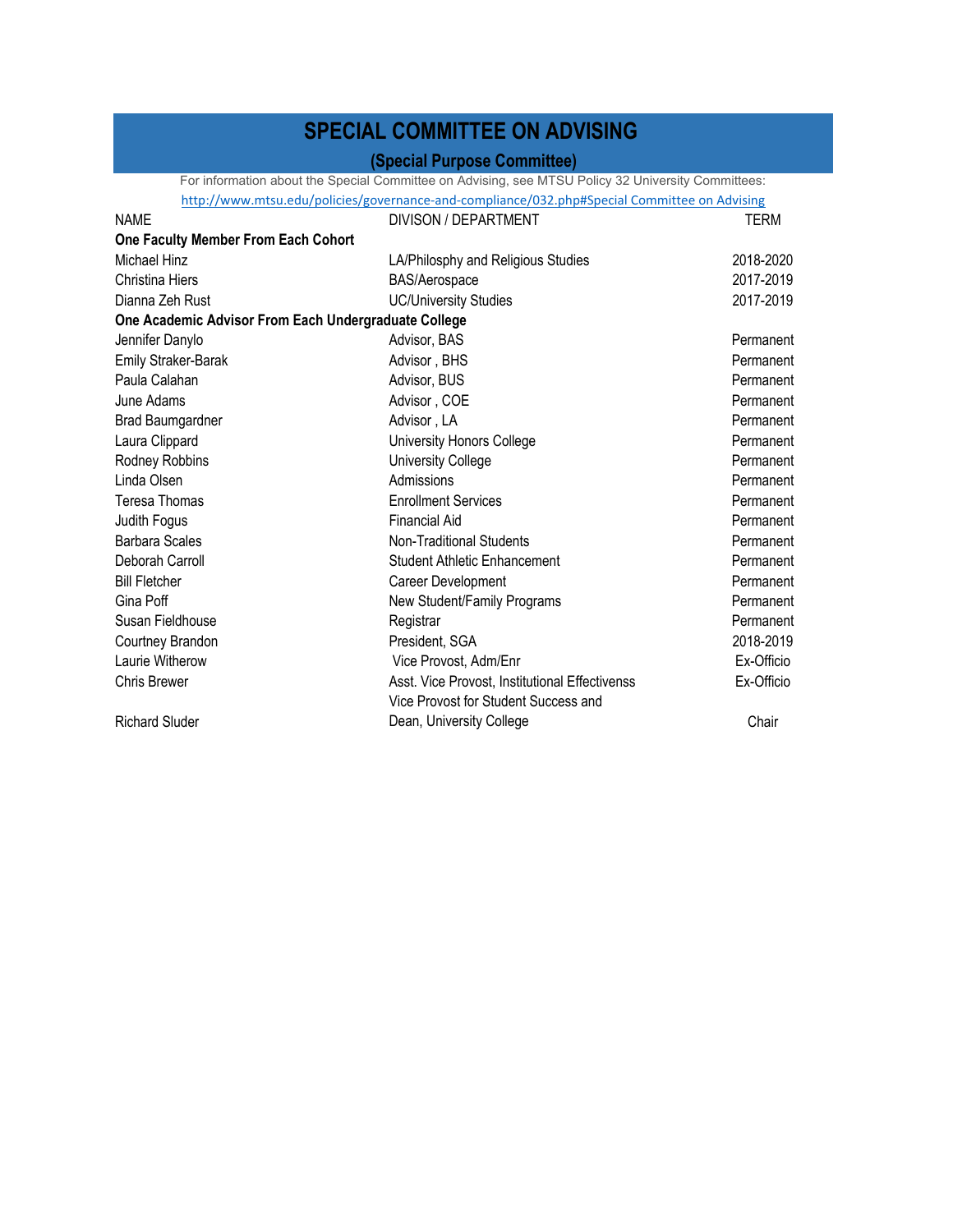#### **Committees reporting to the President and Vice President for Business & Finance**

### **BUILDING NAMING ADVISORY COMMITTEE**

### **(Special Purpose Committee)**

For more information about the Building Naming Advisory Committee, see MTSU Poicy 32: https://www.mtsu.edu/policies/governance‐and‐compliance/032.php#Building%20Name%20Advisory

| <b>NAME</b>                         | DIVISON / DEPARTMENT                        | <b>TERM</b> |
|-------------------------------------|---------------------------------------------|-------------|
|                                     | (Ad Hoc Committee)                          |             |
| One Faculty Member From Each Cohort |                                             |             |
| <b>Tammy Melton</b>                 | <b>BAS/Chemistry</b>                        | 2018-2020   |
| Eric Oslund                         | <b>COE/Elementary and Special Education</b> | 2018-2020   |
| Patricia Gaitely                    | LA/English                                  | 2017-2019   |
| John Wermert                        | <b>BUS/Accounting</b>                       | 2016-2019   |
| <b>One Dean</b>                     |                                             |             |
| John Vile                           | Dean, Honors College                        | 2018-2020   |
| Ron Nichols                         | President, MTSU Foundation                  | 2018-2019   |
| Guy Wilson                          | President, MTSU Alumni                      | 2018-2019   |
| Pippa Holloway                      | <b>President, Faculty Senate</b>            | 2018-2019   |
| Courtney Brandon                    | President, SGA                              | 2018-2019   |
| Joe Bales                           | VP, University Advancement                  | Permanent   |
| Alan Thomas                         | Vice President, Business and Finance        | Chair       |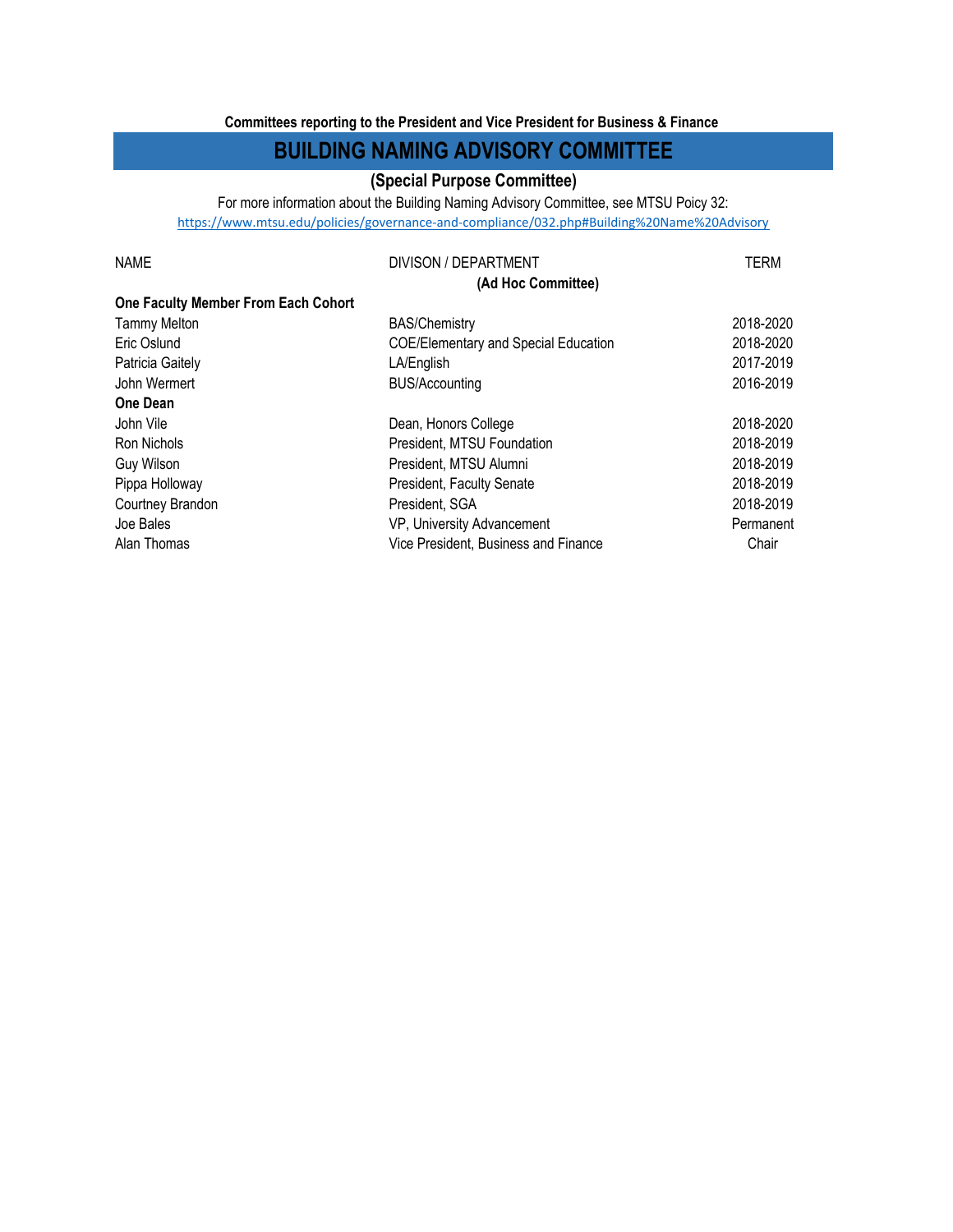## **ENVIRONMENTAL HEALTH AND SAFETY COMMITTEE**

### **(Special Purpose Committee)**

#### For more information about the Environmental Health and Safety Committee, see MTSU Poicy 32:

|                                                                                                               | $\sim$ . There in order the contract the complete contraction of $\sim$ . The contract of $\sim$ $\sim$ $\sim$ $\sim$ $\sim$ $\sim$ $\sim$ |           |  |
|---------------------------------------------------------------------------------------------------------------|--------------------------------------------------------------------------------------------------------------------------------------------|-----------|--|
| https://www.mtsu.edu/policies/governance-and-compliance/032.php#Environmental%20Health%20and%20Responsibility |                                                                                                                                            |           |  |
| <b>NAME</b>                                                                                                   | DIVISON / DEPARTMENT                                                                                                                       | TFRM      |  |
| Alan Parker (Chairperson)                                                                                     | Director, Engineering/Building Services                                                                                                    | 2018-2019 |  |
| One Member From Each Division                                                                                 |                                                                                                                                            |           |  |
| Lynn Boyd                                                                                                     | Academic Affairs                                                                                                                           | 2018-2019 |  |
| Vicki Eastham                                                                                                 | <b>Rugingee and Finance</b>                                                                                                                | 2018-2019 |  |

| _, _v,u                                      |                                  |            |
|----------------------------------------------|----------------------------------|------------|
| Vicki Eastham                                | <b>Business and Finance</b>      | 2018-2019  |
| Barbara Draude                               | Information Technology           | 2018-2019  |
| TBD                                          | Marketing and Communication      | 2018-2019  |
| Justin Reed                                  | <b>Student Affairs</b>           | 2018-2019  |
| Paul Wydra                                   | University Advancement           | 2018-2019  |
| One Business and Finance Classified Employee |                                  |            |
| Lori Duke                                    | <b>Business &amp; Finance</b>    | 2018-2019  |
| One Faculty Member                           |                                  |            |
| Suman Neupane                                | <b>BAS/Physics and Astronomy</b> |            |
| <b>One Athletic Member</b>                   |                                  |            |
| Kortne Gosha                                 | Athletic Representative          | 2018-2019  |
| <b>One Student</b>                           |                                  |            |
| Nathan Watkins                               | Student                          | 2018-2019  |
| One Coordinator, Each Division               |                                  |            |
| David Edgar                                  | Academic Affairs                 | Ex-Officio |
| Ron Malone                                   | <b>Business &amp; Finance</b>    | Ex-Officio |
| Barbara Draude                               | Information Technology           | Ex-Officio |
| Jack Ross                                    | Marketing & Comm                 | Ex-Officio |
| Michelle Safewright                          | <b>Student Affairs</b>           | Ex-Officio |
| Ronda Vaughter                               | University Advancement           | Ex-Officio |
| Jeff Farrar                                  | <b>University Counsel</b>        | Ex-Officio |
| Jimmy Hart                                   | Director, News & Media           | Ex-Officio |
| Kathyl Musselman                             | Director, Human Resources        | Ex-Officio |
| <b>Buddy Peaster</b>                         | Director, Public Safety          | Ex-Officio |
| Mark Hatcher                                 | Radiation Safety Officer         | Ex-Officio |
| Sheila Knight                                | <b>Environmental Engineer</b>    | Ex-Officio |
|                                              |                                  |            |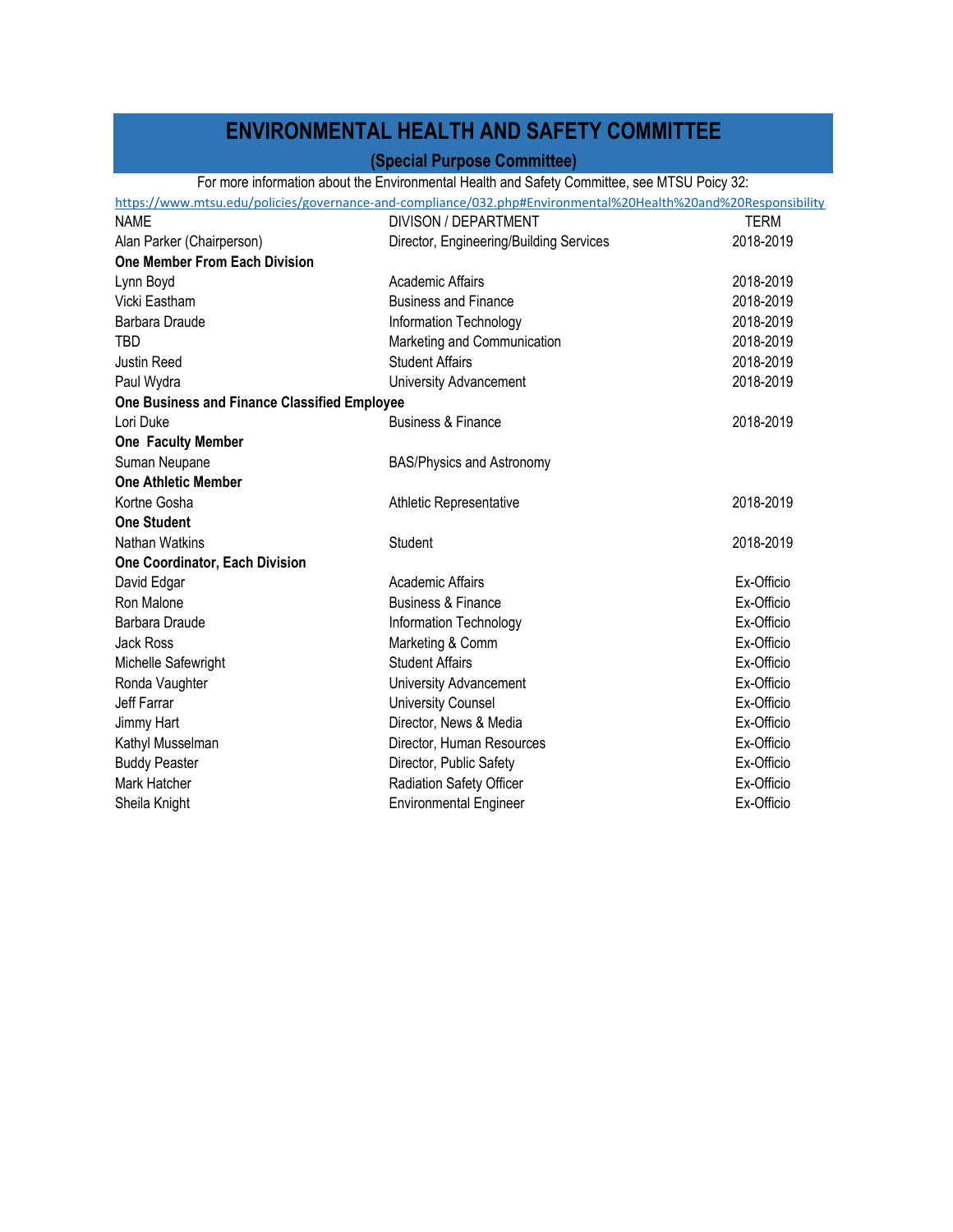### **TRAFFIC COMMITTEE**

For more information about the Traffic Committee, see MTSU Poicy 32:

| https://www.mtsu.edu/policies/governance-and-compliance/032.php#Traffic |                                                     |             |  |
|-------------------------------------------------------------------------|-----------------------------------------------------|-------------|--|
| <b>NAME</b>                                                             | DIVISON / DEPARTMENT                                | <b>TERM</b> |  |
| One Faculty Member From Each Cohort                                     |                                                     |             |  |
| Carl Ostrowski                                                          | LA/English                                          | 2018-2020   |  |
| <b>Ben Stickle</b>                                                      | <b>BHS/Criminal Justice Administration</b>          | 2018-2020   |  |
| Joe Hawkins                                                             | <b>BAS/Aerospace</b>                                | 2017-2019   |  |
| <b>Stoney Brooks</b>                                                    | <b>BUS/Information Systems and Analytics</b>        | 2017-2019   |  |
| One Administrative Representative                                       |                                                     |             |  |
| Sheila Huffmire                                                         | Administrative Representative                       | 2018-2020   |  |
| <b>Two Students</b>                                                     |                                                     |             |  |
| Samantha Eisenberg                                                      |                                                     | 2018-2019   |  |
| James Dolan                                                             |                                                     | 2018-2019   |  |
| Ron Malone                                                              | Assistant Vice President, Events and Transportation | Permanent   |  |
| <b>Tracy Read</b>                                                       | <b>Manager, Parking Services</b>                    | Permanent   |  |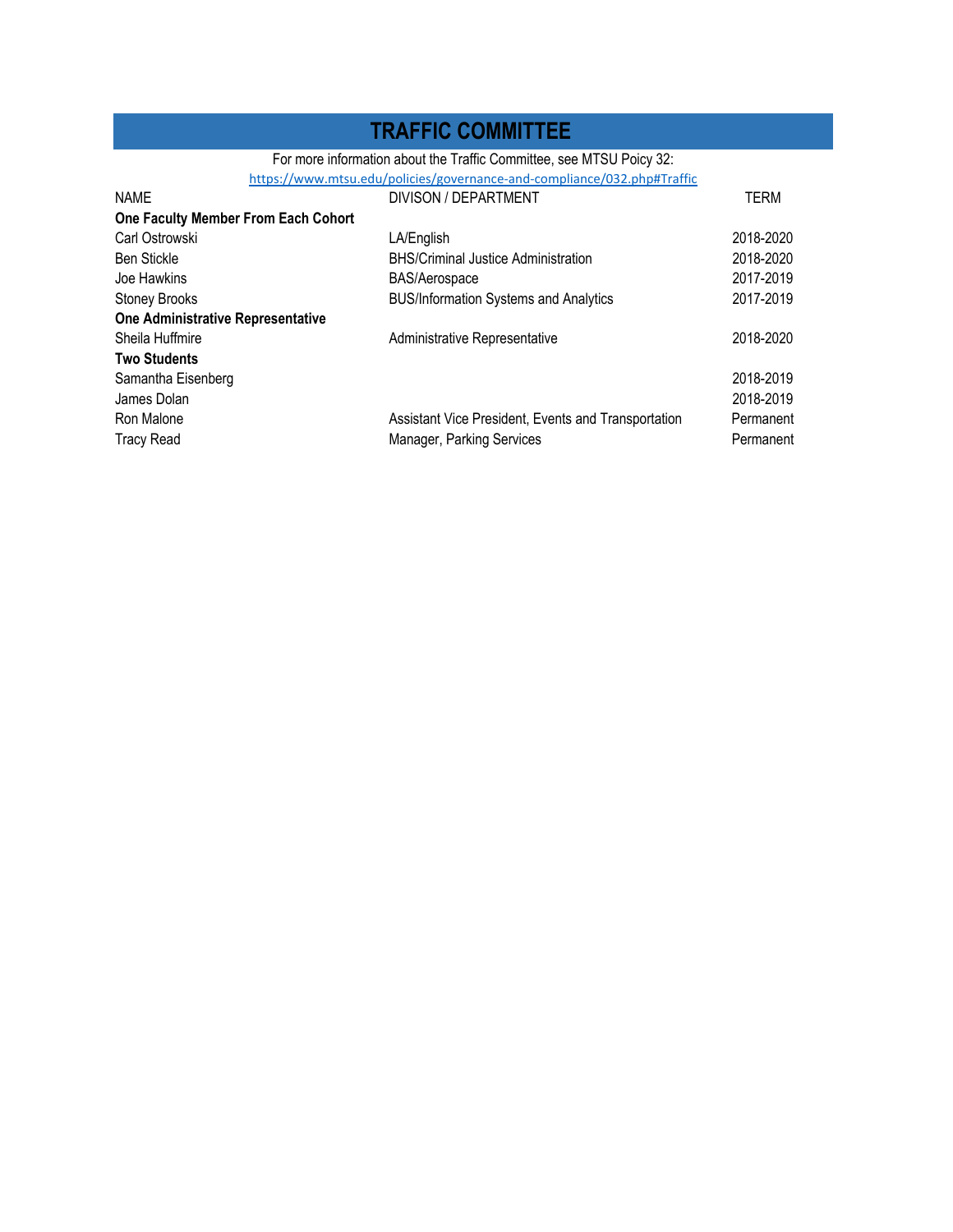#### **Committees reporting to the Vice President for Student Affairs & Enrollment Services**

### **ADMISSIONS AND STANDARDS**

https://www.mtsu.edu/policies/governance-and-compliance/032.php#Admissions%20and%20Standards For information about the Admissions and Stanards Committee, see MTSU Policy 32 University Committees:

| <b>NAME</b>                                | DIVISON / DEPARTMENT                              | TERM       |
|--------------------------------------------|---------------------------------------------------|------------|
| <b>Two Faculty From Each Cohort</b>        |                                                   |            |
| David Penn                                 | <b>BUS/Economics and Finance</b>                  | 2018-2020  |
| Lee Wade                                   | <b>BHS/Criminal Justice Administration</b>        | 2018-2020  |
| Jennifer Marchant                          | LA/English                                        | 2018-2020  |
| <b>Holly Spooner</b>                       | <b>BAS/Agriculture</b>                            | 2017-2019  |
| Michael Linton                             | LA/Music                                          | 2017-2019  |
| Raholanda White                            | <b>BUS/Marketing</b>                              | 2017-2019  |
| Sharon Parente                             | Library/User Services                             | 2016-2019  |
| Two Students (Upper-Class Representatives) |                                                   |            |
| Ally Cherry                                | Student                                           | 2018-2019  |
| Joshua Hendricks                           | Student                                           | 2018-2019  |
| Laurie Witherow                            | Associate Vice Provost, Admissions and Enrollment | Ex-Officio |
|                                            | Vice Provost for Research and Dean,               |            |
| David Butler                               | College of Graduate Studies                       | Ex-Officio |
| Susan Myers-Shirk                          | Director, General Education                       | Ex-Officio |
| Teresa Thomas                              | Director, Enrollment Technical Services           | Ex-Officio |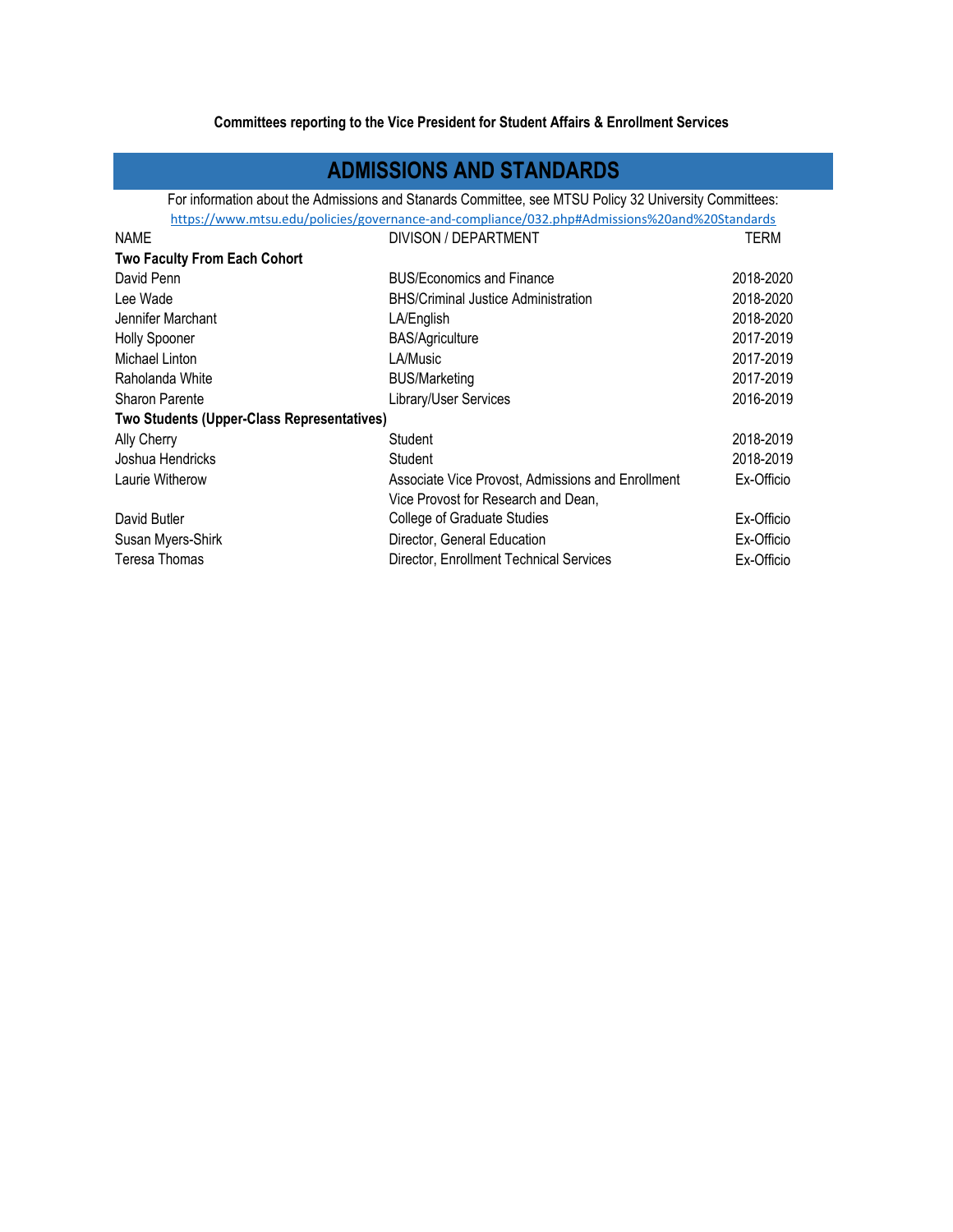### **CAMPUS NON-VIOLENCE**

For information about the Campus Non-Violence Committee, see MTSU Policy 32 University Committees:

https://www.mtsu.edu/policies/governance‐and‐compliance/032.php#Campus Non‐Violence

| <b>NAME</b>                                          | DIVISON / DEPARTMENT                       | TERM       |
|------------------------------------------------------|--------------------------------------------|------------|
| One Faculty Member From Each Cohort                  |                                            |            |
| <b>TBD</b>                                           |                                            | 2018-2020  |
| Elyce Helford                                        | LA/English                                 | 2018-2020  |
| Dennis Walsh                                         | <b>BAS/Mathematical Sciences</b>           | 2017-2019  |
| <b>Katie Foss</b>                                    | ME/Journalism and Strategic Media          | 2017-2019  |
| <b>Two Students (Student Government Association)</b> |                                            |            |
| <b>Tatum England</b>                                 |                                            | 2018-2019  |
| Chelsea Curtis                                       |                                            | 2018-2019  |
| Carol Clark                                          | Human Resoures Representative              | 2017-2019  |
| <b>Buddy Peaster</b>                                 | Director, Public Safety                    | 2017-2019  |
| Mary Kay Anderson                                    | <b>Counseling Services Representative</b>  | 2017-2019  |
| Danny Kelley                                         | <b>Student Affairs Representative</b>      | 2018-2019  |
| Maigan Wipfli                                        | <b>Student Affairs Representative</b>      | 2018-2019  |
| Lauren Solina                                        | Academic Affairs Representative            | 2017-2019  |
| Cynthia Allen                                        | Environmental Health Representative        | 2017-2019  |
| <b>Barbara Scales</b>                                | Director, June Anderson Women's Center     | 2017-2019  |
| Daniel Green                                         | <b>Intercultural and Diversity Affairs</b> | 2017-2019  |
| Diane Turnham                                        | Athletic Representative                    | 2017-2019  |
| Sondra Wade                                          | <b>University Counsel</b>                  | Ex-Officio |
| Amy Dean                                             | Sexual Assault Intervention Liaison        | 2017-2019  |
| Marian Wilson                                        | Institutional Equity and Compliance        | 2017-2019  |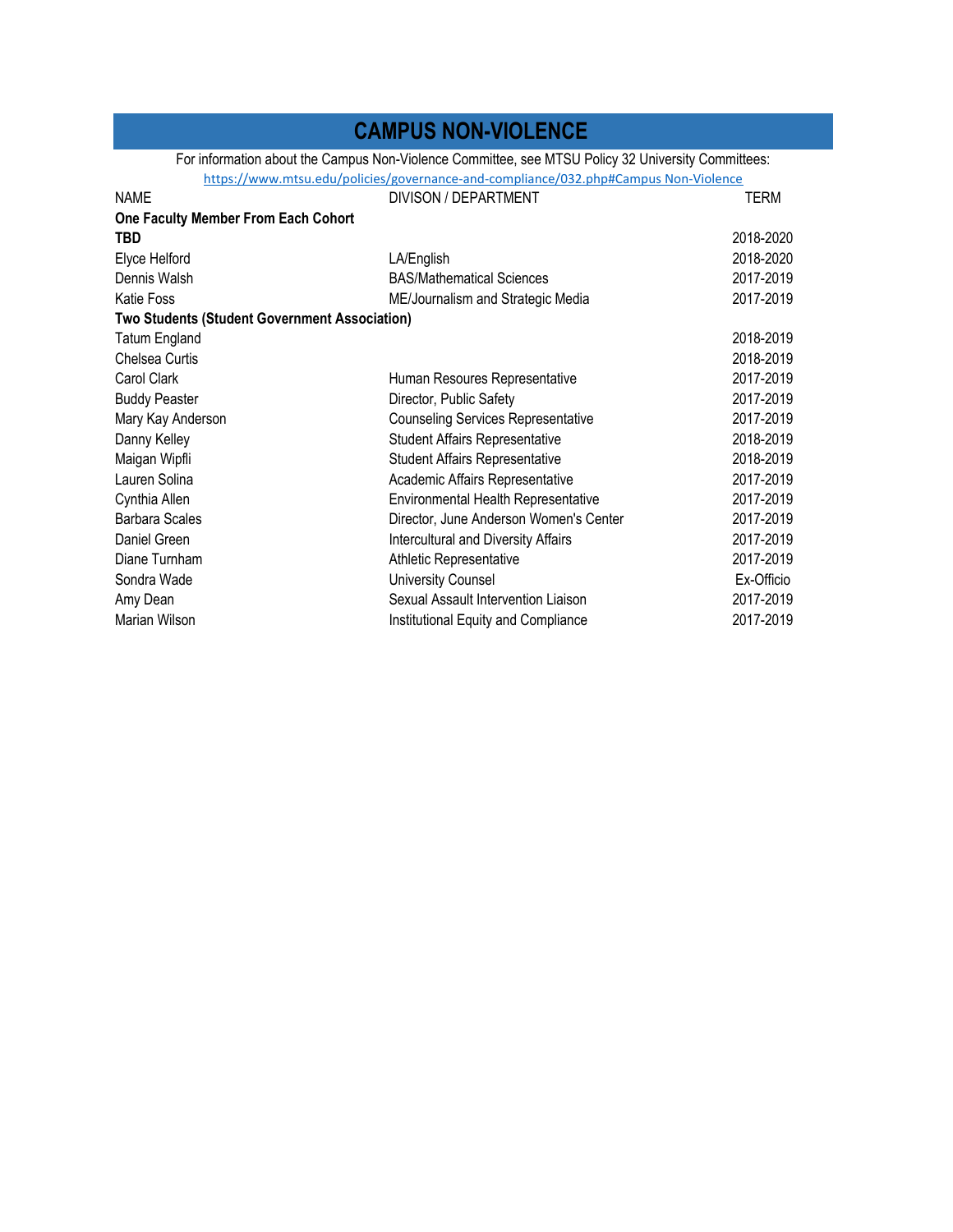### **DISABILITY ISSUES**

#### For information about the Disability Issues Committee, see MTSU Policy 32 University Committees:

https://www.mtsu.edu/policies/governance‐and‐compliance/032.php#Disability%20Issues

| <b>BAS/Aerospace</b>                                | 2018-2020                                                                                           |
|-----------------------------------------------------|-----------------------------------------------------------------------------------------------------|
| UC/Educational Leadership                           | 2018-2020                                                                                           |
| <b>BUS/Management</b>                               | 2017-2019                                                                                           |
| LA/History                                          | 2017-2019                                                                                           |
|                                                     |                                                                                                     |
|                                                     | 2018-2019                                                                                           |
|                                                     | 2018-2019                                                                                           |
|                                                     | 2018-2019                                                                                           |
|                                                     | 2018-2019                                                                                           |
| Director, Disability and Access Center              | Permanent                                                                                           |
| Asstiant Vice President, Campus Planning            | Permanent                                                                                           |
| <b>University Counsel</b>                           | Permanent                                                                                           |
| ADA/504 Coordinator                                 | Permanent                                                                                           |
| Director, Housing and Residential Life Director     | Permanent                                                                                           |
| Associate Vice President, Human Resources           | Permanent                                                                                           |
| Assistant Vice President, Events and Transportation | Permanent                                                                                           |
| Assistant to the President, Equity and Compliance   | Permanent                                                                                           |
| Vice President, Information Technology              | Permanent                                                                                           |
| Vice President, Student Affairs and Vice Provost,   |                                                                                                     |
| <b>Enrollment and Academic Services</b>             | Permanent                                                                                           |
|                                                     | One Faculty Representative From Each Cohort<br>Four Students (Three Undergraduate and One Graduate) |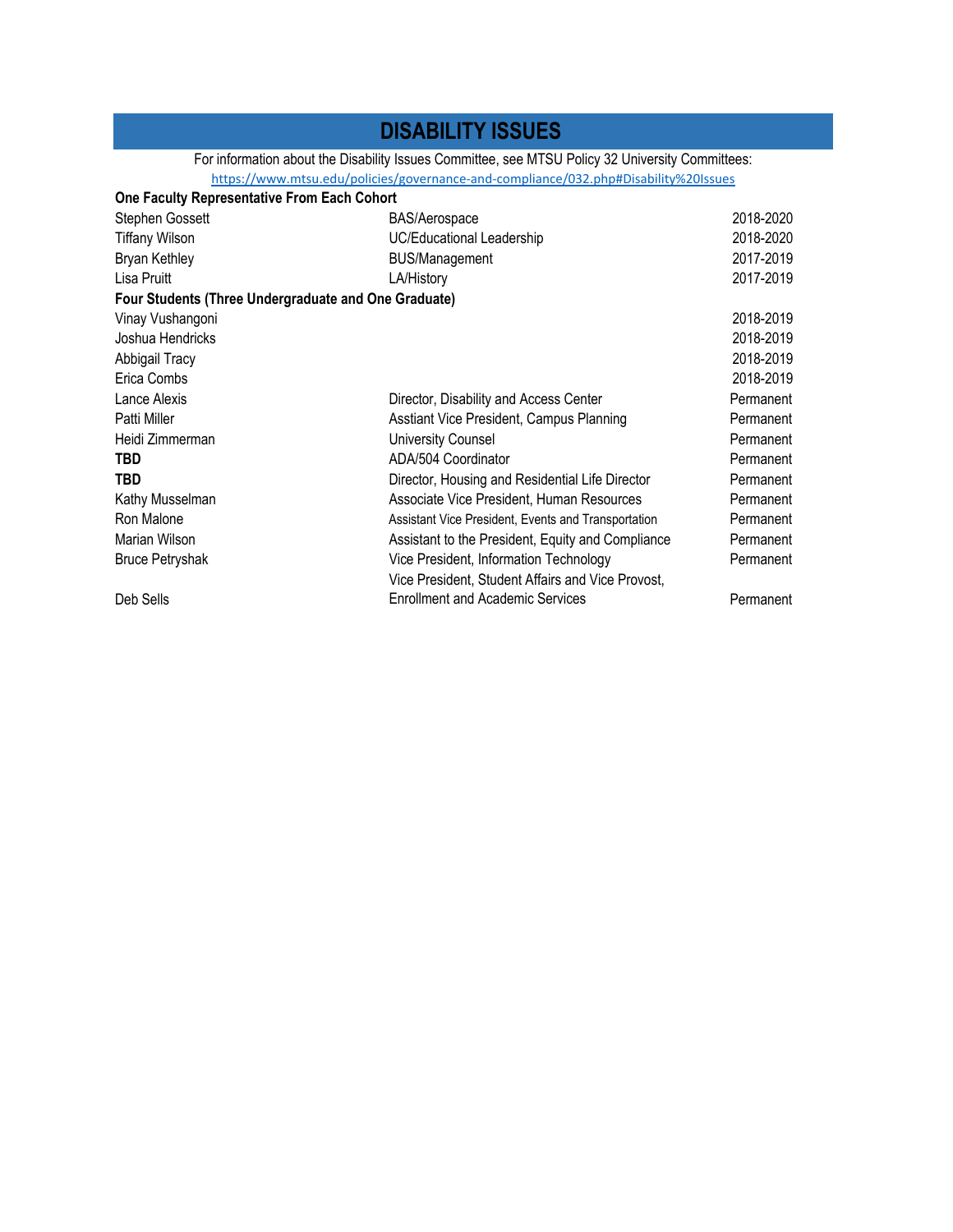### **FACULTY FINANCIAL AID APPEALS**

For information about the Faculty Financial Aid Appeals Committee, see MTSU Policy 32 University Committees:

https://www.mtsu.edu/policies/governance-and-compliance/032.php#Financial Aid Appeals

| <b>NAME</b>                                        | DIVISON / DEPARTMENT                                                  | TERM       |
|----------------------------------------------------|-----------------------------------------------------------------------|------------|
|                                                    | Three Faculty Members From Each Cohort (Excluding University College) |            |
| Yi Gu                                              | <b>BAS/Computer Science</b>                                           | 2018-2020  |
| Kristen West                                       | <b>LIB/User Services</b>                                              | 2018-2020  |
| <b>TBD</b>                                         |                                                                       | 2018-2020  |
| Sanjay Asthana                                     | ME/Journalism and Strategic Media                                     | 2018-2020  |
| <b>Emily Zietz</b>                                 | <b>BUS/Economics and Finance</b>                                      | 2018-2020  |
| Sisavanh Houghton                                  | LA/Art and Design                                                     | 2018-2020  |
| Nate Phillips                                      | <b>BAS/Agriculture</b>                                                | 2017-2019  |
| Dwight Patterson                                   | <b>BAS/Chemistry</b>                                                  | 2017-2019  |
| TBD                                                |                                                                       | 2017-2019  |
| Jane Marcellus                                     | ME/Journalism and Strategic Media                                     | 2017-2019  |
| Kathleen Therrien                                  | LA/English                                                            | 2017-2019  |
| Louis Haas                                         | LA/History                                                            | 2017-2019  |
| <b>One Member From University College</b>          |                                                                       |            |
|                                                    |                                                                       | 2018-2020  |
| One Undergraduate Student and One Graduate Student |                                                                       |            |
| Vinay Vushagoni                                    |                                                                       | 2018-2019  |
| Chelseah Moore                                     |                                                                       | 2018-2019  |
| Susan Fieldhouse                                   | Registrar                                                             | Ex-Officio |
| Stephen White                                      | Director, Financial Aid                                               | Ex-Officio |
| Mary Kay Anderson                                  | Director, Counseling Servics                                          | Ex-Officio |
| Pat Branam                                         | Director, Development                                                 | Consultant |
| Alan Thomas                                        | Vice President, Business and Finance                                  | Consultant |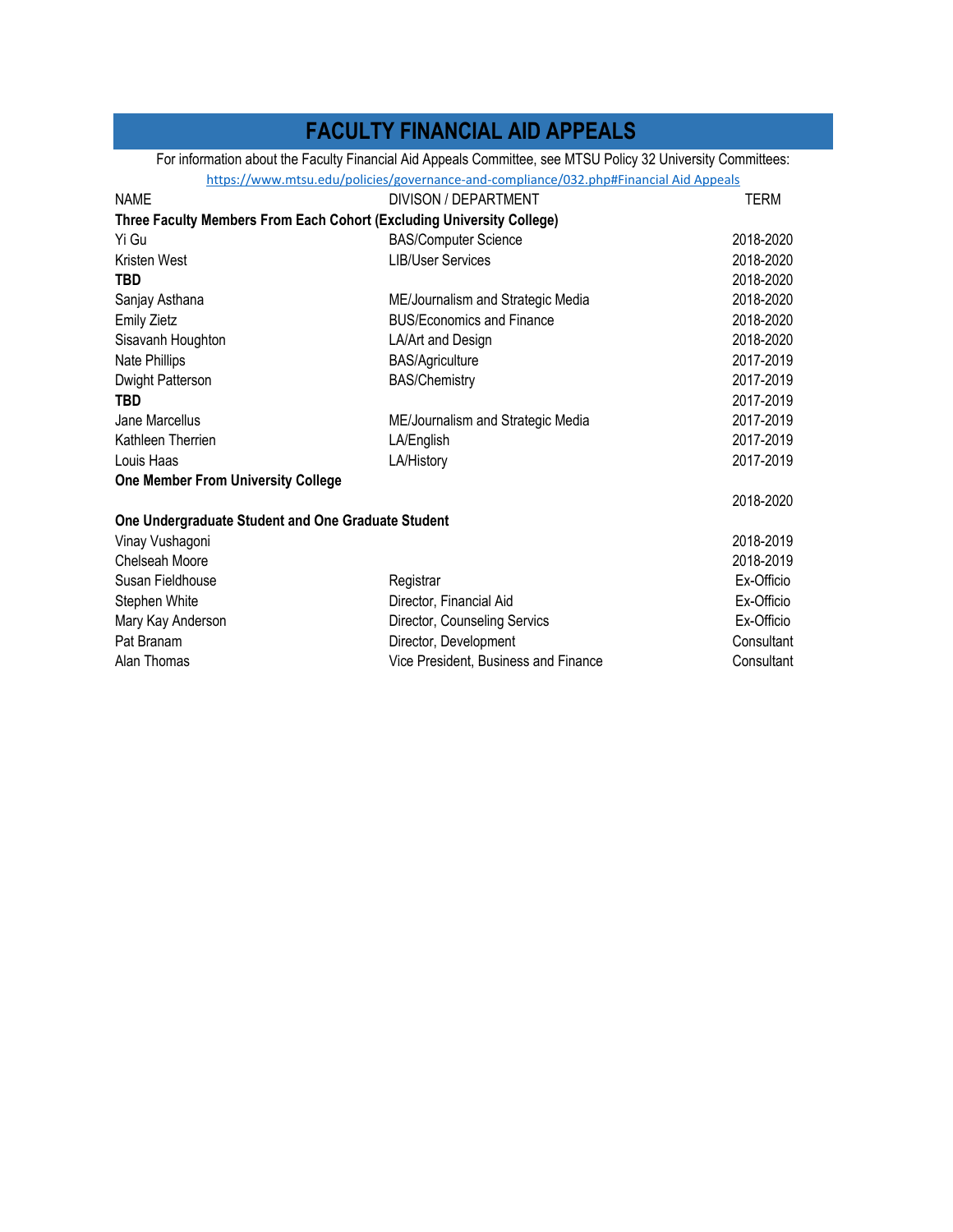### **STUDENT APPEALS**

### For information about the Student Appeals Committee, see MTSU Policy 32 University Committees:

https://www.mtsu.edu/policies/governance-and-compliance/032.php#Student Appeals

| <b>NAME</b>                                          | DIVISON / DEPARTMENT                       | <b>TERM</b> |
|------------------------------------------------------|--------------------------------------------|-------------|
| One Faculty Member From Each Cohort                  |                                            |             |
| <b>Ashley Shealy</b>                                 | <b>LIB/User Services</b>                   | 2018-2020   |
| <b>Edward Bowen</b>                                  | ME/Media Arts                              | 2018-2020   |
| TBD                                                  | BAS/                                       | 2017-2019   |
| Kevin Donovan                                        | LA/English                                 | 2017-2019   |
| Four Students (Three Undergraduate and One Graduate) |                                            |             |
| Sarah Standridge                                     |                                            | 2018-2019   |
| Bre-Yhana Johnson                                    |                                            | 2018-2019   |
| Erica Combs                                          |                                            | 2018-2019   |
| <b>Tommy Wilmore</b>                                 |                                            | 2018-2019   |
| Danny Kelley                                         | Assistant Vice President., Student Affairs | Ex-Officio  |
| Linda Olsen                                          | Admissions & Enrollment                    | Ex-Officio  |
| <b>Kimberly Douglass</b>                             | Graduate Admisions Representative          | Ex-Officio  |
| Randoph Scott                                        | Undergraduate International Admissions     | Ex-Officio  |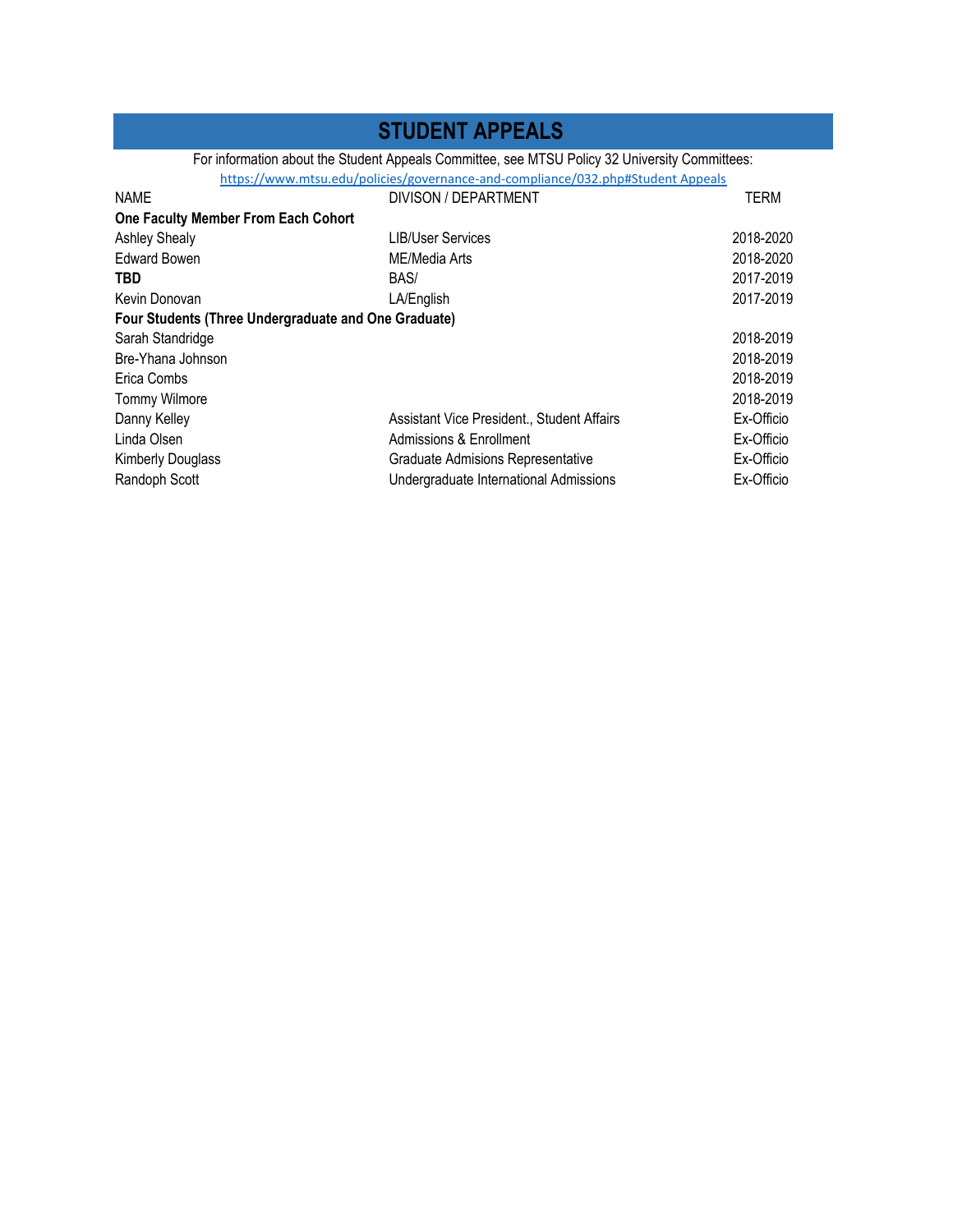### **UNIVERSITY AWARDS**

For information about the University Awards Committee, see MTSU Policy 32 University Committees:

| http://www.mtsu.edu/policies/governance-and-compliance/032.php#University%20Awards |  |
|------------------------------------------------------------------------------------|--|
|------------------------------------------------------------------------------------|--|

| <b>NAME</b>                                | DIVISON / DEPARTMENT                          | <b>TERM</b> |
|--------------------------------------------|-----------------------------------------------|-------------|
| <b>One Faculty From Each Cohort</b>        |                                               |             |
| Katherine Mangione                         | <b>COE/Elementary &amp; Special Education</b> | 2016-2019   |
| Preston MacDougall                         | <b>BAS/Chemistry</b>                          | 2017-2019   |
| <b>Marion Hollings</b>                     | LA/English                                    | 2018-2020   |
| TBD                                        | BHS/                                          | 2018-2020   |
| <b>Two Student Affairs Representatives</b> |                                               |             |
| Jennifer Rhinehart                         | <b>Student Affairs</b>                        | 2018-2020   |
| Jackie Victory                             | Student Affairs/Leadership                    | 2017-2019   |
| <b>Three Undergraduate Students</b>        |                                               |             |
| <b>Tommy Wilmore</b>                       |                                               | 2018-2019   |
| <b>Mahlet Aklile</b>                       |                                               | 2018-2019   |
| David Vernon-Gibbs                         |                                               | 2018-2019   |
| Danny Kelly                                | Assistant Vice President, Student Affairs     | Ex-Officio  |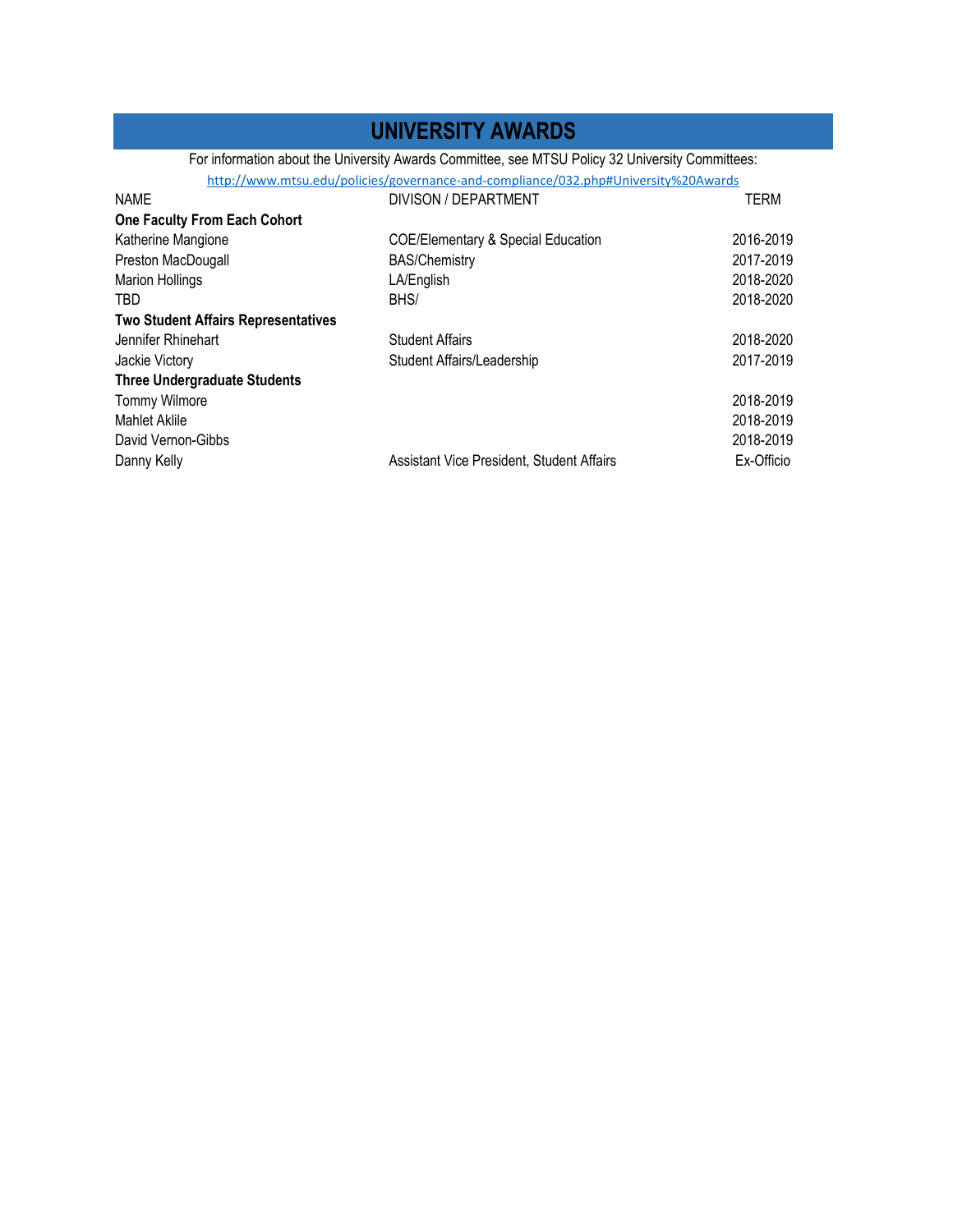### **UNIVERSITY DISCIPLINE AND RULES COMMITTEE**

https://www.mtsu.edu/policies/governance-and-compliance/032.php#University Discipline and Rules For information about the University Discipline and Rules Committee, see MTSU Policy 32 University Committees:

#### **Eight Faculty Members, With At Least One Member From Each Cohort**

| BAS/Aerospace                                    | 2018-2020  |
|--------------------------------------------------|------------|
| <b>BHS/Nursing</b>                               | 2017-2019  |
| <b>BHS/Nursing</b>                               | 2018-2020  |
| LIB/User Services                                | 2018-2020  |
| <b>BUS/Economics and Finance</b>                 | 2017-2019  |
| ME/Media Arts                                    | 2018-2020  |
| LA/History                                       | 2017-2019  |
| LA/Political Science and International Relations | 2017-2019  |
|                                                  |            |
|                                                  | 2018-2019  |
|                                                  | 2018-2019  |
|                                                  | 2018-2019  |
|                                                  | 2018-2019  |
|                                                  | 2018-2019  |
|                                                  |            |
| Associate Vice President, Dean of Student Life   | Ex-Officio |
| Assistant Dean, Judicial Affairs                 | Ex-Officio |
| Student Affairs Representative                   | Ex-Officio |
|                                                  |            |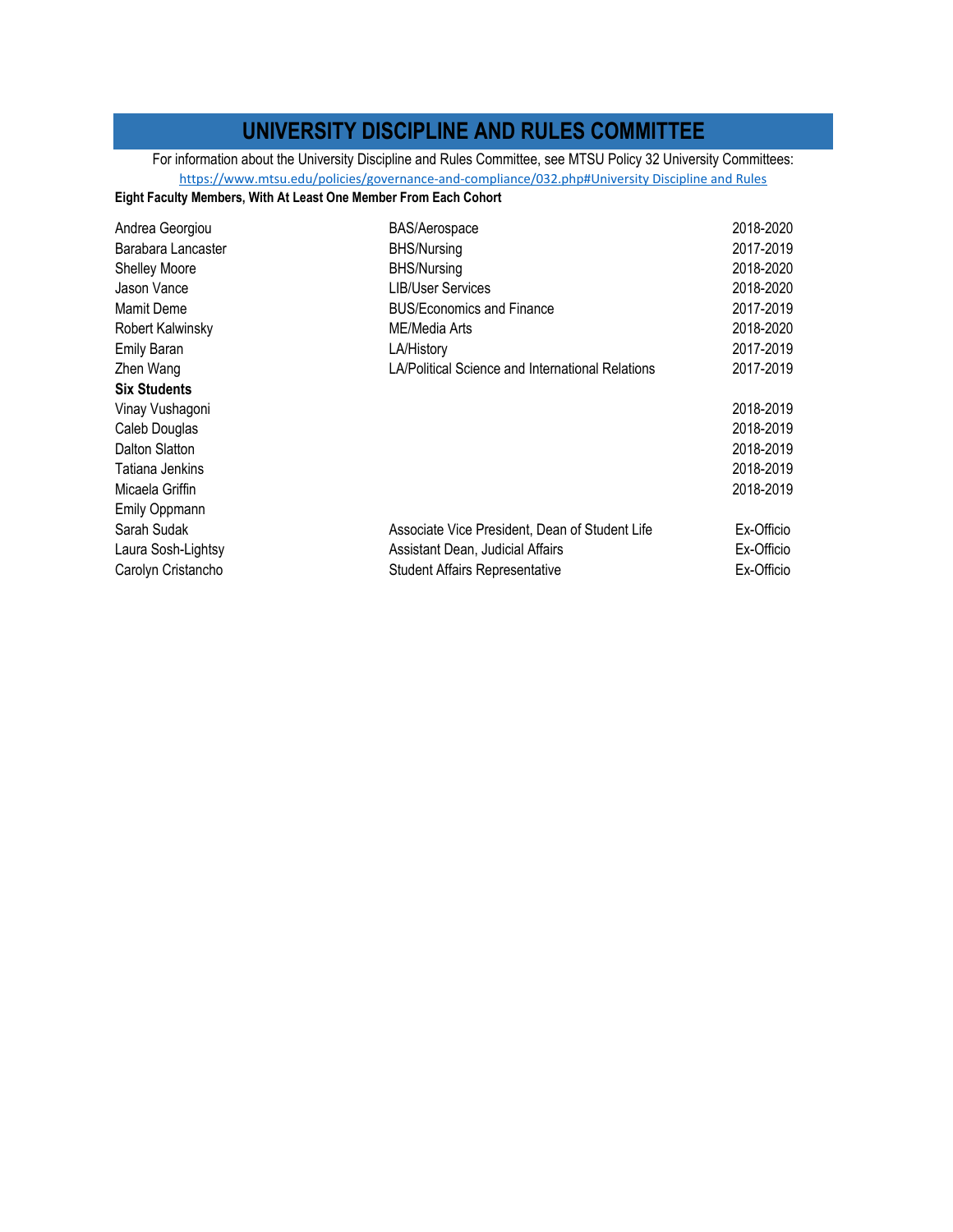## **VETERANS AND MILITARY AFFAIRS**

For more information about the Veterans and Military Affairs Committee, see MTSU Policy 32 University Committees:

|                                     | https://www.mtsu.edu/policies/governance-and-compliance/032.php#Veterans%20and%20Military%20Affairs |            |
|-------------------------------------|-----------------------------------------------------------------------------------------------------|------------|
| <b>NAME</b>                         | DIVISON / DEPARTMENT                                                                                | TERM       |
| One Faculty Member From Each Cohort |                                                                                                     |            |
| Sal Barbosa                         | <b>BAS/Computer Science</b>                                                                         | 2017-2019  |
| Martha Hixon                        | LA/English                                                                                          | 2017-2019  |
| Charles Milligan                    | <b>COE/Educational Leadership</b>                                                                   | 2018-2020  |
| Larry Burriss                       | ME/Journalism and Strategic Media                                                                   | 2018-2020  |
| Administration                      |                                                                                                     |            |
| Chris Rochelle                      | Admissions (Miltary)                                                                                | Permanent  |
| Jessica Pierson                     | <b>Business Office</b>                                                                              | Permanent  |
| Audrey Kee                          | Career Center                                                                                       | Permanent  |
| Jennifer Burton                     | <b>Counseling Services</b>                                                                          | Permanent  |
| Susan Fieldhouse                    | Registrar                                                                                           | Permanent  |
| <b>Brian Hinote</b>                 | <b>Student Success</b>                                                                              | Permanent  |
| Ray Howell                          | School Certifying Official for GI Bill                                                              | Permanent  |
| Veteran / Military Support          |                                                                                                     |            |
| Cathy Delametter                    | University College Rep                                                                              | Permanent  |
| Major Carrick McCarthy              | ROTC PMS                                                                                            | Permanent  |
| <b>Kevin Quarles</b>                | Student President - BRAVO                                                                           | 2018-2019  |
| Sal Barbosa                         | Faculty Advisor - BRAVO                                                                             | Permanent  |
| <b>Hilary Miller</b>                | Director, Veterans Military Family Center                                                           | Permanent  |
| Derek Frisby                        | Veterans Memorial Rep                                                                               | Permanent  |
| <b>Heather Conrad</b>               | <b>Vocational Rehab Counselor</b>                                                                   | Ex-Officio |
| One Student Appointed by SGA        |                                                                                                     |            |
| Jordan Plumb                        | Student                                                                                             | 2018-2019  |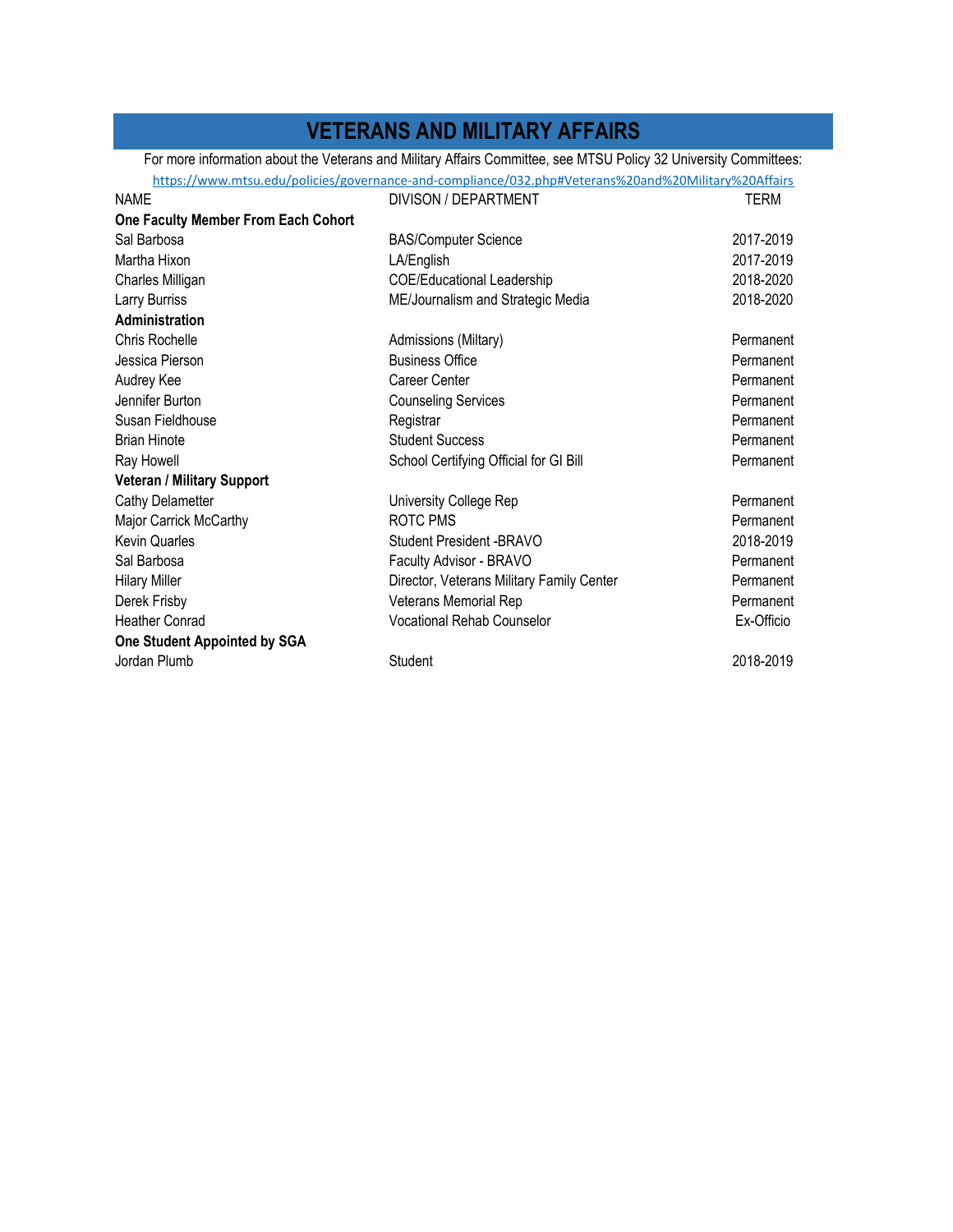### **Committee reporting to the Vice President for Marketing & Communications**

### **UNIVERSITY RELATIONS**

For more information about the University Relations Committee, see MTSU Policy 32 University Committees: https://www.mtsu.edu/policies/governance‐and‐compliance/032.php#University Relations

| <b>NAME</b>                                 | DIVISON / DEPARTMENT                          | TERM      |
|---------------------------------------------|-----------------------------------------------|-----------|
| <b>Two Faculty Members From Each Cohort</b> |                                               |           |
| Preston MacDougall                          | <b>BAS/Chemistry</b>                          | 2018-2020 |
| <b>TBD</b>                                  | BAS/                                          | 2017-2019 |
| <b>Ashley Shealy</b>                        | <b>LIB/User Services</b>                      | 2018-2020 |
| David Kelly                                 | BHS/Psychology                                | 2017-2019 |
| Hanna Park                                  | ME/Journalism and Strategic Media             | 2018-2020 |
| Kari Neely                                  | LA/World Languages, Literatures, and Cultures | 2018-2020 |
| Aliou Ly                                    | LA/History                                    | 2018-2020 |
| Rachel Kirk                                 | LIB/Collection Development and Management     | 2017-2019 |
| <b>Two Students</b>                         |                                               |           |
| Megan Cole                                  |                                               | 2018-2019 |
| J.C. Mason                                  |                                               | 2018-2019 |
| David Foster                                | Director, Academic Marketing                  | Permanent |
| Jimmy Hart                                  | Director, News & Media                        | Permanent |
| Mark Owens                                  | Director, Athletic Media                      | Permanent |
| Valerie Hoeppner                            | General Manager, WMOT                         | Permanent |
| Mitch Pryor                                 | Production Manager, TV Services               | Permanent |
| Drew Ruble                                  | Sr. Editor, University Publications           | Permanent |
| Ginger Freeman                              | Director, Alumni Relations                    | Permanent |
| Andrew Oppmann                              | Vice President, Marketing & Communications    | Permanent |
| Joe Bales                                   | Vice President, University Advancement        | Permanent |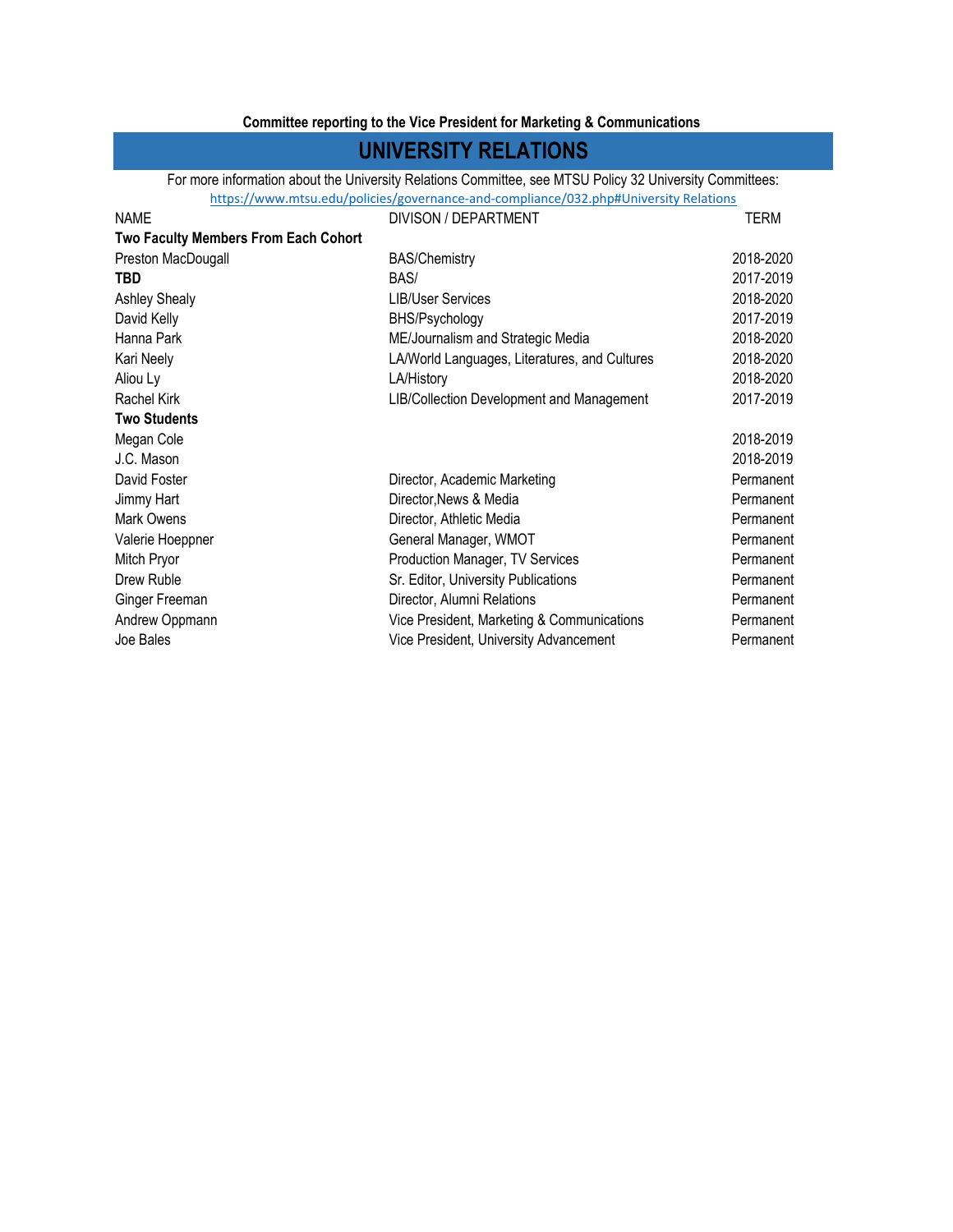#### **Committees reporting to the Vice President for Information Technology**

### **ADMINISTRATIVE COMPUTING COMMITTEE**

#### **(Special Purpose Committee)**

For information about the Administrative Computing Committee, see MTSU Policy 32 University Committees:

http://www.mtsu.edu/policies/governance‐and‐compliance/032.php#Administrative%20Computing

| <b>NAME</b>                                    | DIVISON / DEPARTMENT                       | TERM       |
|------------------------------------------------|--------------------------------------------|------------|
| One Administrator, Each Vice-Presidential Area |                                            |            |
| <b>Bonnie Allen</b>                            | Academic Affairs                           | 2017-2019  |
|                                                | <b>Business and Finance</b>                |            |
| James Foster                                   | Information Technology                     | 2017-2019  |
|                                                | Marketing and Communications               |            |
|                                                | <b>Student Affairs</b>                     |            |
|                                                | University Advancement                     |            |
|                                                | President's Division                       |            |
| Sylvia Collins                                 | Specialist, Data Management                | 2017-2019  |
|                                                | Human Resources                            | 2018-2020  |
| One Student:                                   |                                            |            |
| Bre'Yhana Johnson                              | Student                                    | 2018-2019  |
| <b>Bruce Petryshak</b>                         | Vice President, ITD                        | Permanent  |
| Lisa Rogers                                    | Director, Adm. Information System Services | Ex-Officio |
| Chad Mullis                                    | Director, Network Services                 | Ex-Officio |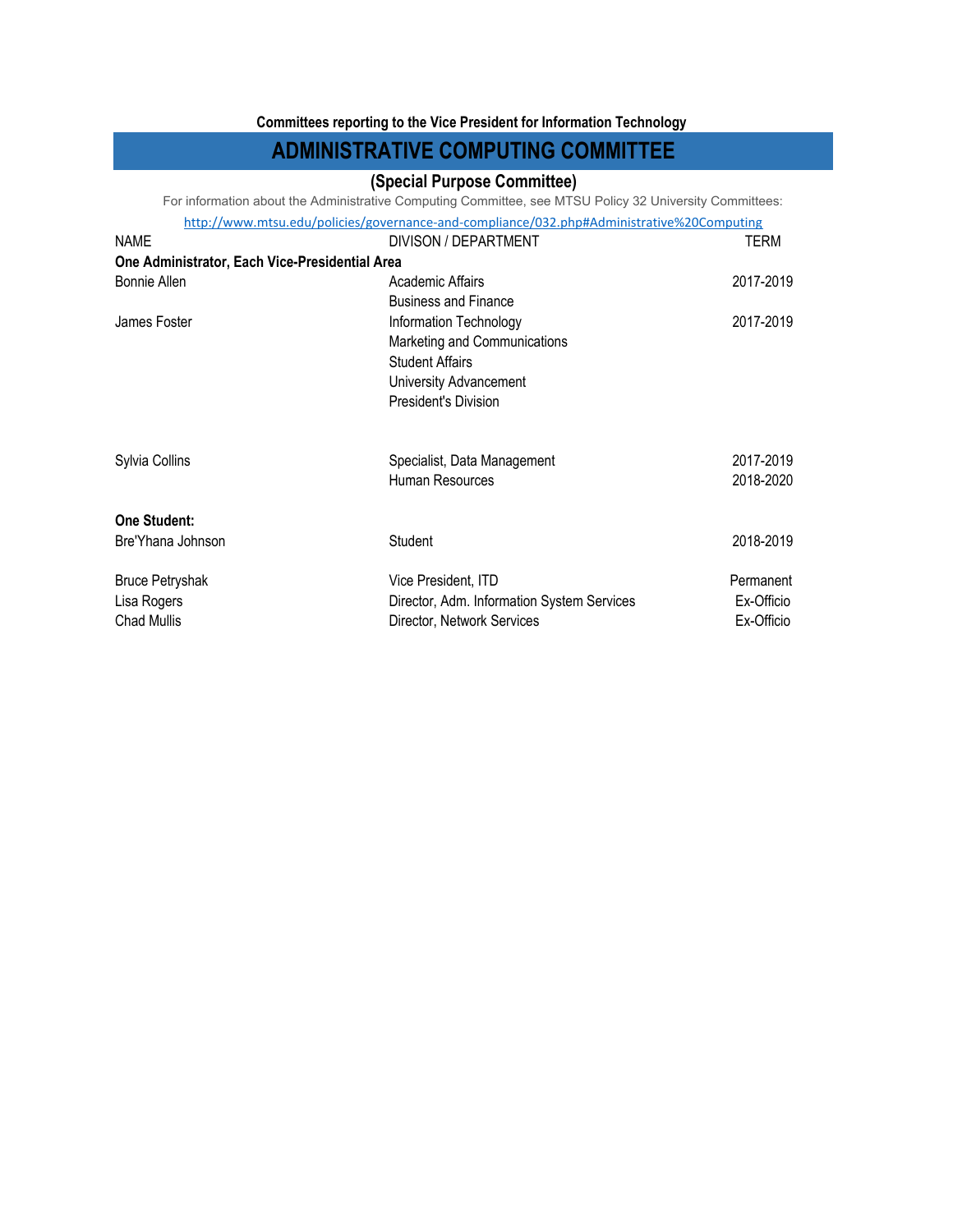### **COMPUTER EXECUTIVE COMMITTEE**

### **(Special Purpose Committee)**

For more information about the Computer Executive Committee, see MTSU Policy 32 University Committees:

#### http://www.mtsu.edu/policies/governance‐and‐compliance/032.php#Computer%20Executive

| <b>NAME</b>                 | DIVISON / DEPARTMENT               | TERM      |
|-----------------------------|------------------------------------|-----------|
| Mark Byrnes, Provost, Chair | University Provost                 | Permanent |
| Bruce Petryshak, Vice Chair | VP, Information Technology         | Permanent |
| Alan Thomas                 | Vice President, Business & Finance | Permanent |
| Pippa Holloway              | President, Faculty Senate          | 2018-2019 |
| Lana Seivers                | Academic Dean(Provost)             | 2018-2019 |
| <b>Beverly Keel</b>         | Academic Dept Chair (Provost)      | 2018-2019 |
| <b>Kimberly Williams</b>    | Administrative Department Head     |           |
| Jeff Farrar                 | Adm. Computing Comm. Chair         |           |
| <b>Tricia Farwell</b>       | Instructional Tech Comm. Chair     |           |
| Courtney Brandon            | President, SGA                     | 2018-2019 |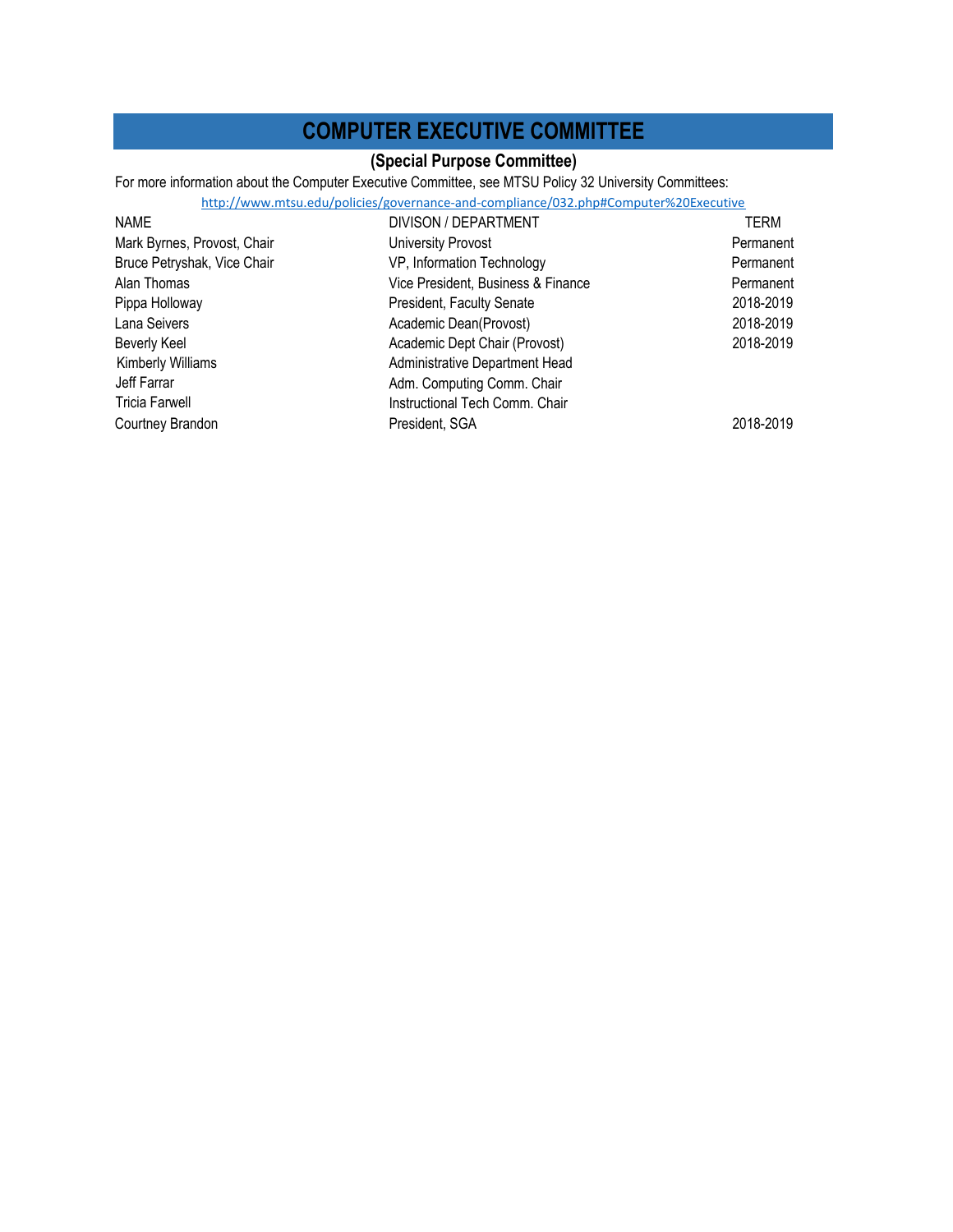## **INSTRUCTIONAL TECHNOLOGY**

(Special Purpose Committee)

For more information about the Instructional Technology Committee, see MTSU Policy 32 University Committees:

|                                                    | https://www.mtsu.edu/policies/governance-and-compliance/032.php#Instructional%20Technology |            |
|----------------------------------------------------|--------------------------------------------------------------------------------------------|------------|
| <b>NAME</b>                                        | DIVISION / DEPARTMENT                                                                      | TERM       |
| One Faculty Member From Each Undergraduate College |                                                                                            |            |
| Qiang Wu                                           | <b>BAS/Mathematical Sciences</b>                                                           | 2016-2019  |
| David Wood                                         | <b>BUS/Economics</b>                                                                       | 2016-2019  |
| <b>Heather Dillard</b>                             | <b>COE/Educational Leadership</b>                                                          | 2016-2019  |
| <b>Richard Farley</b>                              | <b>BHS/Health and Human Performance</b>                                                    | 2017-2020  |
| Priya Ananth                                       | LA/World Languages, Literatures, and Cultures                                              | 2017-2020  |
| Dan Pfeifer                                        | <b>ME/Recording Industry</b>                                                               | 2017-2020  |
| <b>TBD</b>                                         | UC/                                                                                        | 2018-2021  |
| One Undergraduate Student                          |                                                                                            |            |
| Bryauna Wilson                                     | Student                                                                                    | 2018-2019  |
| <b>Tyler Babb</b>                                  | <b>Faculty Senate Representative</b>                                                       | 2018-2019  |
| <b>Tricia Farwell</b>                              | <b>Faculty Senate Representative</b>                                                       | 2018-2019  |
| Justin Gardner                                     | <b>Faculty Senate Representative</b>                                                       | 2018-2019  |
| Courtney Brandon                                   | President, SGA                                                                             | 2018-2019  |
| <b>Robert Fischer</b>                              | Academic Dean                                                                              | 2017-2020  |
| Jeff Gibson                                        | Academic Department Chair                                                                  | 2017-2020  |
| Neal McClain                                       | <b>Faculty Adminstrator Library</b>                                                        | 2017-2020  |
| Gene' Stephens                                     | Administrator, Business and Finance                                                        | 2017-2020  |
| Robin Jones                                        | Administrator, Information Technology                                                      | 2017-2020  |
| Laurie Witherow                                    | Administrator, Student Affairs                                                             | 2017-2020  |
| Christopher Magliacano                             | Administrator, Student Affairs                                                             | 2016-2019  |
| Lisa Boyce                                         | Computer Lab, Faculty Advisor                                                              | 2016-2019  |
| <b>Bruce Petryshak</b>                             | Vice President, Information Technology                                                     | Permanent  |
| David Edgar                                        | Academic Space Planning Manager                                                            | Ex-Officio |